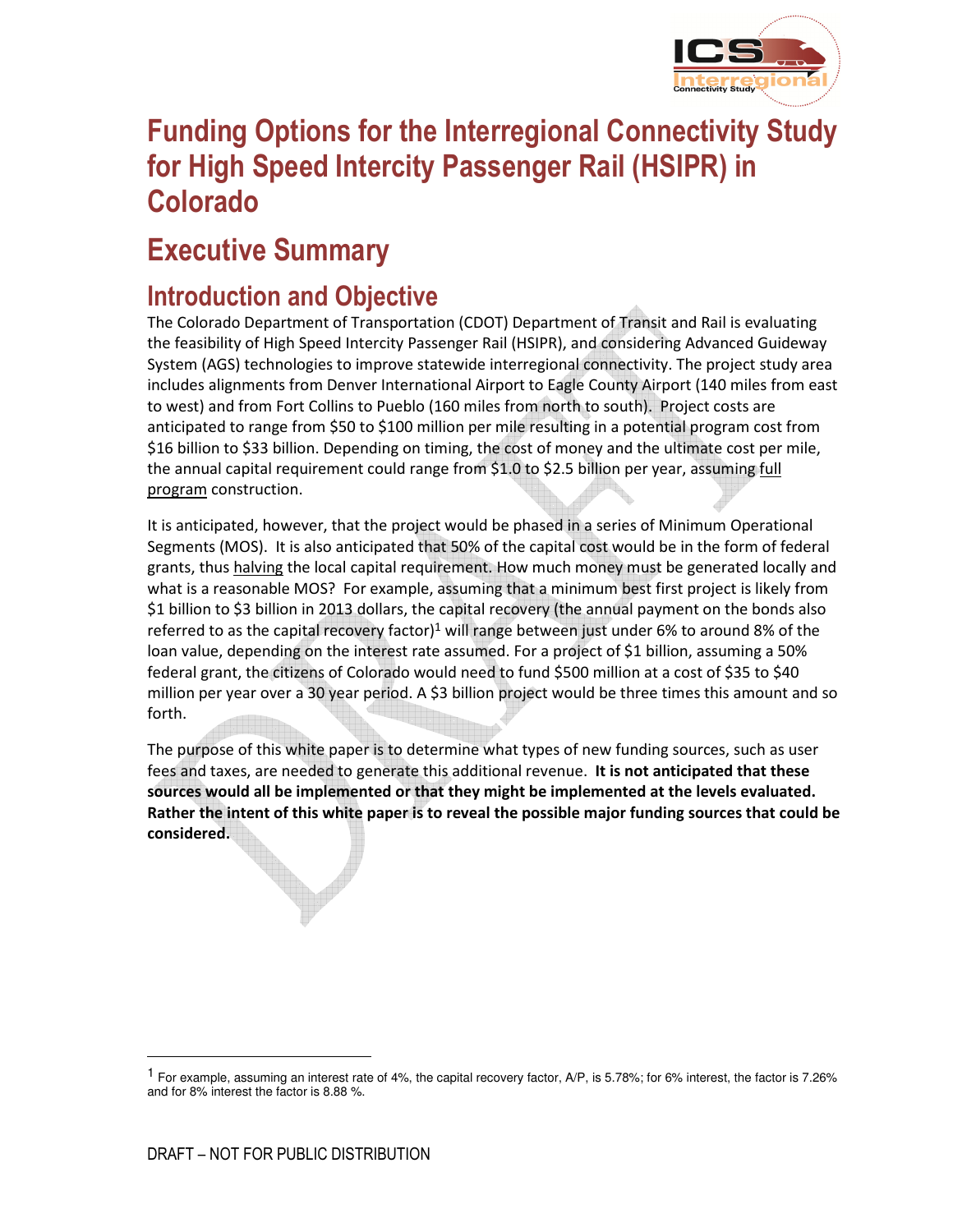# **Colorado State Budget**

Colorado's entire state budget totaled approximately \$25.5 billion in Fiscal Year (FY) 2010-2011. The General Fund portion of the budget (\$8 billion) is funded primarily from income and sales taxes and supports the core operations of the state government. Cash Funds (\$8.9 billion) are typically earmarked for specific programs which are related to the revenue source. Federal Grants and Contracts (\$8.4 billion) are tied to specific programs such as Medicaid.

# **Colorado Department of Transportation**

The Department of Transportation budget was approximately \$1.3 billion in FY 2010-2011. CDOT receives no General Fund revenues from the state government.

**Revenues** - The majority of CDOT revenues are generated from the following sources:

- *Highway Users Tax Fund (HUTF)* is the state's motor fuels tax and a major ongoing source of revenue for CDOT. CDOT received approximately \$404.9 million from this source in FY 2010- 2011.
- *Federal Funds* President Obama signed MAP-21, the Moving Ahead for Progress in the 21st Century Act into law on July 6, 2012, which authorizes funds to be expended from the (HTF) Highway Trust Fund (motor fuels and truck related excise taxes) for transportation. Colorado's share in FY 2011 was estimated at \$526.3 million.
- *American Recovery and Reinvestment Act (ARRA)* –Passed in 2009 as an economic stimulus measure, ARRA directed \$46.5 billion towards transportation related improvements. Colorado received \$550 million. The majority of the resulting projects have been completed. ARRA also established the Transportation Investment Generating Economic Recovery (TIGER) which has also funded recent transportation improvements.
- *Senate Bill 09-108 (FASTER)* Signed into Colorado law in 2009, FASTER, which is the Funding Advancement for Surface Transportation & Economic Recovery, raises money for bridge reconstruction, highway safety projects and transit primarily through an increase in vehicleregistration fees. FASTER is anticipated to generate approximately \$292 million per year to 2035 with a minimum of \$15 million for transit.
- *Senate Bill 09-228* In 2009 the legislature passed Senate Bill 09-228 which established methods to transfer money to transportation, capital construction, and the statutory reserve. CDOT does not anticipate funds being made available for transportation under this new law until at least FY 2013 -2014.

**Investments -** The Colorado Department of Transportation has developed a funding decision-making process based on investment categories and goals. Projects and programs fall in the following categories.

- *Safety* Projects and programs to reduce fatalities, injuries and property damage
- *System Quality* Activities, projects and programs to maintain physical function and aesthetics
- *Mobility* –Projects, services and programs to enhance the movement of people, goods and information
- *Program Delivery* Functions that enable the delivery of CDOT's programs, projects and services
- *Strategic Projects(Debt Service)* High-priority, statewide projects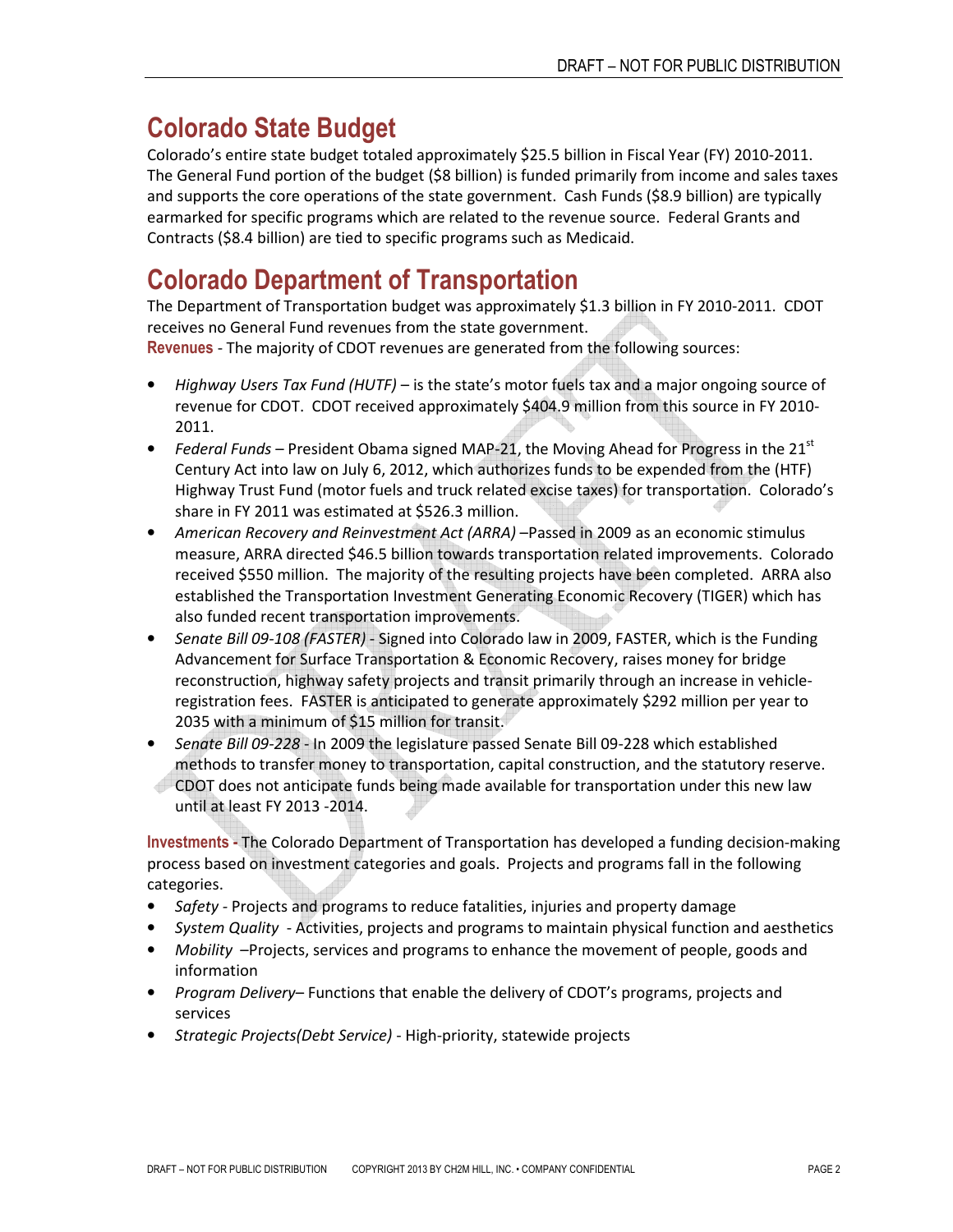# **Funding Sources**

2011 revenues either currently or potentially appropriate for transportation needs in the counties and jurisdictions which would most directly benefit from HSIPR include revenues collected for motor fuel taxes, vehicle registrations, state sales taxes, state income taxes, property taxes, and state lottery profits. Although total receipts were significant at over \$7 billion, all sources are currently used for a wide variety of either general government services or specific programs. State income taxes and state sales taxes generated the greatest revenues.

# **Future Revenue Sources for HSIPR**

In order to begin identifying major funding sources for HSIPR, an analysis of potential sources was undertaken, assuming an increase or change in current revenues collected in the counties and municipalities in the study area. This is not to suggest that the sources evaluated will be implemented. There are significant political, operational, and other hurdles and considerations that must be taken into account. However, it begins to suggest the possible funding sources that could be considered and the potential magnitude of revenue potentials. They are summarized as follows: <u>Allian</u> 111.

| Sources                               | <b>Increase / Change</b>                                                              | <b>Revenues Generated</b> |
|---------------------------------------|---------------------------------------------------------------------------------------|---------------------------|
| User Fees                             |                                                                                       |                           |
| <b>Farebox Revenues</b>               | -- to be determined --                                                                | -- to be determined --    |
| Motor Fuel Purchase Tax Increase      | \$.25 per gallon                                                                      | \$446.9<br>million        |
| <b>VMT Fees</b>                       | \$.01 per mile                                                                        | \$392.9<br>million        |
| Increase in Vehicle Registration Fees | \$100 per vehicle                                                                     | \$391.3<br>million        |
| <b>Utility Fees</b>                   | \$15 per month per household                                                          | \$293.6<br>million        |
| <b>General Revenues</b>               |                                                                                       |                           |
| <b>Increased State Sales Tax</b>      | 1%                                                                                    | million<br>\$571.9        |
| Increased State Property Tax          | 4 mills                                                                               | \$200.1<br>million        |
| <b>Increased State Income Tax</b>     | 1%                                                                                    | \$1,044.1<br>million      |
| Lodging Tax                           | 1% of current statewide lodging<br>spending                                           | \$26.5<br>million         |
| Change in Lottery Tax Allocation      | Reallocation of 10% of lottery<br>program profits                                     | \$11.3<br>million         |
| Value Capture Mechanisms              |                                                                                       |                           |
| Development Fee                       | \$10,000 per residential unit and 1%<br>fee on the value of commercial<br>development | million<br>\$169.4        |
| <b>Total</b>                          |                                                                                       | million<br>\$3,548.0      |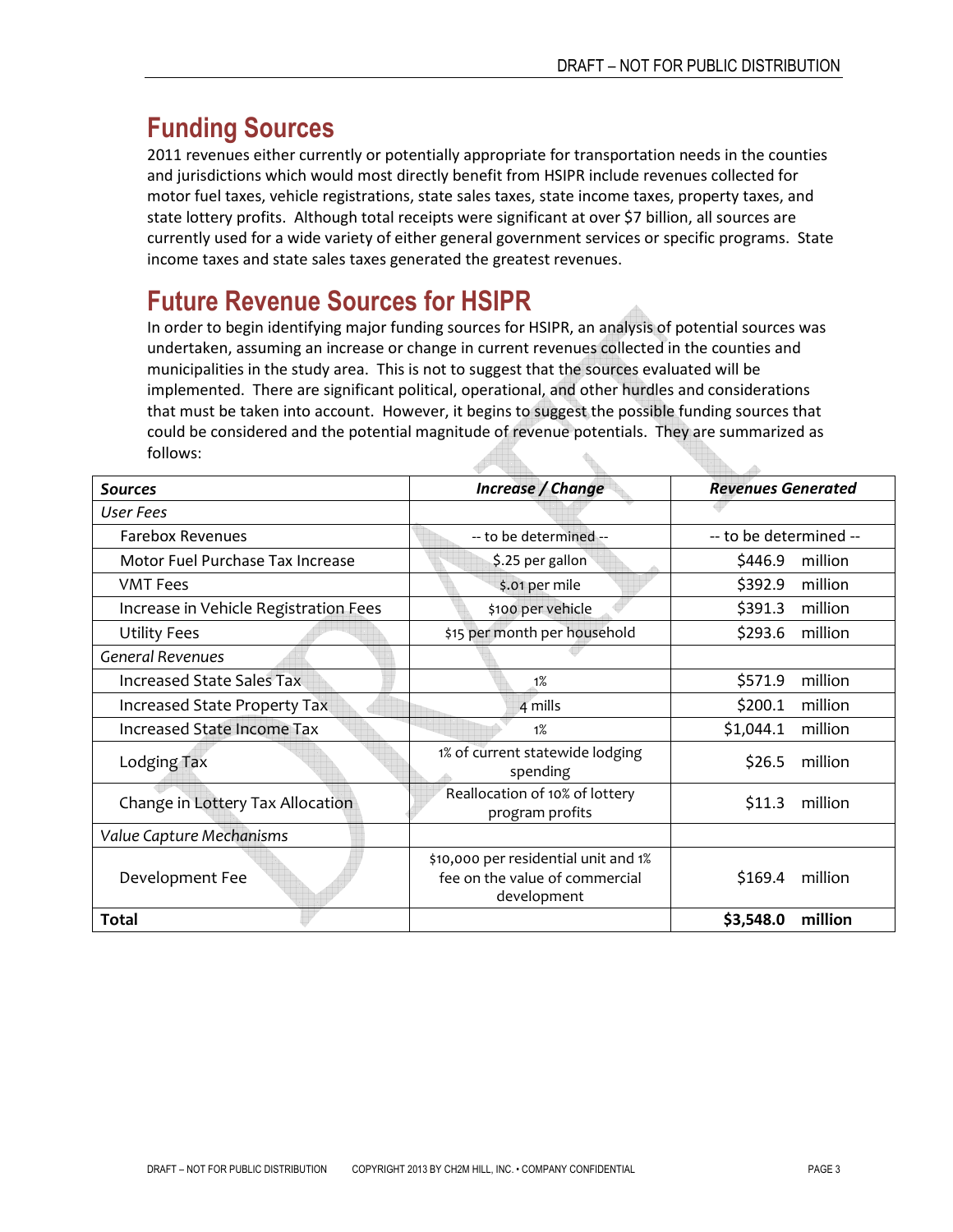# **Funding Options for the Interregional Connectivity Study for High Speed Intercity Passenger Rail (HSIPR) in Colorado – Draft**

# **1. Introduction and Objective**

#### *What is this project about?*

The CDOT Department of Transit and Rail is evaluating the feasibility of High Speed Intercity Passenger Rail (HSIPR), and considering Advanced Guideway System (AGS) technologies, to improve statewide interregional connectivity. The project study area includes alignments from Denver International Airport to Eagle County Airport, approximately 140 miles in the east-west direction and from Fort Collins to Pueblo, about 160 miles, in the north-south direction. Project costs are anticipated to range from \$50 to \$100 million per mile resulting in a potential program cost from a low of \$16 billion to a high of \$33 billion. Depending on timing, the cost of money and the ultimate cost per mile, the annual capital requirement could range from \$1.0 to \$2.5 billion per year, assuming the full program was to be constructed.

However, it is anticipated that the project would be phased in a series of Minimum Operational Segments (MOS) to better match potential revenues with capital requirements. Further, it is also anticipated that fifty percent of the capital cost would be received in the form of federal grants, thus halving the local capital requirement. So how much money must be generated locally? There have been some discussions on what constitutes a reasonable MOS. Our ICS study process is determining a best first project as this white paper is being prepared. For the purposes of example, we can assume that a minimum project is likely from \$1 billion to \$3 billion in 2013 dollars. The selection of the MOS will be based on benefit/cost analysis, public support and other factors such as potential environmental impacts. In general, what is called the capital recovery (in essence the annual payment on the bonds also referred as the capital recovery factor)<sup>2</sup> will range between just under 6 percent to around 8 percent of the loan value, depending on the interest rate assumed. For a project of \$1 billion, assuming a 50 percent federal grant, the citizens of Colorado would need to fund \$500 million at a cost of \$35 to \$40 million per year over a 30 year period. A \$3 billion project would be three times this amount and so forth.

#### *Purpose of this White Paper*

 $\overline{a}$ 

The purpose of this white paper is to determine what types of new funding sources, such as user fees and taxes, are needed to generate this additional revenue. It is recognized that many of the funding sources overlap. For instance a gas tax or mileage-based tax might be implemented, but not both: two different approaches for the same thing. Neither is it anticipated that all of these sources would be implemented, nor that they might be implemented at the levels evaluated. Rather the intent of this white paper is to reveal the possible major funding sources that could be considered.

<sup>2</sup> For example, assuming an interest rate of 4%, the capital recovery factor, A/P, is 5.78 percent; for 6% interest, the factor is 7.26% and for 8% interest the factor is 8.88 percent.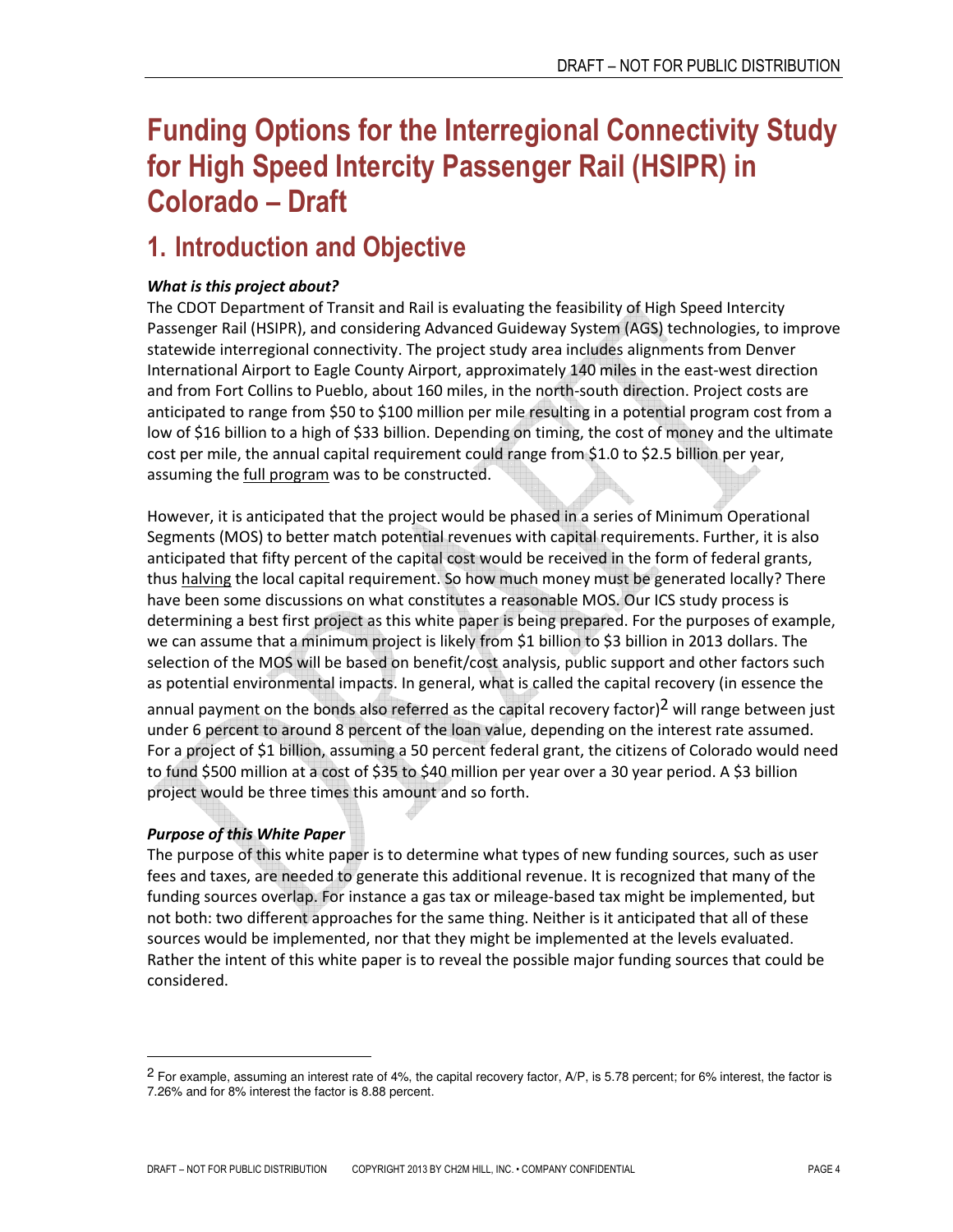# **2. State of the State**

Colorado's entire state budget totaled approximately \$25.5 billion in FY 2010-2011. Revenues are divided into the following broad categories and include:

- o General Fund: The General Fund which supports the core operations of the state government is approximately \$8 billion and is funded primarily from income and sales taxes.
- o Cash Funds: Other state taxes, fees, and fines flow into special purpose "cash funds" outside of the General Fund. Money collected from motor-fuel taxes for the Highway Users Tax Fund, for example, goes into the "cash fund" to pay for transportation projects. These funds totaled approximately \$8.9 billion in FY 2010-2011.
- o Federal Grants and Contracts: Significant funds come from the federal government (\$8.4 billion in FY 2010-2011), although most of it is tied to specific programs such as Medicaid.

# **2.1 General Fund Revenues**

General Funds are those funds the state receives from general tax revenues, such as the state sales and income taxes, and can be used to pay for any state program or operation. It is, in many ways, the least restrictive of the state's funding categories, and therefore, the most competitive.

|                              | FY 2010-2011 |
|------------------------------|--------------|
| <b>CATEGORY</b>              | (\$Millions) |
| Sales and Use                | \$2,293.8    |
| <b>Excise Taxes</b>          | \$93.9       |
| <b>Other Taxes</b>           | \$198.1      |
| <b>Other Revenue</b>         | \$36.9       |
| <b>Income Taxes</b>          | \$5,515.3    |
| <b>GENERAL FUND REVENUES</b> | \$8,138.0    |

General Fund Revenues primarily come from individual income and sales taxes.

Source: State of Colorado Legislative Council

# **2.2 Cash Fund**

Cash Funds are separate funds received from taxes, fees and fines that are earmarked for specific programs and are typically related to the identified revenue source. Funds typically pay for the programs for which the revenues are collected. Examples include the Hospital Provider Fee, the Highway Users Tax Fund, the Wildlife Cash Fund and funds for Higher Education tuition. Other revenues include the Severance Tax (mining), gaming revenue, and unemployment insurance related revenues. In FY 2010-2011, total cash funds equaled an estimated \$8.9 billion with transportation-related funding equaling approximately \$1.2 billion.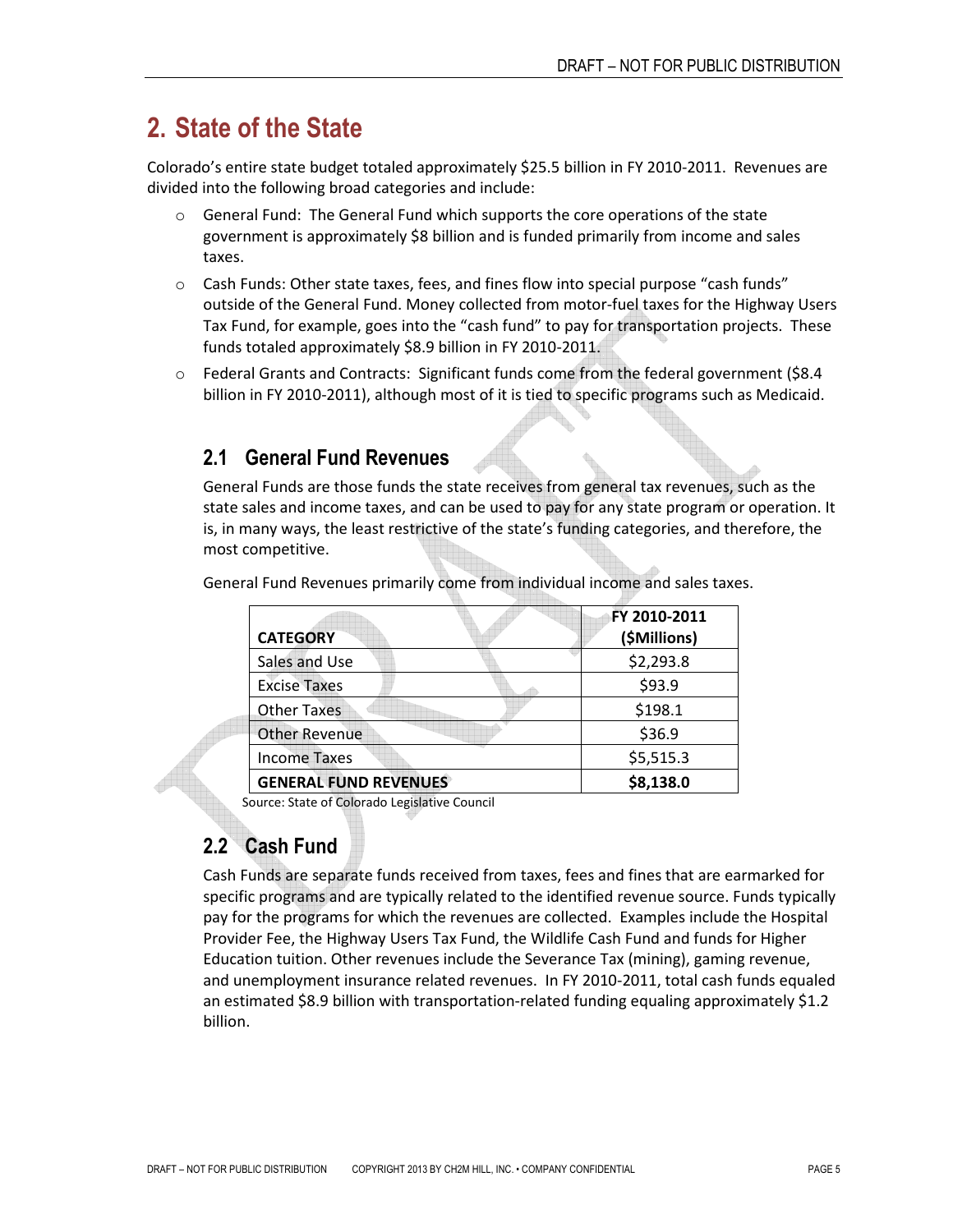| <b>CATEGORY</b>             | FY 2010-2011<br>(\$Millions) |
|-----------------------------|------------------------------|
| Transportation-Related      | \$1,213.70                   |
| <b>Resource Extraction</b>  | \$234.20                     |
| Hospital Provider Fee       | \$586.50                     |
| <b>Limited Gaming</b>       | \$104.80                     |
| <b>Higher Education</b>     | \$3,397.00                   |
| <b>Workers Compensation</b> | \$26.50                      |
| Unemployment Insurance      | \$410.20                     |
| <b>State Lottery</b>        | \$504.00                     |
| Other                       | \$2,469.60                   |
| <b>TOTAL CASH FUNDS</b>     | \$8,946.50                   |

Source: State of Colorado Legislative Council

Transportation-related cash revenue can be further broken down as follows:

| <b>Transportation-Related Funds (subject to TABOR)</b> | FY 2010-2011<br>(\$Millions) |
|--------------------------------------------------------|------------------------------|
| Highway Users Tax Fund (HUTF)                          |                              |
| Motor Fuel and Special Fuel Taxes                      | \$557.2                      |
| Registrations                                          | \$322.1                      |
| <b>Registrations</b>                                   | \$185.0                      |
| <b>Road Safety Surcharge</b>                           | \$114.5                      |
| <b>Late Registration Fees</b>                          | \$22.7                       |
| Other HUTF                                             | \$57.6                       |
| <b>Total HUTF</b>                                      | \$936.9                      |
| <b>State Highway Fund</b>                              | \$42.6                       |
| <b>Other Transportation</b>                            | \$103.2                      |
| <b>Aviation Fund</b>                                   | \$36.2                       |
| Law Enforcement                                        | \$11.0                       |
| Registration                                           | \$56.0                       |
| <b>Total Transportation Funds (subject to TABOR)</b>   | \$1,082.7                    |
|                                                        |                              |
| Other TABOR-Exempt Transportation Funds (FASTER)       | \$71.0                       |
| <b>Other Transportation</b>                            | \$60.0                       |
|                                                        |                              |
| TOTAL CASH FUND TRANSPORTATION REVENUES                | \$1,213.7                    |

Source: Focus Colorado: Economic and Revenue Forecast

Colorado Legislative Council Staff, Economics Section, March 19, 2012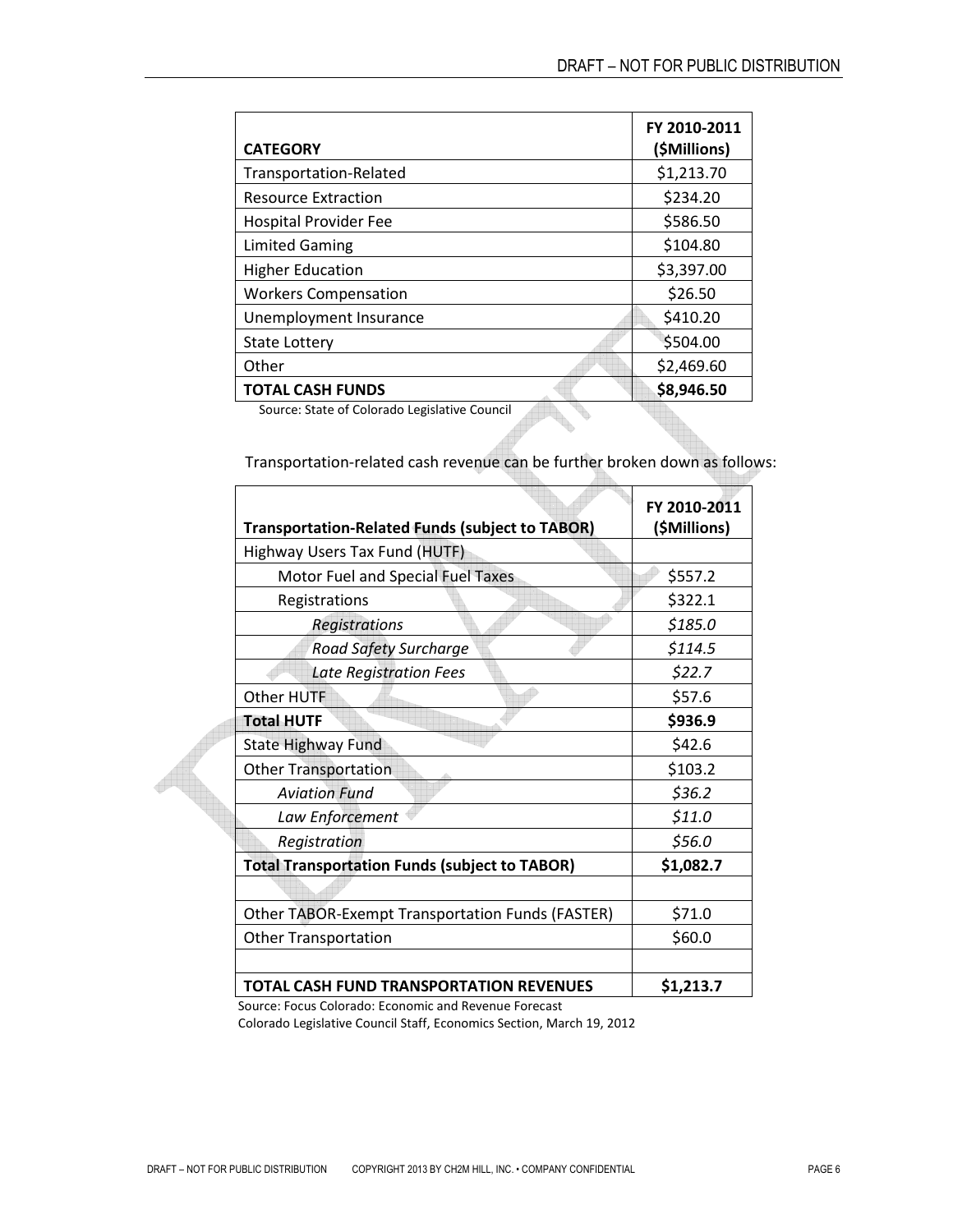## **2.3 Federal Grants and Contracts**

The state also receives funds from the federal government, originally collected from taxpayers, including grants for social, educational, and environmental purposes which funds both direct state expenditures and pass-through assistance to local governments. These funds are exempt from the TABOR revenue limit. These funds must be spent as the federal government requires. In FY 2010-2011, Transportation received approximately \$641.5 million under this category. Total Federal government grants and contracts equaled \$8.4 billion.

| <b>CATEGORY</b>                         | FY 2010-2011<br>(\$Millions) |  |
|-----------------------------------------|------------------------------|--|
| Corrections                             | \$5.3                        |  |
| Education                               | \$617.9                      |  |
| <b>Higher Education</b>                 | \$1,333.0                    |  |
| <b>Human Services</b>                   | \$1,498.7                    |  |
| Judicial                                | \$10.1                       |  |
| <b>Health Care Policy and Financing</b> | \$2,532.1                    |  |
| Transportation                          | \$641.5                      |  |
| Labor                                   | \$1,027.4                    |  |
| Other                                   | \$722.4                      |  |
| Total                                   | \$8,388.4                    |  |

Source: State of Colorado Legislative Council

# **2.4 Description of Expenditures and Priorities by Department**

The following table shows the expenditures by department for FY 2010-2011. Although the expenditure information is divided into General, Cash, Federal, and Transfers categories, its categories are tracked somewhat differently than the revenues described above so cannot be directly compared. The "Transfer" category represents all of the revenue that one department gets in the form of transfers from other departments. For example, if state agencies use a portion of the funds appropriated to them to purchase legal services from the Department of Law (Attorney General's office), this revenue would be identified as "transferred". Health Care Policy and Planning, and Education have the largest budgets at \$4.8 billion and \$4.5 billion respectively.

# **2.4.1 Agriculture**

The Department of Agriculture works "to strengthen and advance Colorado's agriculture industry; ensure a safe, high quality, and sustainable food supply; and protects consumers, the environment, and natural resources." It has seven divisions including Animal Industry, Brands, Colorado State Fair, Conservation Services, Inspection and Consumer Services, Markets and Plants. Its FY 2010-2011 expenditures were \$21 billion. There were 103 employees.

| <b>Expenditures by Department 2010-</b><br>$\vert$ 2011 (\$ millions) |         |      |         |             |       |
|-----------------------------------------------------------------------|---------|------|---------|-------------|-------|
|                                                                       | General | Cash | Federal | l Transfers | Total |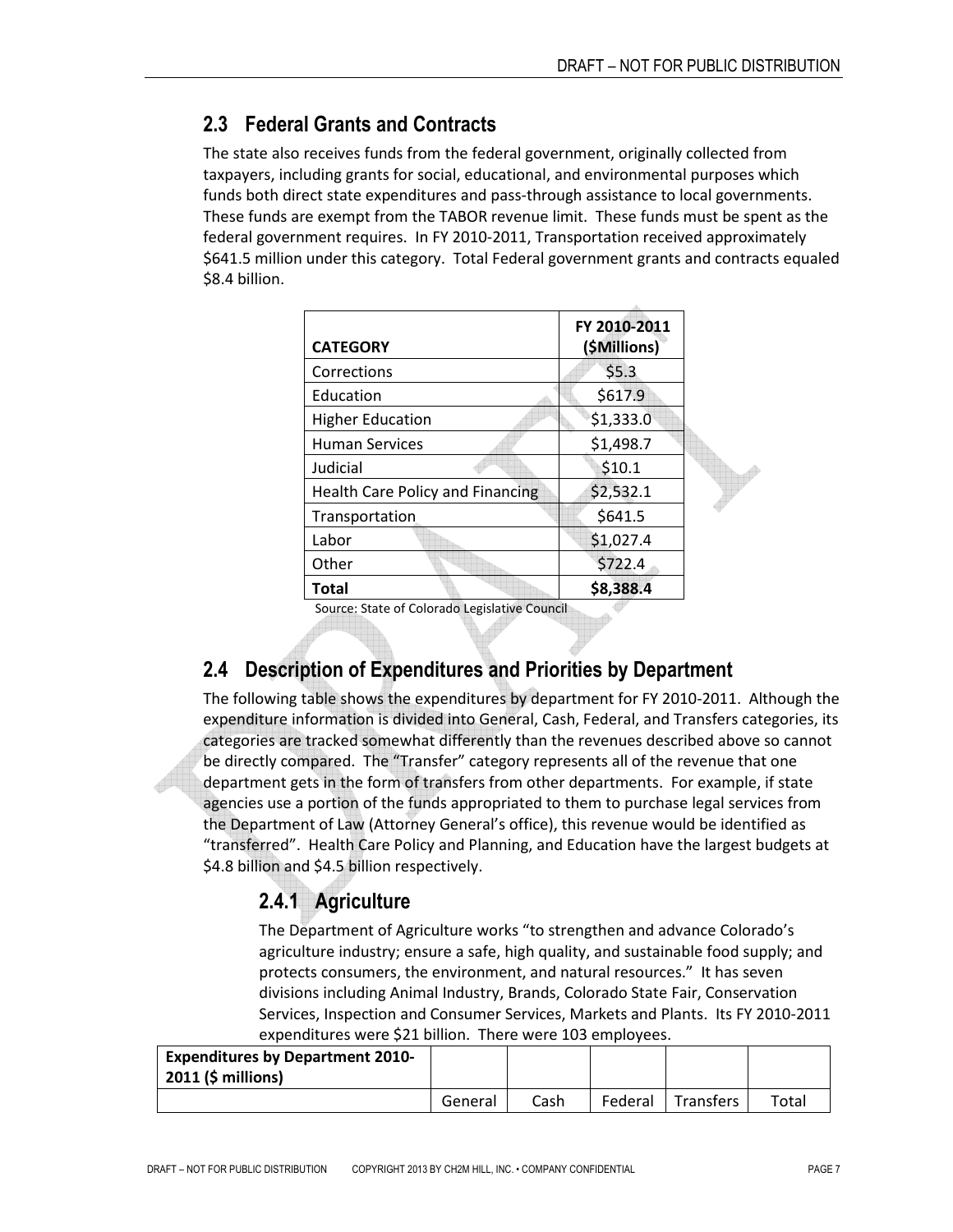| Agriculture                            | \$5     | \$27     | \$6     | $-52$     | \$36     |
|----------------------------------------|---------|----------|---------|-----------|----------|
| Corrections                            | \$665   | \$93     | \$3     | $-512$    | \$750    |
| Education                              | \$2,963 | \$3,535  | \$888   | $-52,899$ | \$4,486  |
| Governor                               | \$11    | \$183    | \$360   | $-520$    | \$534    |
| <b>Health Care Policy and Planning</b> | \$1,271 | \$1,435  | \$2,804 | $-5689$   | \$4,822  |
| <b>Higher Education</b>                | \$718   | \$3,208  | \$499   | $-5288$   | \$4,137  |
| <b>Human Services</b>                  | \$627   | \$291    | \$1,537 | $-524$    | \$2,431  |
| Judicial                               | \$325   | \$270    | \$10    | $-578$    | \$527    |
| Labor and Employment                   | \$0     | \$910    | \$1,464 | $-555$    | \$2,320  |
| Law                                    | \$9     | \$41     | \$2     | -\$5      | \$47     |
| Legislature                            | \$32    | \$3      | \$0     | $-52$     | \$33     |
| <b>Local Affairs</b>                   | \$11    | \$268    | \$86    | $-5102$   | \$262    |
| Military and Veteran Affairs           | \$8     | \$11     | \$28    | $-54$     | \$43     |
| <b>Natural Resources</b>               | \$26    | \$420    | \$41    | $-5176$   | \$311    |
| <b>Personnel and Administration</b>    | \$8     | \$430    | \$0     | $-59$     | \$430    |
| <b>Public Health and Environment</b>   | \$27    | \$193    | \$260   | $-565$    | \$416    |
| <b>Public Safety</b>                   | \$82    | \$133    | \$38    | $-510$    | \$242    |
| <b>Regulatory Agencies</b>             | \$2     | \$72     | \$2     | $-511$    | \$65     |
| Revenue                                | \$177   | \$752    | \$2     | $-5273$   | \$658    |
| <b>State</b>                           | \$0     | \$19     | \$1     | \$0       | \$20     |
| Transportation                         | \$1     | \$770    | \$695   | $-5175$   | \$1,290  |
| Treasury                               | \$6     | \$1,669  | \$164   | $-51,423$ | \$416    |
| Transfers Not Appropriated By Dept     | \$304   | \$15     | \$0     | $-5319$   | \$0      |
| <b>Total</b>                           | \$7,278 | \$14,746 | \$8,893 | $-$6,641$ | \$24,277 |

Source: State Taxpayer Accountability Report (STAR) FY 2010-2011, State Controller's Office

## **2.4.2 Corrections**

With expenditures of approximately \$750 million in FY 2010-2011, the Department operates 21 state-owned correctional facilities, employs 6,200 persons, houses and supervises 22,610 offenders and supervises 8,483 parolees. Until recently the Department of Corrections budget represented one of the fastest-growing portions of Colorado's General Fund corresponding with a huge increase in the number of inmates and parolees. Since FY 2006-2007, however, the state inmate population growth has slowed corresponding to a national decrease in the number of people incarcerated.

#### **2.4.3 Education**

The department provides leadership, resources, and support for the state's 178 school districts, 1,600 schools, and over 130,000 educators for the state's 840,000 public school students. Its expenditures were approximately \$4.5 billion with nearly 500 employees in FY 2010-2011. The funding of public elementary and secondary schools has long been the largest single line-item appropriation in the states' General Fund budget.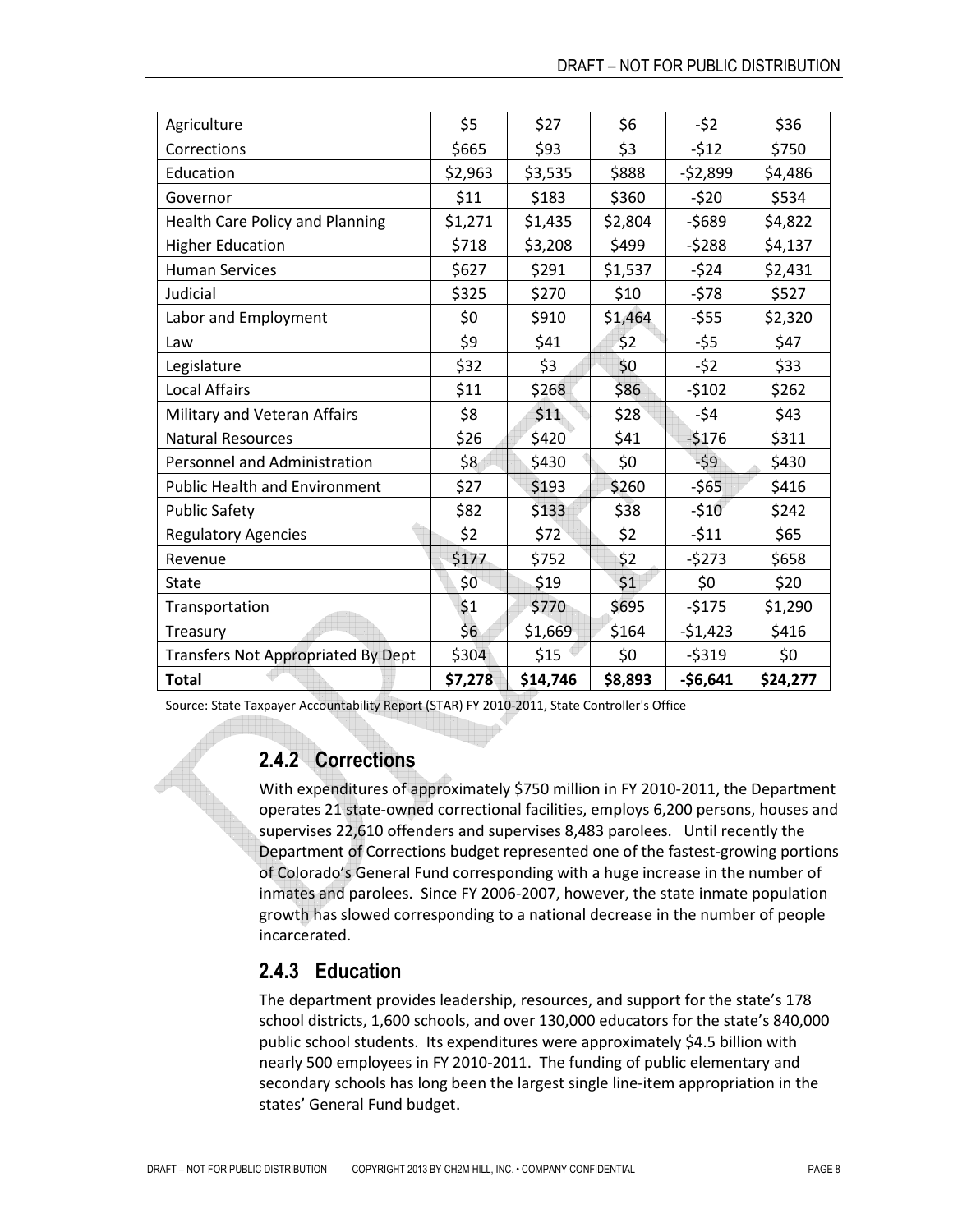#### **2.4.4 Governor**

In addition to the administrative offices supporting the Governor, the office includes the Governor's Energy Office, the Lieutenant Governor's office, the Office of State Planning and Budgeting, the Office of Economic Development and International Trade, and the Office of Information Technology. Its expenditures of \$534 million supported 990 employees in FY 2010-2011.

### **2.4.5 Health Care Policy and Financing**

Responsible for administering the Medicaid program, the State Child Health Insurance program and a number of other programs, the department has been hard hit by additional cases, mostly Medicaid low-income children and adults due to an increase in the state population, and continued high unemployment. In FY 2010-2011, there were 271 employees and expenditures of \$4.8 billion.The state's Medicaid expenditures have grown greatly over the last twenty years and are expected to grow exponentially in the near future driven by demographics, economic conditions, and health care costs. Approximately 553,000 Coloradans or 10.5% of the state's population were enrolled in FY 2010-2011.

### **2.4.6 Higher Education**

The department serves as the central administrative and coordinating agency for higher education in the state with over 160,000 students in 28 public institutions, 3 vocational schools, 330 occupational schools and over 100 private degree authorizing institutions. In FY 2010-2011, it expended \$4.1 billion and employed 21,500 persons.

### **2.4.7 Human Services**

With about 5,000 employees and expenditures of \$2.4 billion in FY 2010-2011, the department serves the most vulnerable population including struggling families, those who need safe and affordable child care, at risk children, those who need help with mental illness or substance abuse issues; and families who need assistance with caring for their veteran parents.

### **2.4.8 Judicial**

The department interprets and administers the law through the courts in civil and criminal cases. The four primary courts in Colorado are the County Courts, District Courts, the Court of Appeals, and the Supreme Court. The department spent approximately \$527 million in FY 2010-2011 and employed 4,100 persons.

## **2.4.9 Labor and Employment**

With \$2.3 billion in expenditures and 985 employees in FY 2010-2011, the department is responsible for a variety of regulatory functions related to employment, labor, and worker safety. It also administers the Unemployment Insurance program as well as various workforce programs and has seen elevated demand for both as a result of the recession. The state borrowed approximately \$450 million from the federal government to pay unemployment benefits and is investigating options to paying back these loans.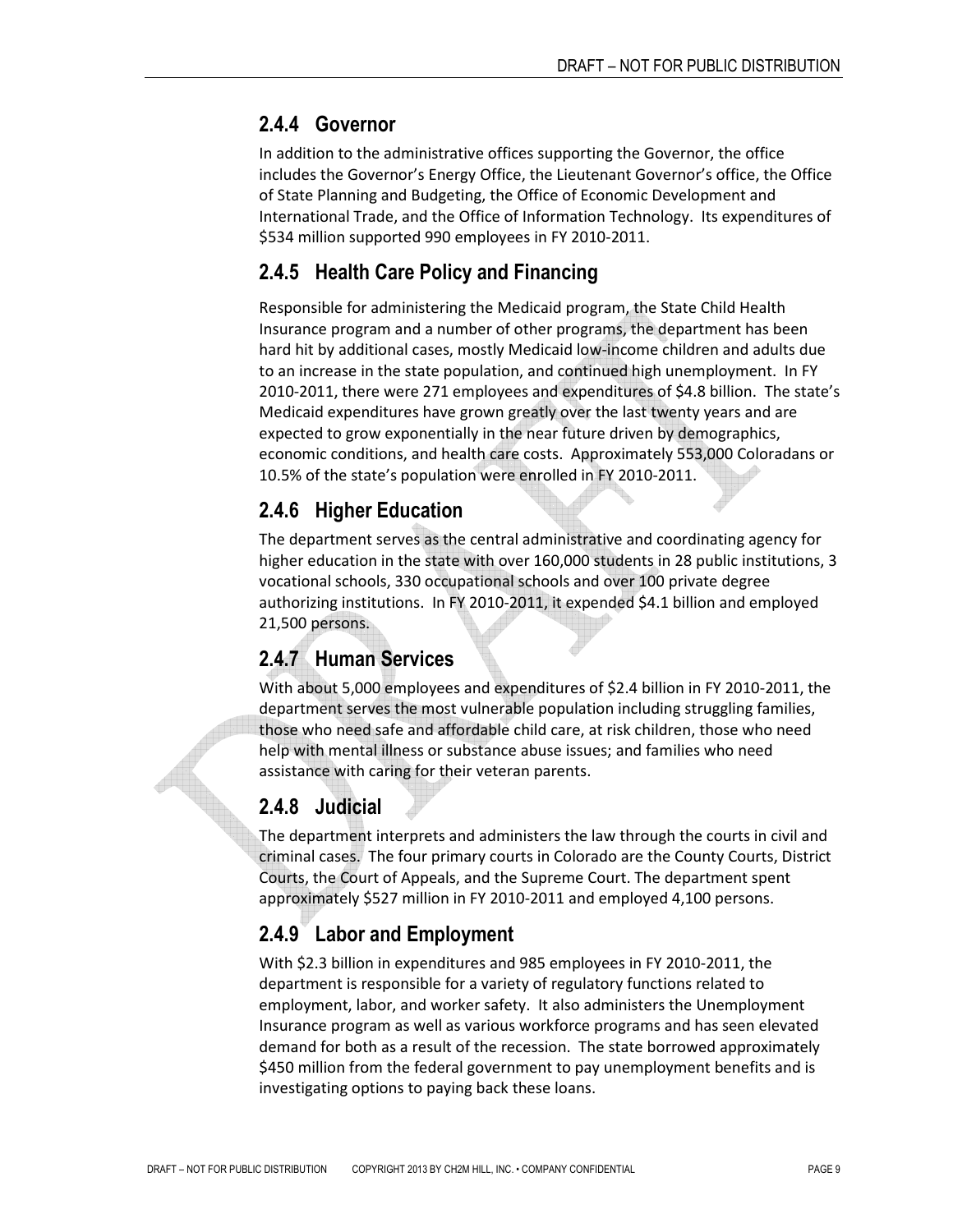#### **2.4.10 Law**

The department is the office of the Attorney General. Its departments include Consumer Protection, Criminal Justice, State Services, Business & Licensing, Civil Litigation and Employment, Natural Resources, and Administration. It employed over 450 attorneys and other staff with expenditures of approximately \$47 million in FY 2010-2011.

## **2.4.11 Legislature**

The office supports the legislative body, the Colorado General Assembly, made up of two houses, the House of Representatives and the Senate. It expended \$33 million and employed 270 persons in FY 2010-2011.

# **2.4.12 Local Affairs**

The department is the state agency link between the state and local communities. It provides training, technical assistance and financial support to local communities and leaders. It had expenditures of approximately \$262 million and employed 190 persons in FY 2010-2011.

# **2.4.13 Military and Veterans Affairs**

The office provides assistance and protection in the event of emergencies and disasters, assists Colorado veterans, and houses the state's Civil Air Patrol. Its budget of \$43 million employed 1,385 persons in FY 2010-2011.

# **2.4.14 Natural Resources**

The mission of the department is to "develop, preserve and enhance Colorado's natural resources…." The department is responsible for the management of the water, land, wildlife, minerals, energy/geology/oil and gas, state trust lands, and outdoor recreational resources. Its budget of \$311 million employed 1,470 persons in FY 2010-2011.

# **2.4.15 Personnel and Administration**

The office provides centralized administrative services to state agencies including personnel administration, insurance, management and oversight of state purchasing, administrative law judge services, development of statewide compensation and operating expense policies, and statewide central services such as travel, mail, data entry, facility maintenance, fleet operations, etc. It expended \$430 million with 395 employees in FY 2010-2011.

# **2.4.16 Public Health and Environment**

The department's mission is to "protect and improve the health of Colorado's people and the quality of its environment." Its Environmental Division oversees air pollution, water quality, and hazardous materials while its Health Division focuses on broad disease control, and health prevention programs and measures. The department's expenditures in FY 2010-2011 were \$416 million with 1,290 employees.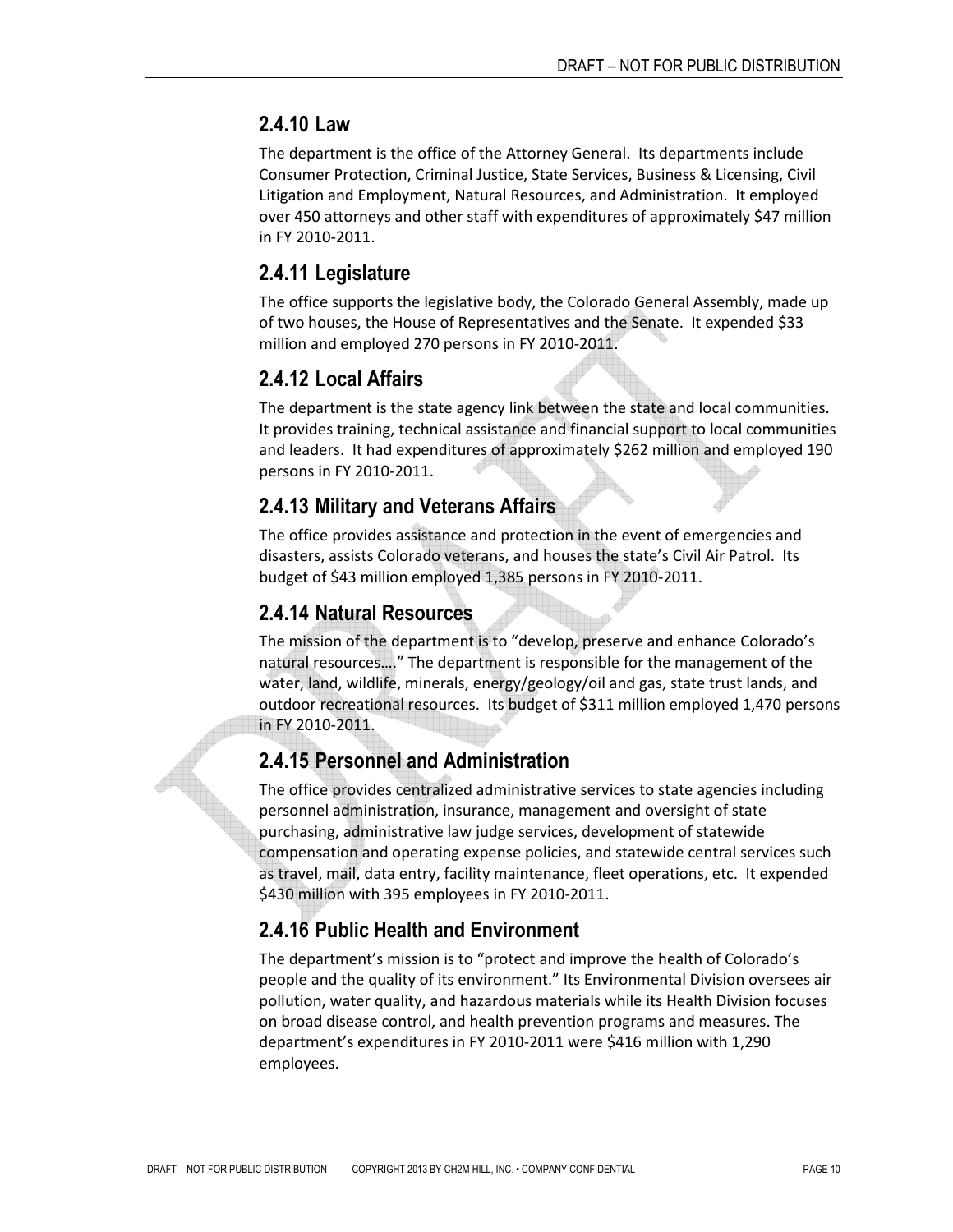# **2.4.17 Public Safety**

The department promotes, maintains and enhances public safety. Its divisions include the Colorado State Patrol, the Colorado Bureau of Investigation, the Division of Criminal Justice, the Division of Fire Prevention and Control, and the Division of Homeland Security and Emergency Management. Its expenditures of \$242 million in FY 2010-2011 employed 1,370 persons.

# **2.4.18 Regulatory Agencies**

The department is the consumer protection agency for the state. It regulates state-chartered financial institutions, public utilities, insurance providers, professional occupations, and enforces civil rights laws. It expended \$65 million in FY 2010-2011 and employed 590 persons.

## **2.4.19 Revenue**

The department is responsible for the collection of revenues, issuing licenses, and overseeing the state's vehicle registrations, enforcing size and weight limits on Colorado's highways, and regulating the liquor, tobacco, gaming, racing, auto and medical marijuana industries. In FY 2010-2011, department expenditures were \$658 million. There were nearly 1,300 employees.

# **2.4.20 State**

The Secretary of State provides for the licensing of businesses, and oversees, monitors, and administers the electoral process in the state of Colorado. Its FY 2010-2011 expenditures of \$20 million were funded through revenue from business filings.

# **2.4.21 Transportation**

CDOT plans for, constructs, operates, and maintains the state transportation system including state highways and bridges. In FY 2010-2011, the department spent \$1.3 billion and employed 3,140 persons. The department receives no general fund appropriations from the state.

# **2.4.22 Treasury**

The department provides banking, investment, and accounting services for all funds and assets deposited in the State Treasury. It works to optimize cash flows and maximizes yields on state investments. Its expenditures of \$416 million employed 31 persons in FY 2010-2011.

# **3. Colorado Department of Transportation**

### **3.1 CDOT Revenues**

The Colorado Department of Transportation's (CDOT) revenue is derived from the state Highway Users Tax Fund (HUTF), federal funds including the Highway Trust Fund (HTF), fees generated from vehicle registrations including those generated by SB 09-108 *(FASTER),*  increased flexibility in the use of state revenues (SB 09-228), gaming funds, and capital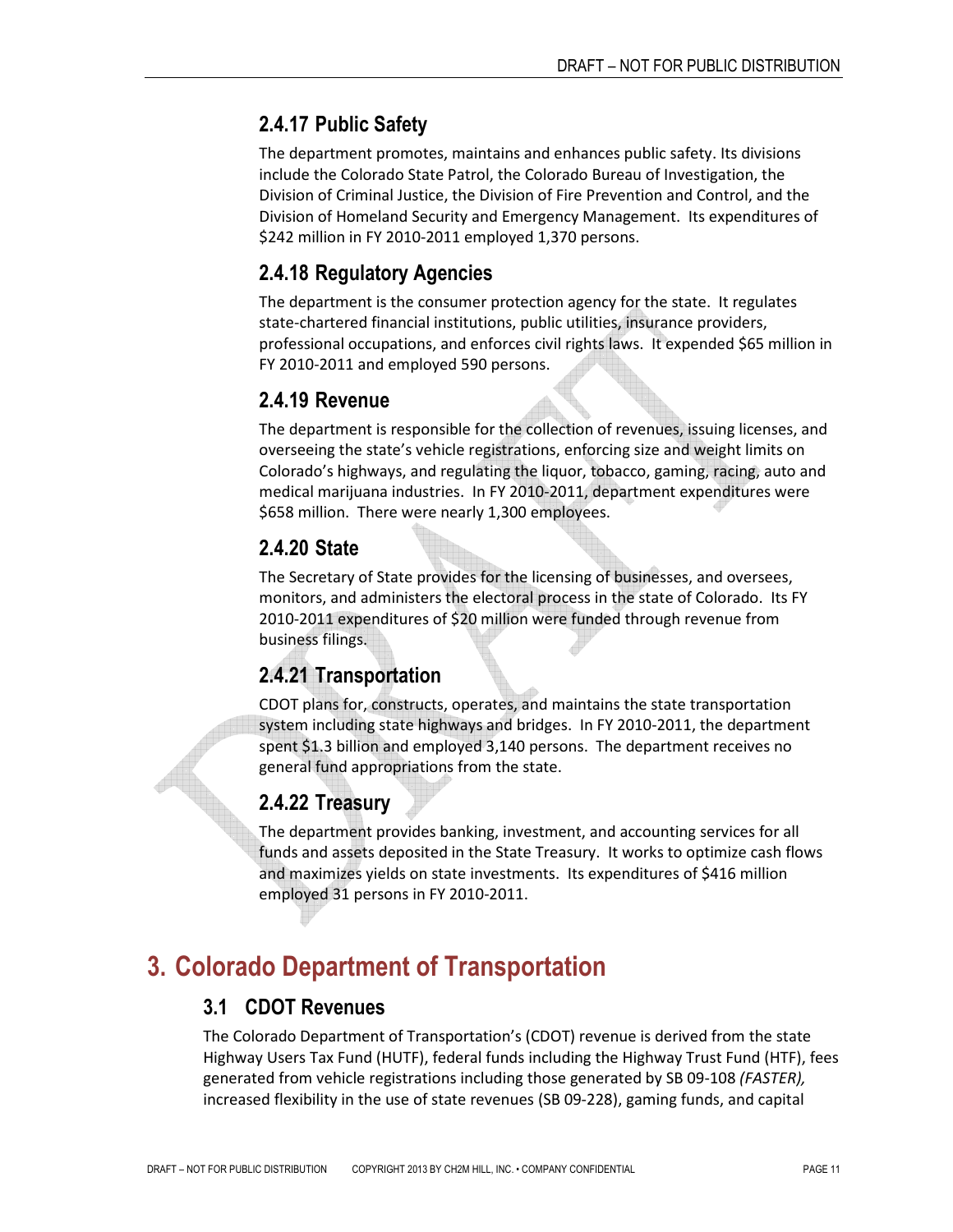construction funds according to CDOT's Elected Officials Guide to the Colorado Department of Transportation.

CDOT revenues in Fiscal Year 2010-2011 totaled over \$1 billion with the majority of funding generated from the following sources:

- **State HUTF**
- Federal Funds
- American Recovery and Reinvestment Act (ARRA)
- Senate Bill 09-108 (FASTER)
- Other State Revenues
- Repealed / Previous Sources

#### **3.2 State HUTF**

The Colorado Highway Users Tax Fund (HUTF) is the major ongoing source of revenue for CDOT. In FY 2010-2011, preliminary actuals for HUTF were estimated at \$936.9 million, primarily from the state's motor fuel tax, which is 22 cents per gallon of gasoline and 20.5 cents per gallon of diesel fuel.



Source: Elected Officials Guide to the Department of Transportation and Focus Colorado (Colorado Legislative Council)

The General Assembly appropriates money "off the top" from HUTF and allocates it to other programs such as Ports of Entry, the Division of Motor Vehicles, and the Department of Public Safety. The remaining dollars are distributed to CDOT, counties and municipalities.

CDOT received an estimated \$404.9 million from HUTF in FY 2010-2011. HUTF funds are also distributed to the counties and municipalities within the ICS study area. In FY 2010-2011, study area counties received approximately \$106.9 million while cities received \$82.6 million. Denver and Broomfield distributions are counted in County totals. They are divided as follows: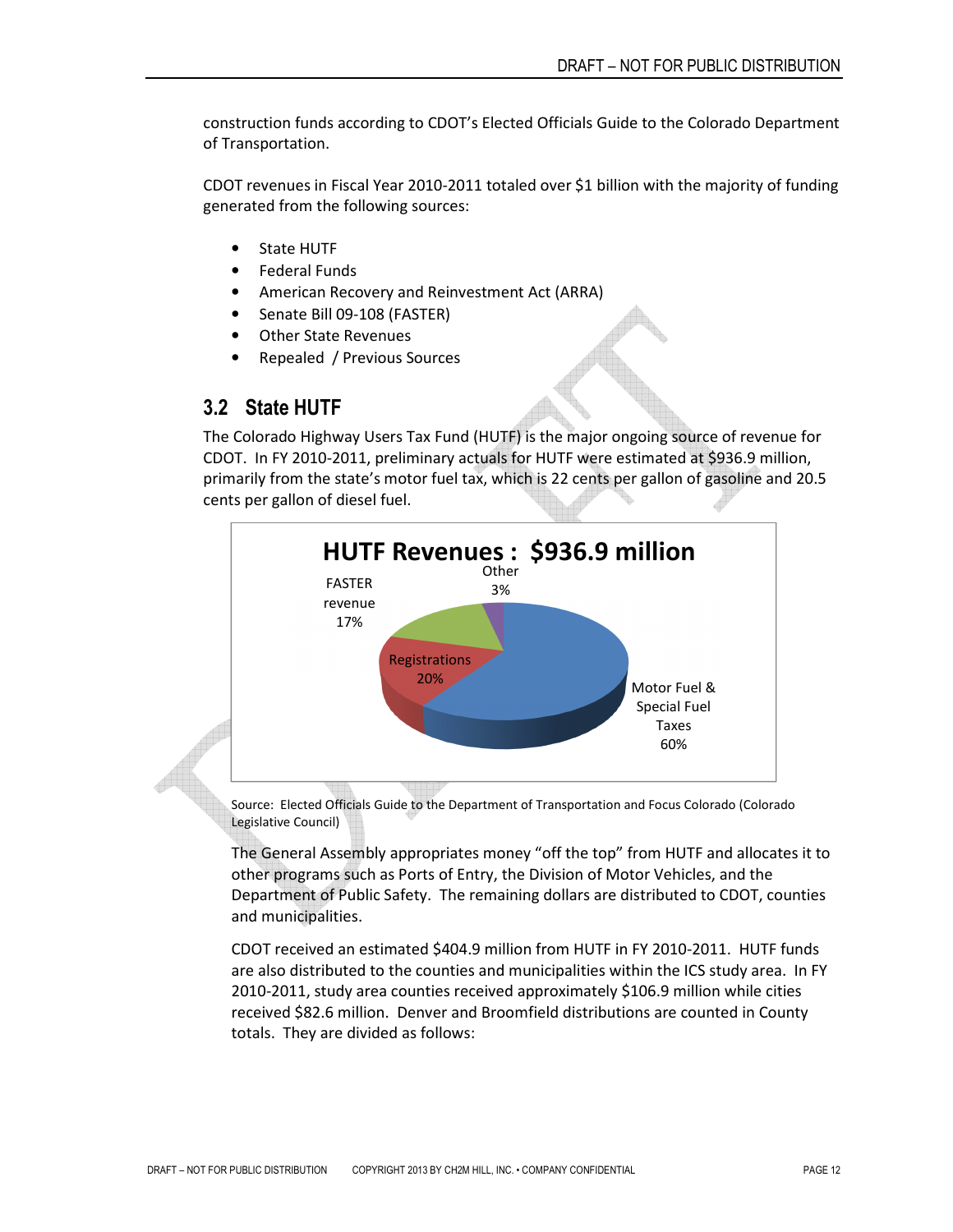|                    | <b>HUTF Distributions</b> |  |  |
|--------------------|---------------------------|--|--|
| County             | FY 2010-2011              |  |  |
| Adams              | \$7,851,861               |  |  |
| Arapahoe           | \$7,885,490               |  |  |
| <b>Boulder</b>     | \$5,430,619               |  |  |
| <b>Broomfield</b>  | \$1,736,828               |  |  |
| <b>Clear Creek</b> | \$854,219                 |  |  |
| Denver             | \$24,514,212              |  |  |
| Douglas            | \$6,852,398               |  |  |
| Eagle              | \$2,085,725               |  |  |
| El Paso            | \$11,220,419              |  |  |
| Gilpin             | \$601,126                 |  |  |
| Jefferson          | \$12,865,752              |  |  |
| Larimer            | \$7,508,817               |  |  |
| Pueblo             | \$4,532,915               |  |  |
| Summit             | \$1,086,243               |  |  |
| Teller             | \$2,194,085               |  |  |
| Weld               | \$9,696,161               |  |  |
| County             |                           |  |  |
| <b>Totals</b>      | \$106,916,868             |  |  |

Source: Colorado Department of the Treasury

|        | <b>HUTF</b>        |                          | <b>HUTF</b>        |
|--------|--------------------|--------------------------|--------------------|
|        | <b>Distributed</b> |                          | <b>Distributed</b> |
| City   | FY 2010-2011       | City                     | FY 2010-2011       |
|        |                    | <b>Green Mountain</b>    |                    |
| Arvada | \$3,817,073        | l Falls                  | \$27,093           |
| Ault   | \$45,347           | <b>Greenwood Village</b> | \$530,443          |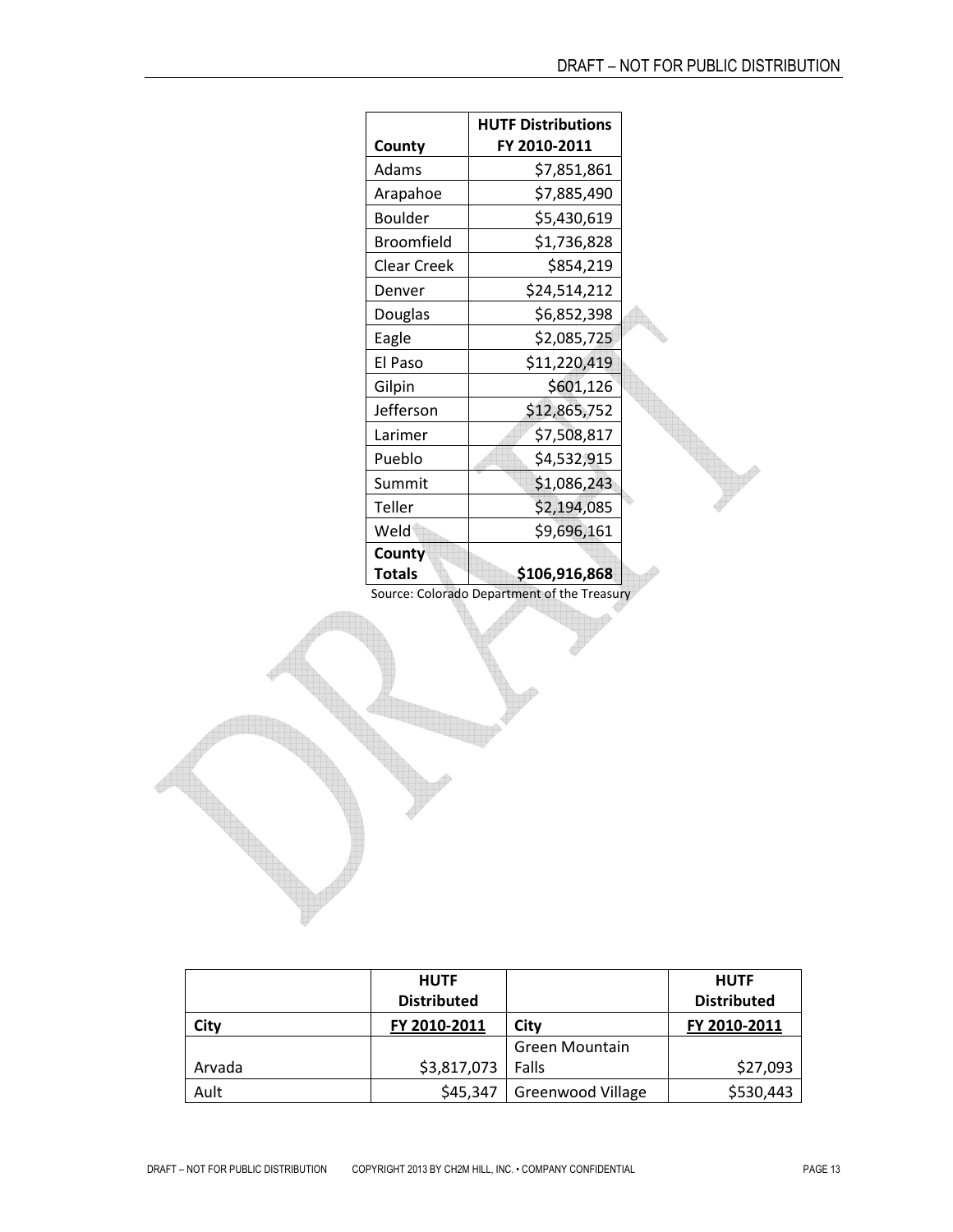| Aurora                      | \$10,153,265       | Grover                 | \$10,366           |
|-----------------------------|--------------------|------------------------|--------------------|
| Avon                        | \$186,608          | Gypsum                 | \$230,466          |
| <b>Basalt</b>               | \$115,878          | Hudson                 | \$71,542           |
| <b>Bennett</b>              | \$67,968           | <b>Idaho Springs</b>   | \$63,782           |
| Berthoud                    | \$195,584          | Jamestown              | \$10,827           |
| <b>Black Hawk</b>           | \$12,833           | Johnstown              | \$338,729          |
| <b>Blue River</b>           | \$40,326           | Keenesburg             | \$42,658           |
| Boone                       | \$12,123           | Kersey                 | \$44,247           |
| Boulder                     | \$2,426,940        | La Salle               | \$60,322           |
| <b>Bow Mar</b>              | \$33,408           | Lafayette              | \$720,494          |
| Breckenridge                | \$251,569          | Lakeside               | \$2,241            |
| <b>Brighton</b>             | \$840,832          | Lakewood               | \$4,765,327        |
| Broomfield                  | in County totals   | Larkspur               | \$12,424           |
| Calhan                      | \$30,088           | Littleton              | \$1,297,994        |
| Castle Pines North          | \$266,111          | Lochbuie               | \$150,629          |
| Castle Rock                 | \$1,436,209        | Lonetree               | \$292,070          |
| Centennial                  | \$4,327,053        | Longmont               | \$2,641,270        |
| Central City                | \$49,272           | Louisville             | \$594,621          |
| <b>Cherry Hills Village</b> | \$241,501          | Loveland               | \$2,484,181        |
| <b>Coal Creek</b>           | \$15,066           | Lyons                  | \$59,942           |
| <b>Colorado Springs</b>     | \$16,503,601       | <b>Manitou Springs</b> | \$152,484          |
| Colmbine Valley             | \$44,442           | Mead                   | \$161,418          |
| <b>Commerce City</b>        | \$1,440,257        | Milliken               | \$205,837          |
| Cripple Creek               | \$49,345           | Minturn                | \$39,972           |
| Dacono                      | \$163,009          | Monument               | \$177,627          |
| <b>Deer Trail</b>           | \$31,968           | Morrison               | \$10,134           |
| Denver                      | in County totals   | <b>Mountain View</b>   | \$10,816           |
| Dillon                      | \$97,323           | Nederland              | \$52,874           |
| Eagle                       | \$207,585          | Northglenn             | \$963,988          |
| Eaton                       | \$158,465          | Nunn                   | \$26,167           |
| Edgewater                   | \$106,884          | Palmer Lake            | \$91,303           |
| Empire                      | \$11,635           | Parker                 | \$1,221,280        |
| Englewood                   | \$923,177          | Pierce                 | \$35,335           |
| Erie                        | \$611,710          | Platteville            | \$107,766          |
| <b>Estes Park</b>           | \$264,676          | Ramah                  | \$8,666            |
| Evans                       | \$521,604          | Raymer                 | \$9,195            |
|                             | <b>HUTF</b>        |                        | <b>HUTF</b>        |
|                             | <b>Distributed</b> |                        | <b>Distributed</b> |
| City                        | FY 2010-2011       | <b>City</b>            | FY 2010-2011       |
| <b>Federal Heights</b>      | \$221,782          | <b>Red Cliff</b>       | \$10,549           |
| Firestone                   | \$338,709          | Severance              | \$104,254          |
| <b>Fort Collins</b>         | \$4,370,376        | Sheridan               | \$150,078          |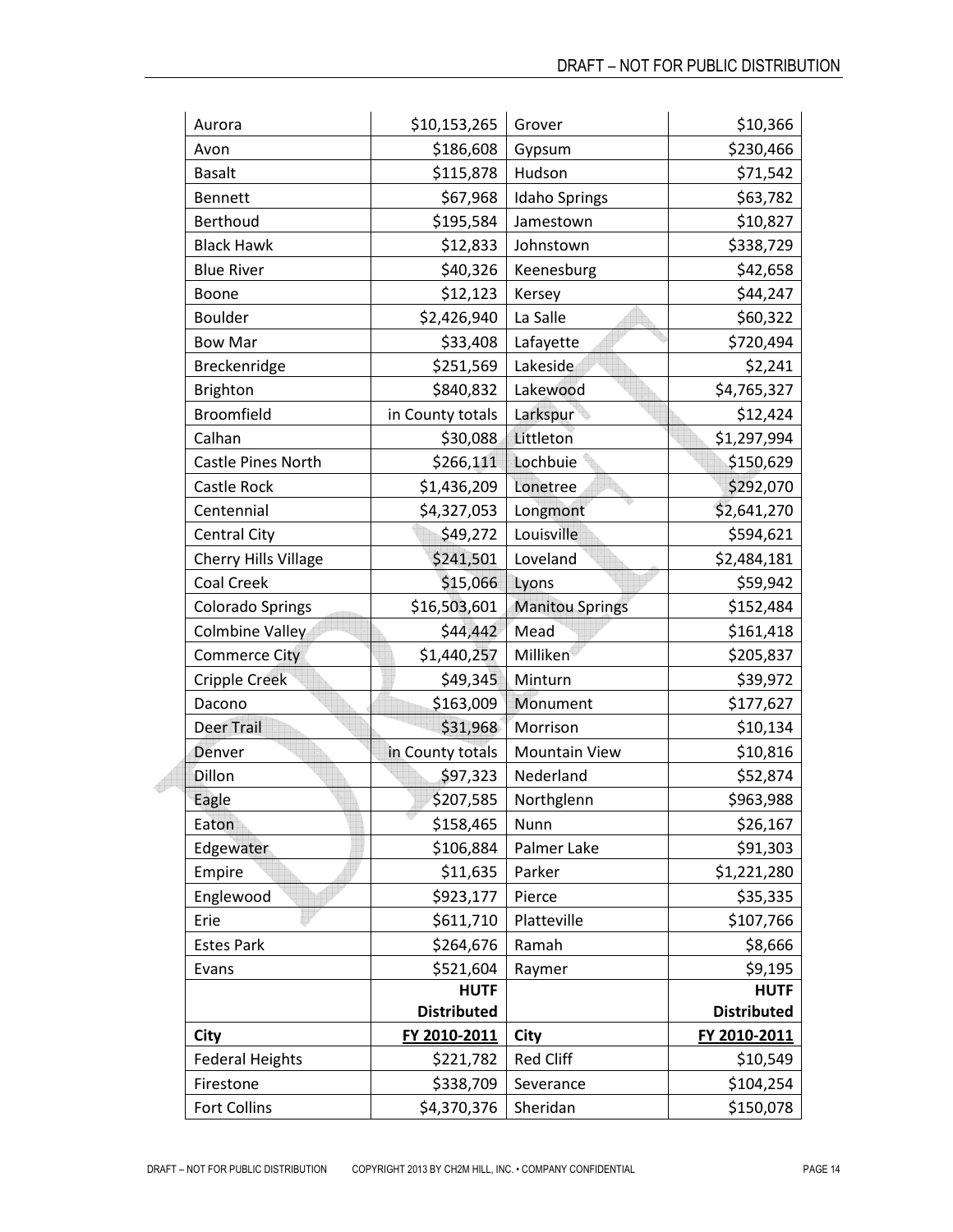| Fort Lupton        | \$283,850   | \$8,637<br><b>Silver Plume</b> |              |
|--------------------|-------------|--------------------------------|--------------|
| Fountain           | \$638,709   | Silverthorne                   | \$211,116    |
| Foxfield           | \$38,382    | Superior                       | \$290,491    |
| Frederick          | \$377,455   | Thornton                       | \$3,285,291  |
| Frisco             | \$108,234   | Timnath                        | \$60,348     |
| <b>Garden City</b> | \$6,666     | Vail                           | \$216,318    |
| Georgetown         | \$46,431    | Ward                           | \$8,181      |
| Gilcrest           | \$34,585    | Wellington                     | \$184,975    |
| Glendale           | \$57,356    | Westminster                    | \$3,253,293  |
| Golden             | \$515,530   | <b>Wheat Ridge</b>             | \$1,007,488  |
| Greeley            | \$2,666,410 | Windsor                        | \$696,121    |
|                    |             | <b>Cities Total</b>            | \$82,618,879 |

Source: Colorado Department of the Treasury

### **3.3 Federal Funds**

#### **3.3.1 Highway Trust Fund**

The HTF is a financing mechanism, similar to other federal trust funds, established to collect tax receipts for specific purposes. HTF is comprised of excise taxes collected on motor fuels and truck-related taxes, including taxes on gasoline, diesel fuel, gasohol, and other fuels; truck tires and truck sales; and heavy vehicle use.

The HTF was originally created by the Highway Revenue Act of 1956 to ensure a dependable source of revenue for the interstate highway system. In addition to the Highway account, the Mass Transit account was established in 1983. However, more than 80 percent of the total fund is the Highway Account, including a majority of the fuel taxes as well as all truck-related taxes.

The HTF is funded primarily by a federal fuel tax, currently 18.4 cents per gallon of gasoline and 24.4 cents per gallon of diesel fuel. The Mass Transit Account usually receives 2.86 cents per gallon of the fuel taxes.

Federal legislation requires that funds paid into the fund be returned to the States for various highway and mass transit program areas in accordance with legislatively established formulas. The distribution of funding among the states has been a contentious issue. **In FY 2010-2011, Colorado users contributed \$635.6 million to the fund according to FHWA**. Different methods of accounting estimate that the state typically receives 92% to 110% of its contribution. CDOT received \$526.3 million from this source in FY 2010-2011.

The fund faces fiscal challenges, however. The Congressional Budget Office estimates that the HTF's Highway and Mass Transit Accounts will not be able to meet their obligations in 2015. MAP-21 did not address these issues.

### **3.3.2 Surface Transportation Authorization**

Transportation authorization is the means through which Congress gives permission for federal funds to be expended from the HTF. Each transportation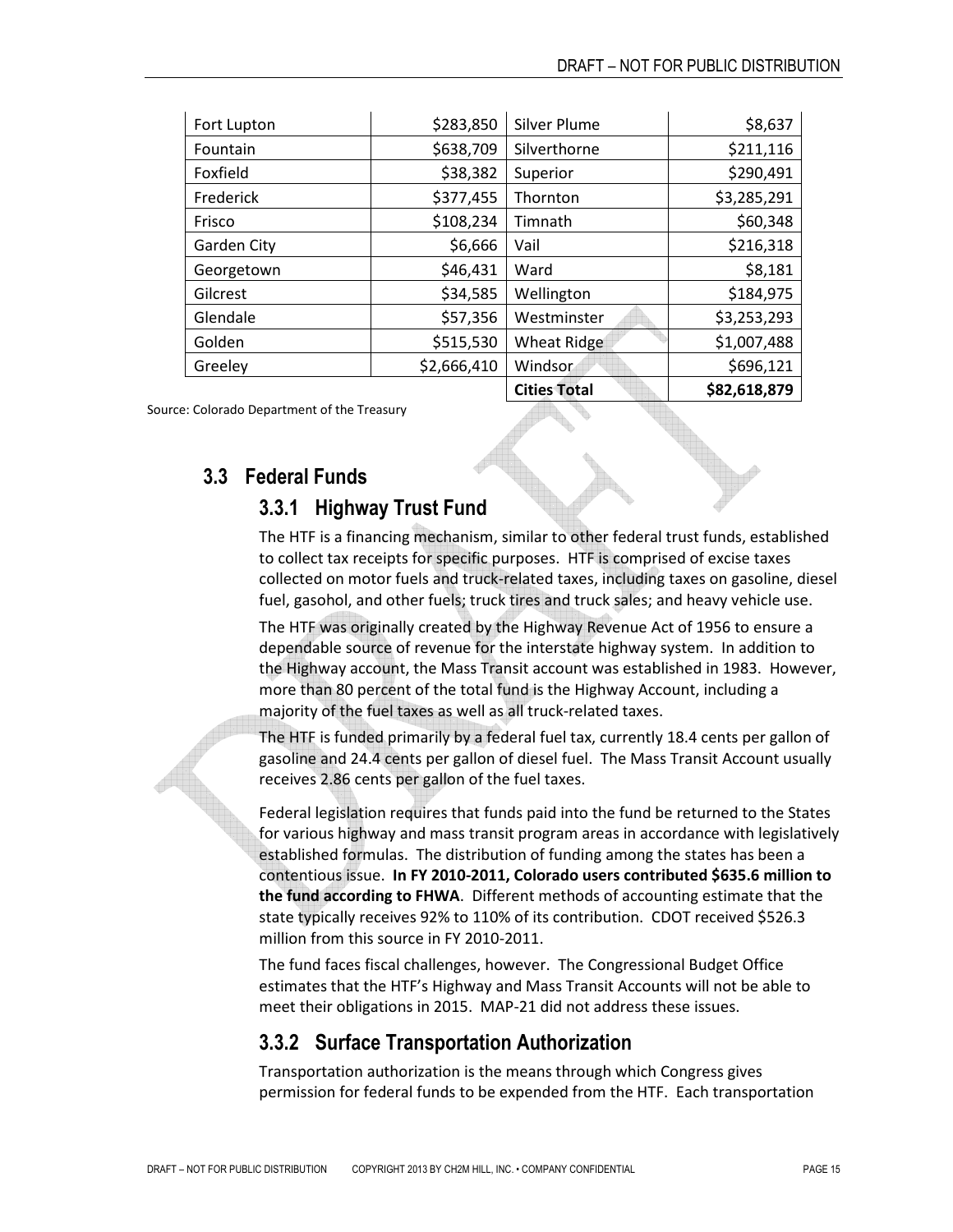authorization bill establishes transportation policy, defines programs, outlines areas of emphasis for spending and authorizes funding to the states. Transportation authorization legislation covers multiple years because transportation projects take a great deal of time from planning through construction. ISTEA, TEA-21, and SAFETEA-LU are the most recent example of transportation authorization bills enacted by Congress.

President Obama signed MAP-21, the Moving Ahead for Progress in the 21st Century Act (P.L. 112-141), into law on July 6, 2012. MAP-21 replaces SAFETEA-LU and funds surface transportation programs at over \$105 billion for FY 2013 and 2014 with a split of 80 percent to highway funding and 20 percent to mass transit funding. Colorado's allocation for FY 2012 is \$517 million. Colorado's federal highway appointments are estimated to be \$517 million in FY 2013 and \$522.4 million in FY 2014 under MAP-21. The state is also projected to receive approximately \$10.4 million in formula funding for mass transit.

Although the MAP-21 consolidates programs, emphasizes performance management, and streamlines several environmental processes, it fails to address the long-term fiscal solvency of the HTF. Since 2008, HTF has relied on significant federal fund transfers to backfill shortfalls.

#### **3.3.3 Earmarks**

Annual appropriations legislation places yearly limits on funds that can be spent within the multi-year transportation authorization legislation. There had previously been the opportunity, also, for a certain number of specific projects or "earmarks" to be selected by Congress. That project's funding usually came from discretionary money – however, their use was controversial. MAP-21 eliminated their use.

## **3.3.4 ARRA and TIGER**

In 2009, the Federal Government passed ARRA, the American Recovery and Reinvestment Act. As part of this \$787 billion program, ARRA directed \$46.5 billion towards transportation related improvements. In total, Colorado received \$550 million in ARRA transportation funds with fund distribution as follows:

- Highway = \$385 million
	- Transit = \$122 million
- New Starts Transit = \$40 million

ARRA was intended to be a short term funding bill to stimulate the economy and not a long term funding solution for transportation. Half of the money was obligated by June 30, 2009 to "shovel ready projects". The majority of the CDOT projects are completed.

However, ARRA also established the Transportation Investment Generating Economic Recovery, or TIGER Discretionary Grant program, which provides a unique opportunity for the U.S. Department of Transportation to invest in road, rail, transit and port projects that promise to achieve critical national objectives.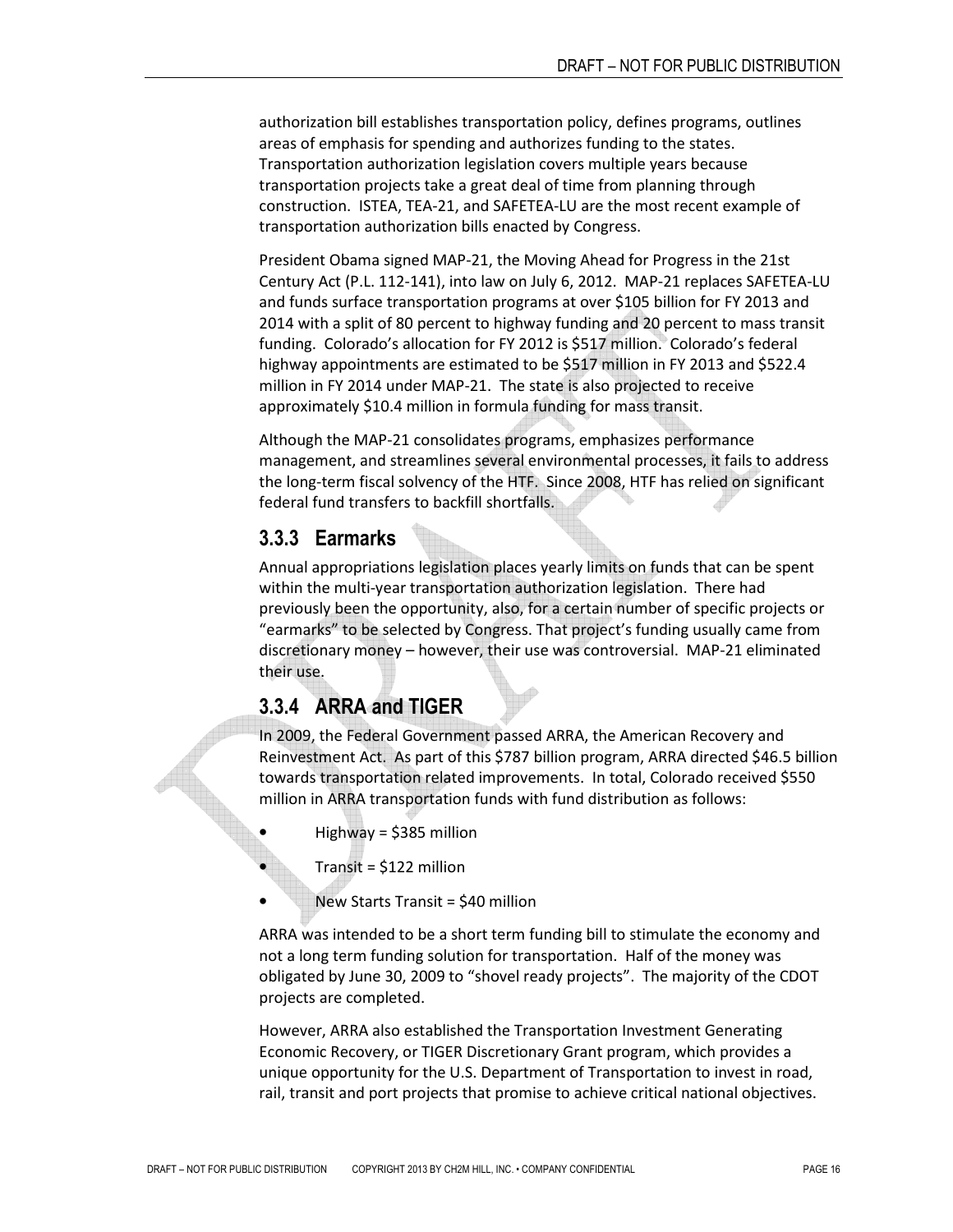Congress dedicated \$1.5 billion for TIGER I, \$600 million for TIGER II, and \$526.9 million for the FY 2011 round of TIGER Grants to fund projects that have a significant impact on the Nation, a region or a metropolitan area.

In FY 2012, \$500 million was allocated to the program. CDOT's I-25 North Managed Lanes Extension and Express Bus Project received \$15 million towards its overall project cost of \$44.3 million.

#### **3.4 State Funds**

#### **3.4.1 Senate Bill 09-108 (FASTER)**

FASTER, which stands for Funding Advancement for Surface Transportation & Economic Recovery, was signed into Colorado law in 2009. The legislation raises money for bridge reconstruction, highway safety projects and transit primarily through an increase in vehicle-registration fees. FASTER is anticipated to generate approximately \$292 million per year to 2035. The law specifies that \$10 million a year will be forwarded by CDOT to statewide transit projects and an additional \$5 million a year for local transit projects. In 2012, the Transportation Commission awarded funds for projects including bus purchases and park-n-ride lot improvements for FY 2013.

### **3.4.2 Senate Bill 09-228**

In 2009 the legislature passed Senate Bill 09-228 which established methods to transfer money to transportation, capital construction, and the statutory reserve. After a 5 percent growth rate is met, 2 percent of General Fund revenues at approximately \$170 million (with 10 percent for transit) will be transferred to transportation for 5 years. This law also maintains a 6 percent growth limit on HUTF off- the top transfers. CDOT does not anticipate funds being made available for transportation under this new law until at least FY 2013-2014.

# **3.5 CDOT Allocation by Investment Category**

The Colorado Department of Transportation has developed a funding decision-making process based on investment categories and goals and objectives for each investment category, using a set of performance measures and standards. Currently there are four primary investment categories which are outlined below.

- *Safety* -Services, programs and projects that reduce fatalities, injuries and property damage for all users and providers of the system
- *System Qua*lity Activities, programs and projects that maintain the physical (integrity / condition) function and aesthetics of the existing transportation infrastructure
- *Mobility* Programs, services, and projects that enhance the movement of people, goods and information
- *Program Deli*very Functions that enable the successful delivery of CDOT's programs, projects and services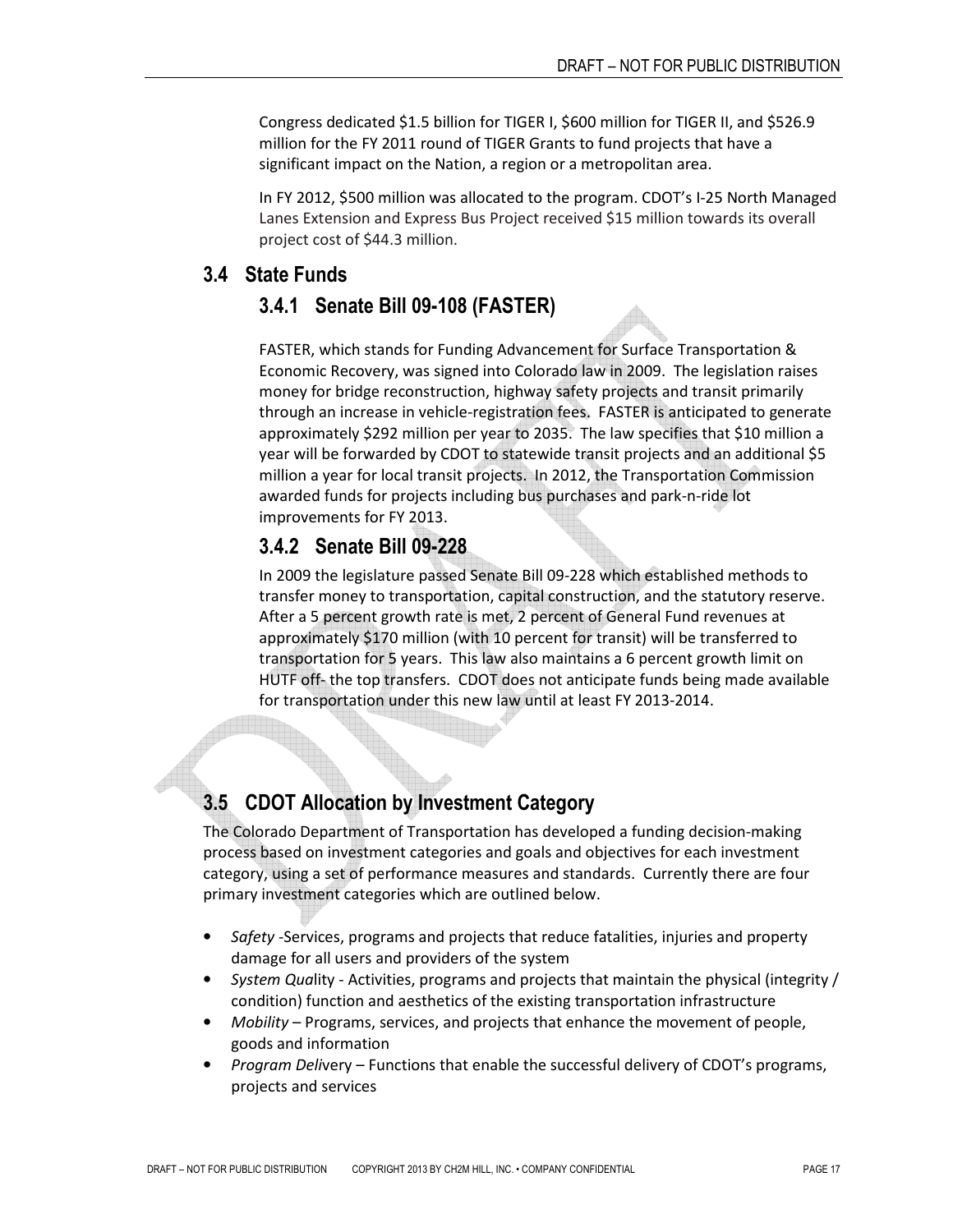CDOT Expenditures in FY 2010-2011 are shown in the Figure below. The majority of expenditures were for System Quality, followed by Mobility, Safety, Program Delivery, and Strategic Projects Debt Service which is the retiring of debt service for bonds issued for 28 strategic projects identified in 1996 as high priority projects of statewide significance. Debt service on the bonds consumes \$167 million of CDOT annual revenue until 2017. FASTER projects are included in the Safety and System Quality categories.



Source: CDOT Final 2011 Annual Performance Report, ArLand

# **4. Transportation Finance and Implementation Panel**

In 2007, then Governor Bill Ritter appointed a Transportation Finance and Implementation Panel to evaluate the state's transportation needs and identify long term sustainable funding sources. The panel examined a range of potential funding mechanisms and their revenue generation potential. The 2009 FASTER legislation adopted some of the Transportation Panel's recommendations as a first step to increase statewide transportation funding by \$1.5 billion annually. They included the following:

| <b>Revenue Source</b>          | <b>Incremental Fee or Tax</b> | <b>Revenue Generated</b> |
|--------------------------------|-------------------------------|--------------------------|
| Increased Vehicle Reg. Fee     | \$100 average fee increase    | \$500 million            |
| Increased Motor Fuel Tax       | \$.13 per gallon              | \$351 million            |
| New Daily Visitor Fee          | \$6 daily fee                 | \$240 million            |
| Increased Sales & Use Tax      | .35% increase                 | \$312 million            |
| <b>Increased Severance Tax</b> | 1.7% effective increase       | \$96 million             |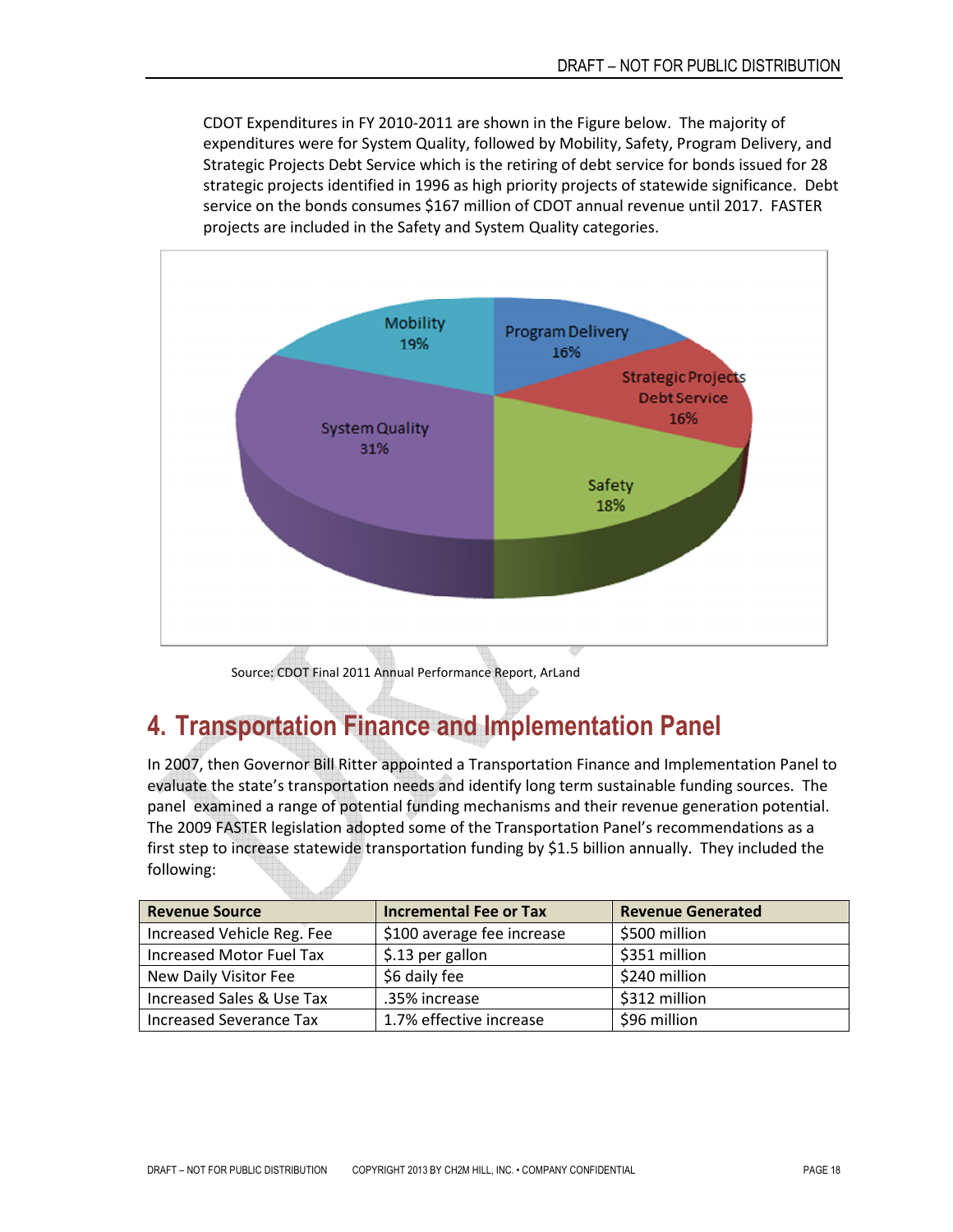# **5. Funding Sources for High Speed Intercity Passenger Rail**

Similarly, to identify a baseline revenue source for HSIPR, the 2011 revenues either currently or potentially appropriate for transportation needs in the counties and jurisdictions which would most directly benefit from HSIPR (ie the City and County of Denver and the cities and counties with corridors and stations) are first summarized with the 2011 receipts from each of the sources described. The next section will assume either a revenue increase from the same source or identify potential new funding sources with a connection to HSIPR.

## **5.1 Transportation Sources Baseline**

## **5.1.1 Motor Fuel**

The Colorado Highway Users Tax Fund (HUTF) is the major ongoing source of revenue for CDOT, funded primarily from the state's motor fuel tax which is 22 cents per gallon of gasoline and 20.5 cents per gallon of diesel fuel.

According to the Colorado Department of Revenue, in FY 2010-2011, 2.6 billion gallons of motor fuel were sold with gallon and diesel fuel generating approximately \$551 million.

Although there is variation in consumption based upon geographic area, the ICS study area is comprised of both urban and rural counties. The study area population is approximately 84% of the State population. 84% of \$553 million is **\$465 million, an estimate for revenues generated from our study area.** 

|  | <b>State Motor Fuel</b>            |               |
|--|------------------------------------|---------------|
|  | <b>Gross Gallons Total</b>         | 2,992,462,336 |
|  | <b>Exemptions/Deductions Total</b> | 355,984,597   |
|  | Refunds Total                      | 43,952,756    |
|  | Distributed to Other States        | 16,966,738    |
|  | <b>Net Gallons Total</b>           | 2,562,525,013 |
|  |                                    |               |
|  | Net Gasoline/Gasohol @ 22 cents    | \$446,669,209 |
|  | Net Special Fuel @ 20.5 cents      | \$105,720,993 |
|  | Net Aviation Gasoline @ 6 cents    | \$213,178     |
|  | Net Aviation Jet Fuel $@$ 4 cents  | \$1,230,898   |
|  | <b>Net All Fuels Total</b>         | \$553.834.278 |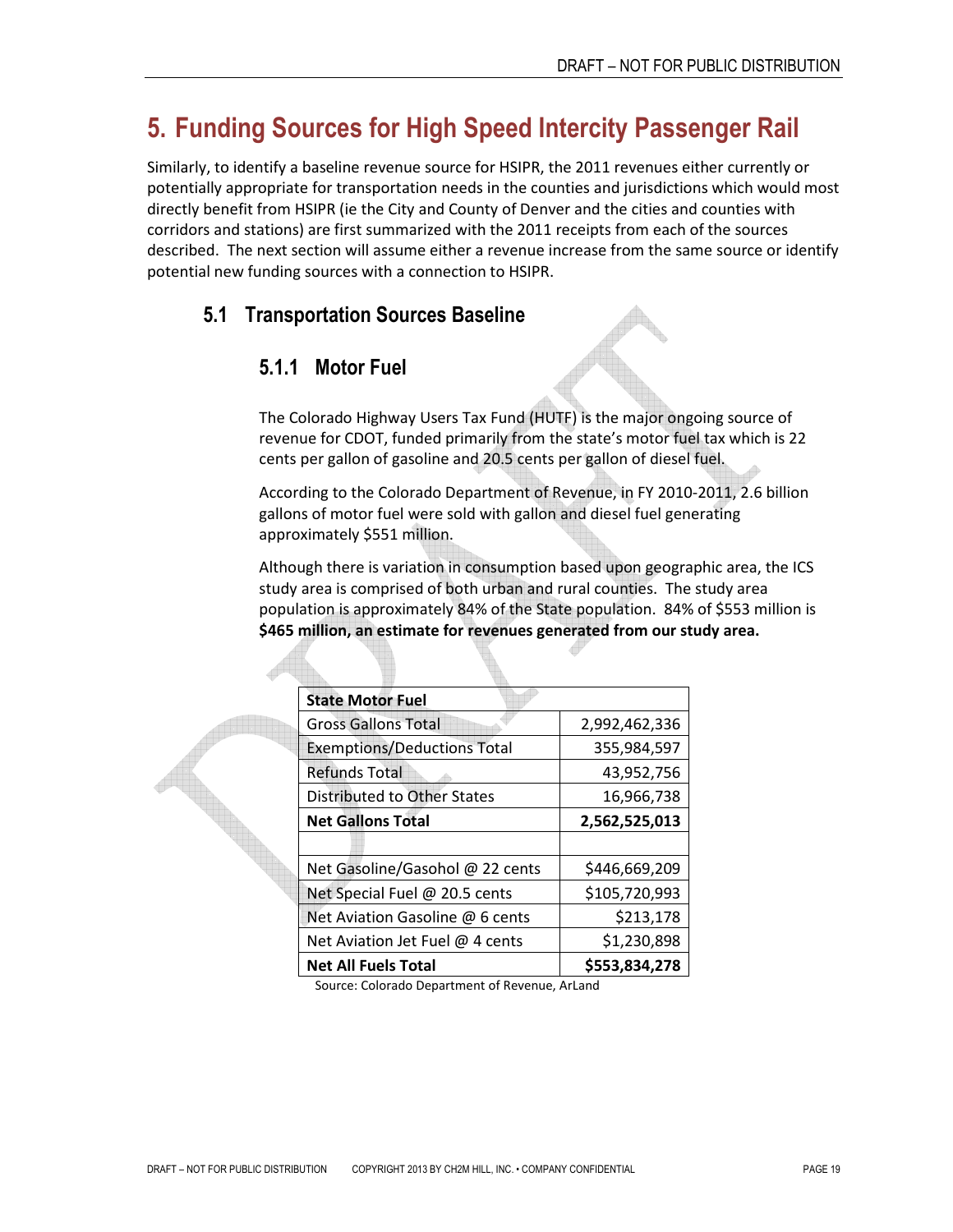## **5.1.2 Vehicle Registration Tax**

Funds from vehicle registrations are part of the HUTF which currently help fund transportation projects in the State of Colorado. Total statewide registrations were estimated at 5 million in 2010, according to the Colorado Department of Revenue. Counties within the study area reported 3.9 million registrations in 2010, 77.5% of the statewide total.

|                        | 2010 Vehicle         |
|------------------------|----------------------|
| County                 | <b>Registrations</b> |
| Adams                  | 389,042              |
| Arapahoe               | 479,273              |
| <b>Boulder</b>         | 251,273              |
| <b>Broomfield</b>      | 48,917               |
| <b>Clear Creek</b>     | 15,453               |
| Denver                 | 466,342              |
| Douglas                | 262,764              |
| Eagle                  | 59,910               |
| El Paso                | 570,793              |
| Gilpin                 | 9,955                |
| Jefferson              | 528,654              |
| Larimer                | 313,933              |
| Pueblo                 | 161,198              |
| Summit                 | 33,757               |
| Teller                 | 33,303               |
| Weld                   | 288,803              |
| <b>County Totals</b>   | 3,913,370            |
| <b>Total CO</b>        |                      |
| <b>Registrations</b>   | 5,047,563            |
| <b>Study Area % of</b> |                      |
| <b>State</b>           | 77.5%                |

olorado Department of Revenue, ArLand

In FY 2010-2011, the State of Colorado reported fees received from registrations throughout the state as \$322.1 million, broken down into regular and late registrations and road safety surcharges. **77.5% of statewide registration revenues yield \$249.6 million.**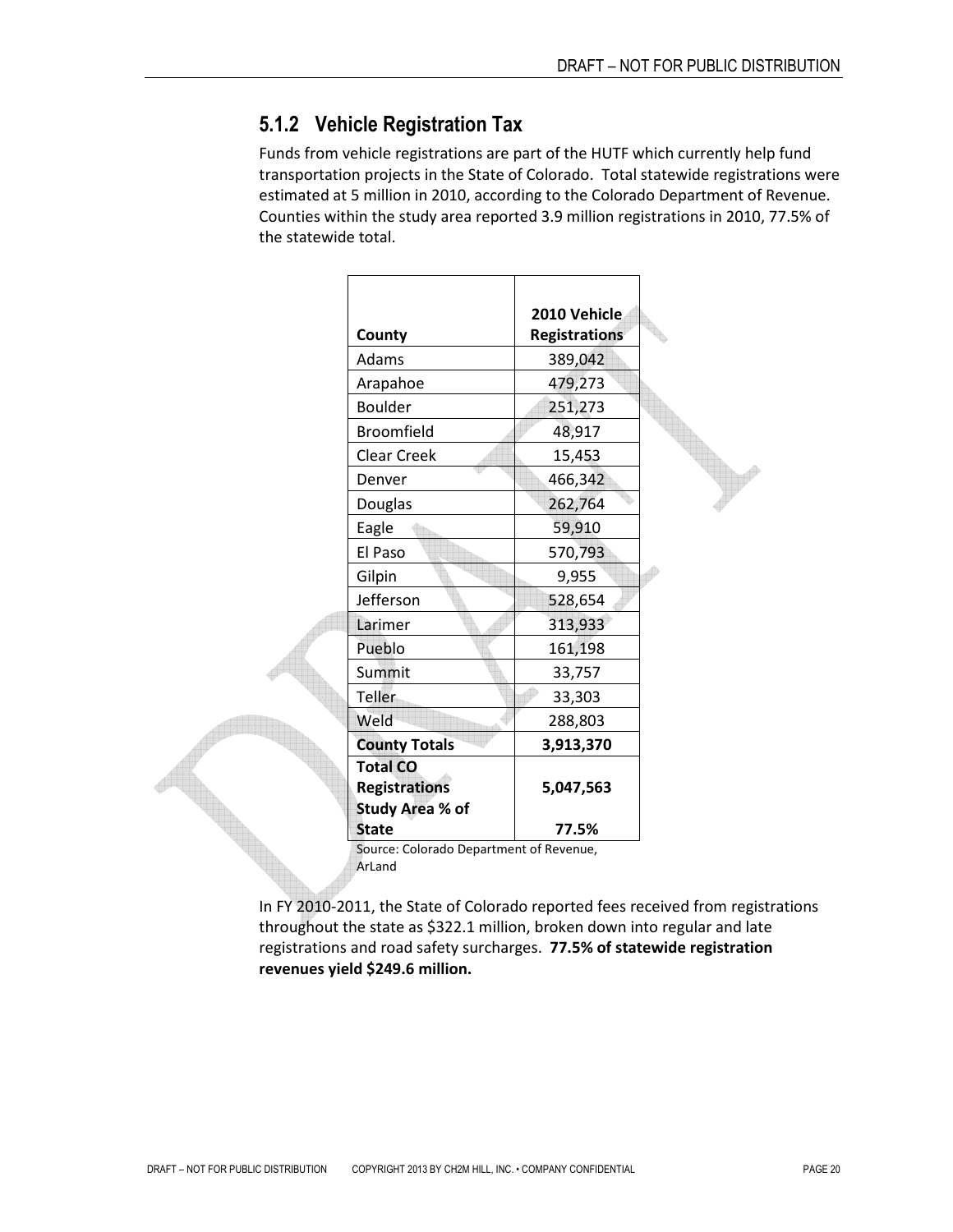| <b>Registrations</b>   | \$322.1 |
|------------------------|---------|
| Registrations          | \$185.0 |
| Road Safety Surcharge  | \$114.5 |
| Late Registration Fees | \$22.7  |

Source: State of Colorado Legislative Council

| <b>Statewide Registrations (\$millions)</b> | \$322.1 |
|---------------------------------------------|---------|
| Study Area percentage of State              | 77.5%   |
| <b>Estimated Revenue from Study Area</b>    |         |
| <b>Registrations (\$millions)</b>           | \$249.6 |
| $CQ$ urco: Arland                           |         |

Source: ArLand

## **5.2 Other Baseline Government Revenues**

The funds mentioned above are received from federal, state and local governments, for transportation purposes. The next set of tables outlines receipts for taxes including sales, income, property, etc., typically used for general government purposes.

### **5.2.1 State Retail Sales Tax Receipts**

In FY 2010-2011, state sales tax receipts in study area counties equaled \$1.7 billion.

II.

| County               | <b>State Sales Tax</b><br>FY 2010-2011 |
|----------------------|----------------------------------------|
| <b>Adams</b>         | \$160,759,000                          |
| Arapahoe             | \$230,854,000                          |
| <b>Boulder</b>       | \$114,262,000                          |
| <b>Broomfield</b>    | \$29,947,000                           |
| <b>Clear Creek</b>   | \$2,068,000                            |
| Denver               | \$326,757,000                          |
| <b>Douglas</b>       | \$107,968,000                          |
| Eagle                | \$35,047,000                           |
| El Paso              | \$199,283,000                          |
| Gilpin               | \$2,288,000                            |
| Jefferson            | \$184,036,000                          |
| Larimer              | \$108,058,000                          |
| Pueblo               | \$50,008,000                           |
| Summit               | \$24,245,000                           |
| Teller               | \$5,289,000                            |
| Weld                 | \$77,775,000                           |
| <b>County Totals</b> | \$1,658,644,000                        |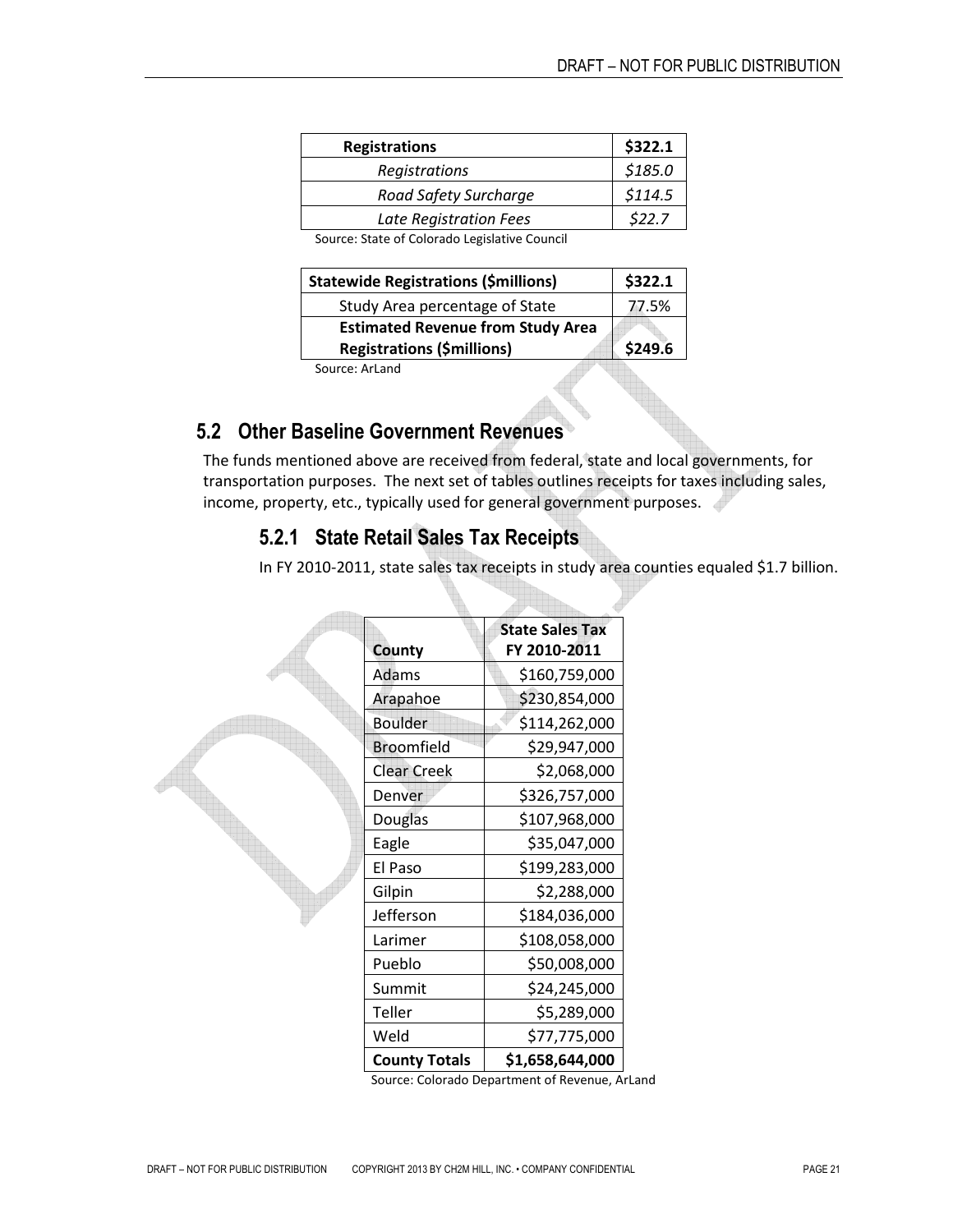### **5.2.2 State Income Tax Receipts**

While state income tax receipts for the entire state were estimated at \$4.5 billion in 2011, county level income tax receipt information was unavailable for that year. The latest year for which that information was easily available was 2008. In that year, the state received approximately \$3.5 billion in income tax receipts from taxpayers in the study area. Because of the recession, total statewide income tax receipts between 2008 and 2011 declined by 10% from \$5 billion to \$4.5 billion. Because income tax receipts from these counties comprise 78% of total statewide tax receipts, it is likely that income tax receipts from study area counties decreased by a similar rate to an estimated \$3.1 billion in 2011.

| County               | <b>State Income</b><br>Tax 2008 |  |
|----------------------|---------------------------------|--|
| Adams                | \$295,355,000                   |  |
| Arapahoe             | \$495,105,000                   |  |
| <b>Boulder</b>       | \$361,027,000                   |  |
| Broomfield           | <b>NA</b>                       |  |
| Clear Creek          | \$3,764,000                     |  |
| Denver               | \$507,143,000                   |  |
| Douglas              | \$371,386,000                   |  |
| Eagle                | \$57,485,000                    |  |
| El Paso              | \$363,079,000                   |  |
| Gilpin               | \$3,025,000                     |  |
| Jefferson            | \$576,654,000                   |  |
| Larimer              | \$211,267,000                   |  |
| Pueblo               | \$70,379,000                    |  |
| Summit               | \$28,698,000                    |  |
| Teller               | \$12,897,000                    |  |
| Weld                 | \$156,669,000                   |  |
| <b>County Totals</b> | \$3,513,933,000                 |  |

Source: Colorado Department of Revenue, ArLand

| <b>County Totals 2008</b>  | \$3,513,933,000 |  |
|----------------------------|-----------------|--|
| 2011 Estimate (assume 10%  |                 |  |
| decline between 2008-2011) | \$3,162,539,700 |  |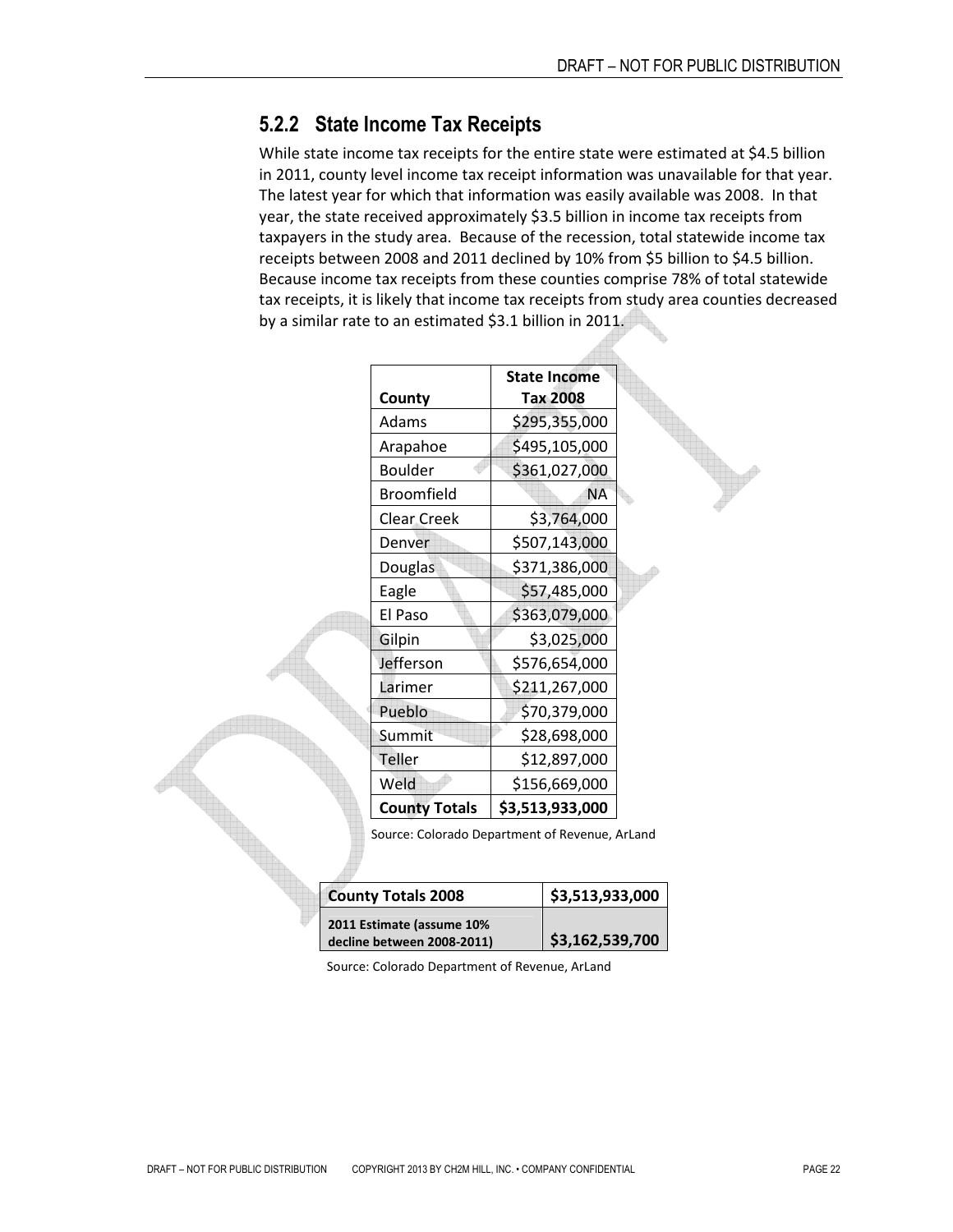### **5.2.3 Property Tax Receipts**

Total property tax receipts received in the jurisdictions noted include property taxes paid for school districts and other special purpose districts such as fire protection and metropolitan districts. These totaled \$5.5 billion in 2011. However, because many of these special purpose districts are somewhat limited in their scope and operations, county and municipality receipts were selected and totaled because there is likely more flexibility to raise funds due to their more general purpose nature, and their control by public entities. County receipts equaled \$1.3 billion and municipality (cities and towns) receipts equaled \$283 million totaling \$1.6 billion in 2011.

|                                      | <b>Total Property</b> | <b>Property Tax</b> | <b>Property Tax</b> |  |
|--------------------------------------|-----------------------|---------------------|---------------------|--|
|                                      | <b>Tax Receipts</b>   | (County             | (Municipality       |  |
| County                               | (2011)                | Receipts, 2011)     | Receipts, 2011)     |  |
| Adams                                | \$486,881,412         | \$122,569,451       | \$25,344,266        |  |
| Arapahoe                             | \$745,516,612         | \$127,903,059       | \$51,391,940        |  |
| <b>Boulder</b>                       | \$485,032,312         | \$138,697,525       | \$56,136,331        |  |
| <b>Broomfield</b>                    | \$114,594,120         | \$18,512,339        | \$12,112,151        |  |
| Clear Creek                          | \$37,762,137          | \$21,377,781        | \$333,774           |  |
| Denver                               | \$819,805,987         | \$310,831,500       |                     |  |
| <b>Douglas</b>                       | \$475,795,574         | \$89,076,645        | \$3,226,790         |  |
| Eagle                                | \$170,330,781         | \$23,633,639        | \$9,055,225         |  |
| El Paso                              | \$439,518,138         | \$48,026,412        | \$23,605,411        |  |
| Gilpin                               | \$14,211,414          | \$3,434,527         | \$306,661           |  |
| Jefferson                            | \$672,425,610         | \$170,363,715       | \$21,020,752        |  |
| Larimer                              | \$361,665,245         | \$92,395,940        | \$29,659,970        |  |
| Pueblo                               | \$139,559,048         | \$49,329,042        | \$14,899,232        |  |
| Summit                               | \$83,041,892          | \$20,497,872        | \$4,229,062         |  |
| Teller                               | \$28,005,813          | \$7,083,984         | \$1,951,401         |  |
| Weld                                 | \$383,330,046         | \$91,108,983        | \$29,820,568        |  |
| County                               |                       |                     |                     |  |
| <b>Totals</b>                        | \$5,457,476,141       | \$1,334,842,414     | \$283,093,534       |  |
| <b>County and Municipality Total</b> |                       |                     | \$1,617,935,948     |  |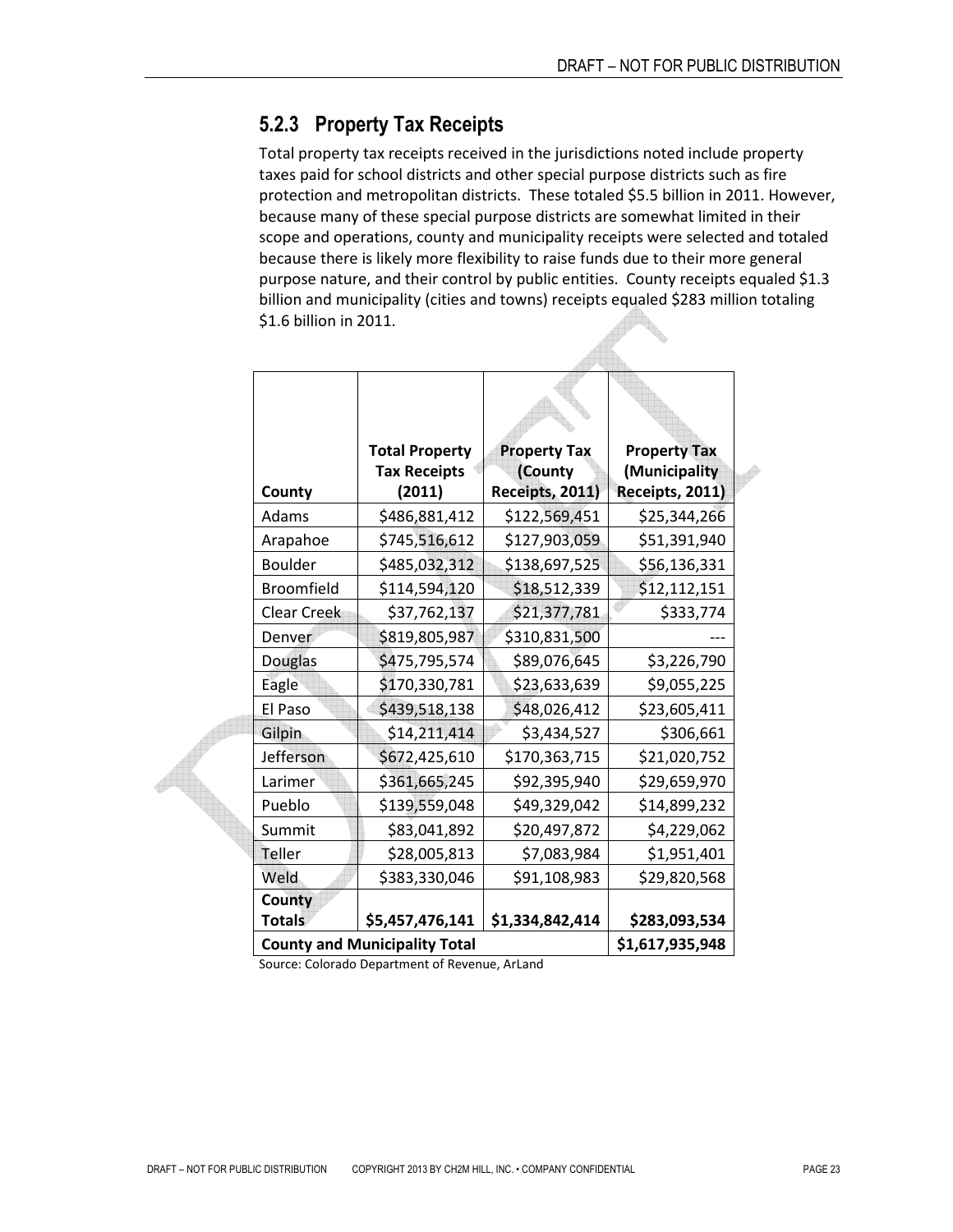# **5.2.4 Lottery Sales**

Most of the revenues generated by the state's lottery games are designated for the State's Conservation Trust Fund and Great Outdoors Colorado (GOCO). In 2011, the lottery tax produced \$420 million in overall sales with proceeds funding parks, recreation, open space, conservation, education, and wildlife projects. Profits from the sale of lottery products are mandated to be distributed according to a formula which is generally 50 percent to the GOCO Trust Fund, 40 percent to the Conservation Trust Fund, and 10 percent to The Colorado Division of Parks and Wildlife.

|                      | <b>Lottery Sales</b>                           |
|----------------------|------------------------------------------------|
| County               | 2011                                           |
| Adams                | \$48,808,553                                   |
| Arapahoe             | \$53,941,373                                   |
| Boulder              | \$19,110,395                                   |
| Broomfield           | \$5,105,995                                    |
| <b>Clear Creek</b>   | \$1,067,763                                    |
| Denver               | \$58,907,319                                   |
| Douglas              | \$16,252,058                                   |
| Eagle                | \$4,295,586                                    |
| El Paso              | \$64,590,009                                   |
| Gilpin               | \$250,923                                      |
| Jefferson            | \$62,082,156                                   |
| Larimer              | \$25,296,198                                   |
| Pueblo               | \$28,708,568                                   |
| Summit               | \$2,121,868                                    |
| Teller               | \$2,463,115                                    |
| Weld                 | \$28,884,677                                   |
| <b>County Totals</b> | \$421,886,556                                  |
|                      | Source: Colorado Department of Revenue. ArLand |

Source: Colorado Department of Revenue, ArLand

| <b>Lottery Fund Distribution (\$millions)</b>  | 2011    |
|------------------------------------------------|---------|
| Great Outdoors Colorado (50% of profits)       | \$56.0  |
| Conservation Trust Fund (40% of profits)       | \$45.3  |
| Park & Outdoor Recreation (10% of profits)     | \$11.3  |
| <b>Public School Capital Construction Fund</b> | \$0.7   |
| Total                                          | \$113.3 |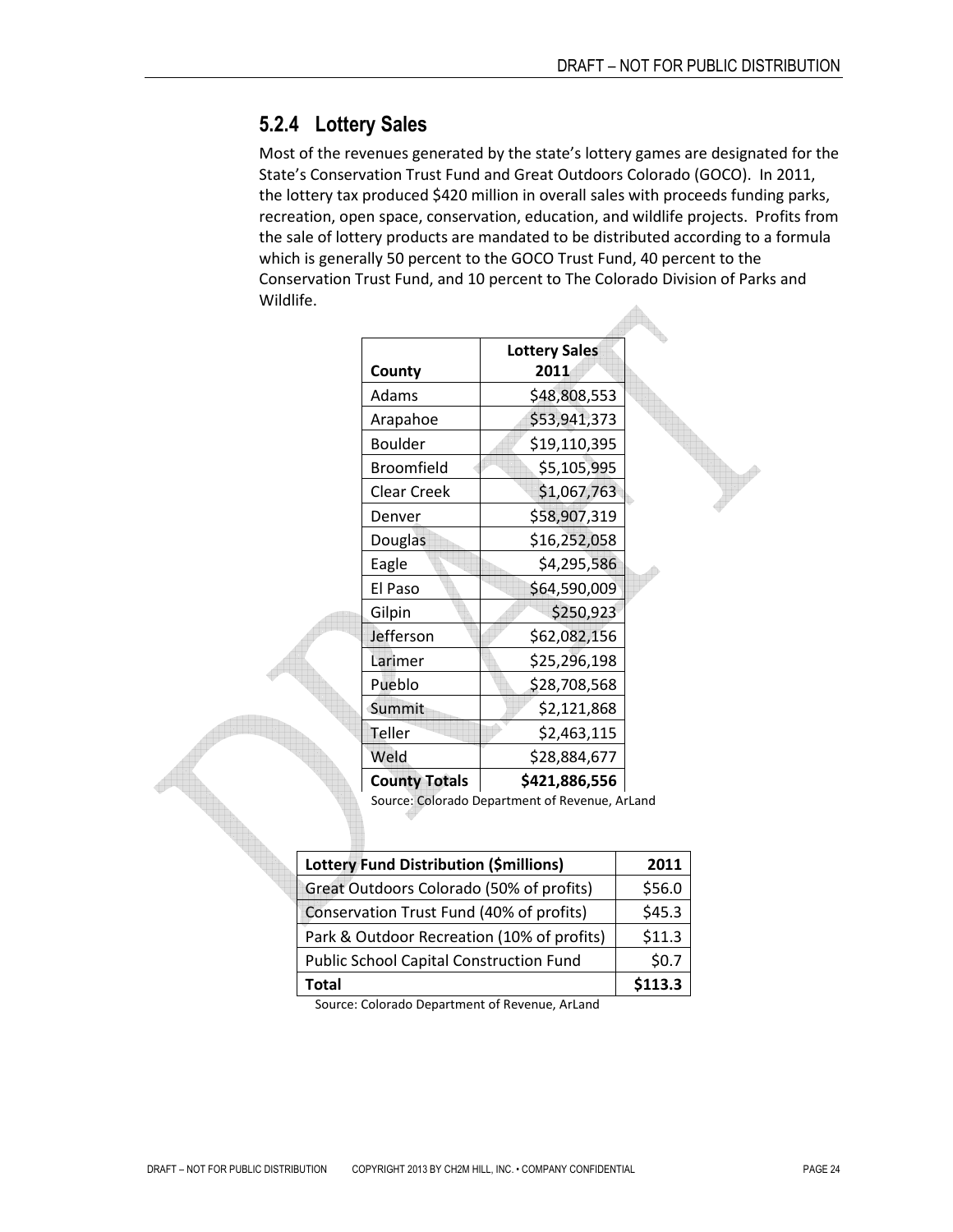### **5.2.5 Revenue Summary**

The sources outlined above are summarized below. While they account for significant revenue at over \$7 billion, they are currently used for a wide variety of either general governmental services or specific programs, so a reallocation to HSIPR or any other program would not be possible without significant legislative changes. However, they provide a useful baseline in considering either changes or increases, with additional funds either raised or reallocated for HSIPR.

| <b>Sources</b>               | 2010-2011 Estimated Receipts |          |  |
|------------------------------|------------------------------|----------|--|
| Transportation               |                              |          |  |
| Motor Fuel Tax               | \$465.2                      | million  |  |
| Vehicle Registration         | \$249.6                      | million  |  |
| <b>General Government</b>    |                              |          |  |
| <b>State Sales Tax</b>       | \$1,658.6                    | million  |  |
| State Income Tax             | \$3,162.5                    | million  |  |
| Property Tax*                | \$1,617.9                    | million  |  |
| <b>Other Special Purpose</b> |                              |          |  |
| <b>State Lottery Profits</b> | \$113.3                      | .million |  |
| TOTAL                        | \$7,267.1                    | million  |  |

\*\* The County and Municipality portion of Property Tax only. While total statewide property tax receipts are \$5.5 billion, the remainder is dedicated to special districts including school and other special purpose districts Source: State of Colorado, ArLand

## **5.3 Future Revenue Sources for HSIPR**

As we begin to consider future transportation funding for HSIPR, our previously described revenue sources can be organized into three broad categories:

- 1) *User fees*—such as transit fares or the gas tax—paid by direct users of transportation facilities. With user fees, the relationship between who pays and who benefits is quite clear.
- 2) *General Revenues* paid by the general public, such as sales or income taxes. The collection of these revenues assume that citizens benefit indirectly through the broad economic and social returns from transportation investment, so a general government fund is tapped for transportation revenue. The relationship between who pays and who benefits is less clear.
- 3) *Value Capture Mechanisms* Value capture mechanisms lie in between these two categories. They target a restricted set of indirect beneficiaries: landowners and developers who benefit from the increased land value that follows a transportation improvement. Different ways to measure the value gains give rise to a range of different strategies of value capture.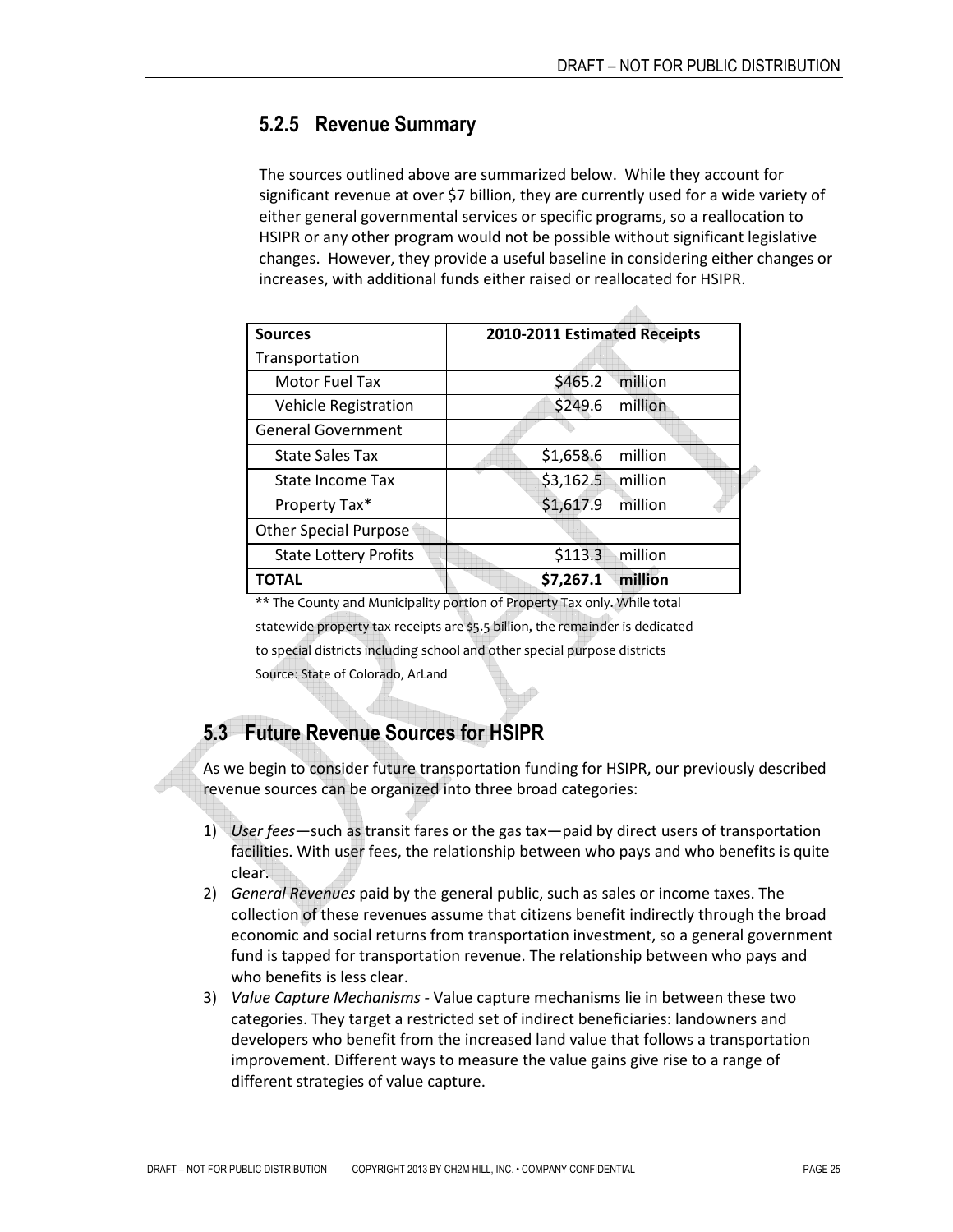As we begin to suggest either rates of increase or new funds for transportation, please note that the analysis, at this point, is being used for revenue generation sensitivity purposes and not to specifically suggest certain funding sources and rates. That is subject to further discussion.

### *5.3.1 User Fees*

#### **5.3.1.1 Farebox Revenues**

The consultant team is in the process of developing ridership estimates as of the date of this draft. This section will be updated as those estimates, along with potential farebox revenues, are more fully developed.

#### **5.3.1.2 Motor Fuel Tax Increase**

In 2010, the motor gas consumed per capita was estimated at 422 gallons according to the U.S. Department of Energy. In the study area counties, it is estimated that 1.8 billion gallons of gas was consumed in 2010. Either assuming an increase in the current motor fuels tax or a sales tax on motor fuels consumption, an increase of \$.25 per gallon yields \$446.9 million annually. Equity consideration and political acceptability of such a large increase would need to be carefully considered.

|                      | 2010              | <b>Gallons of</b> | \$.25 per<br><b>Gallon Sales</b> |
|----------------------|-------------------|-------------------|----------------------------------|
| County               | <b>Population</b> | <b>Motor Gas</b>  | Tax                              |
| Adams                | 441,603           | 186,356,466       | \$46,589,117                     |
| Arapahoe             | 572,003           | 241,385,266       | \$60,346,317                     |
| Boulder              | 294,567           | 124,307,274       | \$31,076,819                     |
| <b>Broomfield</b>    | 55,889            | 23,585,158        | \$5,896,290                      |
| <b>Clear Creek</b>   | 9,088             | 3,835,136         | \$958,784                        |
| Denver               | 600,158           | 253,266,676       | \$63,316,669                     |
| Douglas              | 285,465           | 120,466,230       | \$30,116,558                     |
| Eagle                | 52,197            | 22,027,134        | \$5,506,784                      |
| El Paso              | 622,263           | 262,594,986       | \$65,648,747                     |
| Gilpin               | 5,441             | 2,296,102         | \$574,026                        |
| Jefferson            | 534,543           | 225,577,146       | \$56,394,287                     |
| Larimer              | 299,630           | 126,443,860       | \$31,610,965                     |
| Pueblo               | 159,063           | 67,124,586        | \$16,781,147                     |
| Summit               | 27,994            | 11,813,468        | \$2,953,367                      |
| Teller               | 23,350            | 9,853,700         | \$2,463,425                      |
| Weld                 | 252,825           | 106,692,150       | \$26,673,038                     |
| <b>County Totals</b> | 4,236,079         | 1,787,625,338     | \$446,906,335                    |

Source: US Census, US DOE on Motor gas consumed per capita (422 gallons in 2010)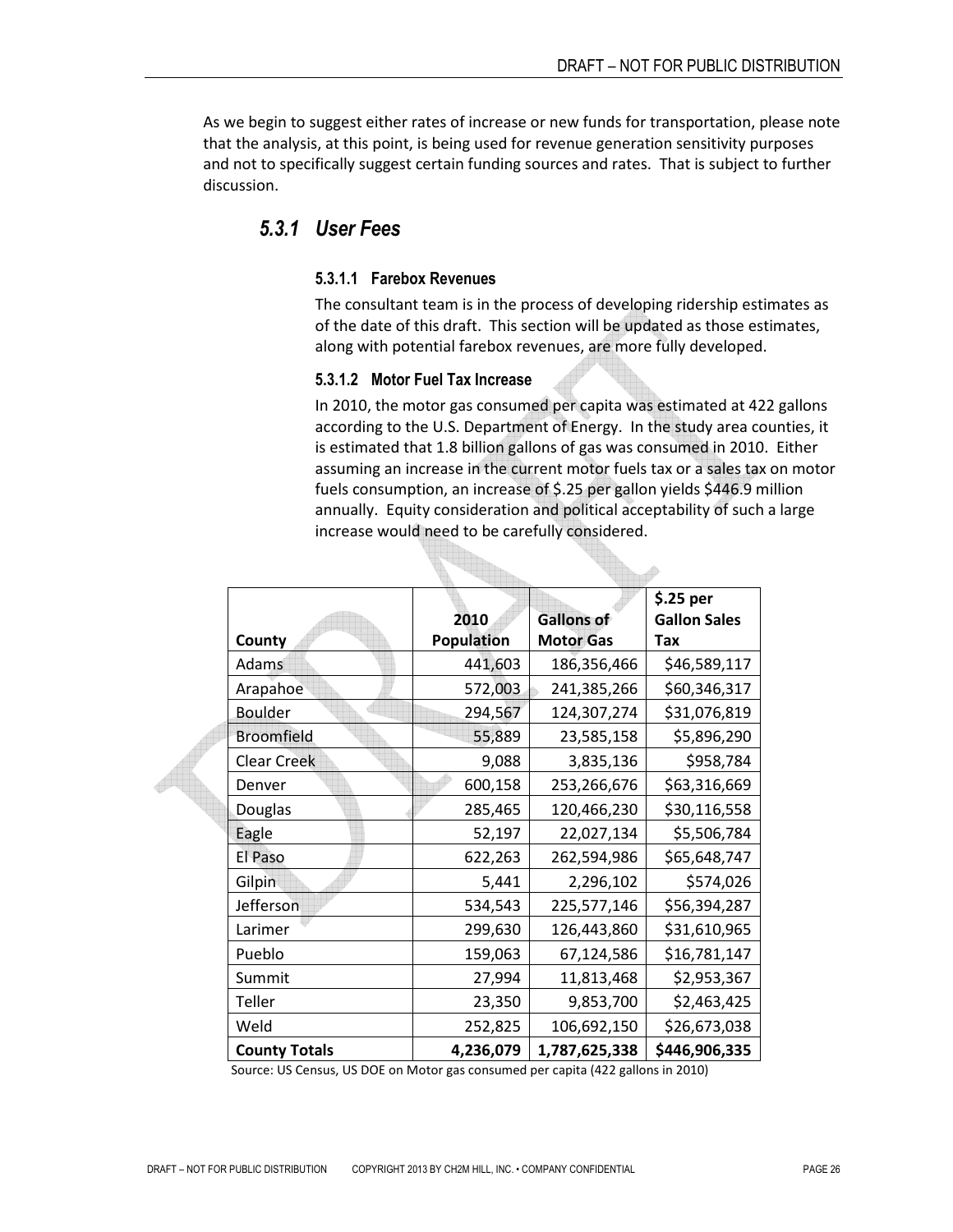#### **5.3.1.3 VMT Fees**

Because of fuel economy and changes in technology, Vehicles Miles Travelled (VMT) is increasingly being considered as a better measure of roadway usage. Colorado Vehicle Miles Travelled in 2011 was 46.6 billion for all roads which equals 9,275 VMT per capita. **Assuming 1 cent per mile yields \$392.9 million**. One of the primary challenges to instituting this particular type of fee is the fiscal efficiency issue and the ease in which a program can be set up, since there are privacy and other concerns with respect to measuring VMTs.

| County               | 2010<br><b>Population</b> | <b>VMT</b>     | 1 Cent per<br>Mile |
|----------------------|---------------------------|----------------|--------------------|
| Adams                | 441,603                   | 4,095,867,825  | \$40,958,678       |
| Arapahoe             | 572,003                   | 5,305,327,825  | \$53,053,278       |
| Boulder              | 294,567                   | 2,732,108,925  | \$27,321,089       |
| <b>Broomfield</b>    | 55,889                    | 518,370,475    | \$5,183,705        |
| Clear Creek          | 9,088                     | 84,291,200     | \$842,912          |
| Denver               | 600,158                   | 5,566,465,450  | \$55,664,655       |
| Douglas              | 285,465                   | 2,647,687,875  | \$26,476,879       |
| Eagle                | 52,197                    | 484,127,175    | \$4,841,272        |
| El Paso              | 622,263                   | 5,771,489,325  | \$57,714,893       |
| Gilpin               | 5,441                     | 50,465,275     | \$504,653          |
| Jefferson            | 534,543                   | 4,957,886,325  | \$49,578,863       |
| Larimer              | 299,630                   | 2,779,068,250  | \$27,790,683       |
| Pueblo               | 159,063                   | 1,475,309,325  | \$14,753,093       |
| Summit               | 27,994                    | 259,644,350    | \$2,596,444        |
| Teller               | 23,350                    | 216,571,250    | \$2,165,713        |
| Weld                 | 252,825                   | 2,344,951,875  | \$23,449,519       |
| <b>County Totals</b> | 4,236,079                 | 39,289,632,725 | \$392,896,327      |

Source: Colorado Department of Transportation, US Census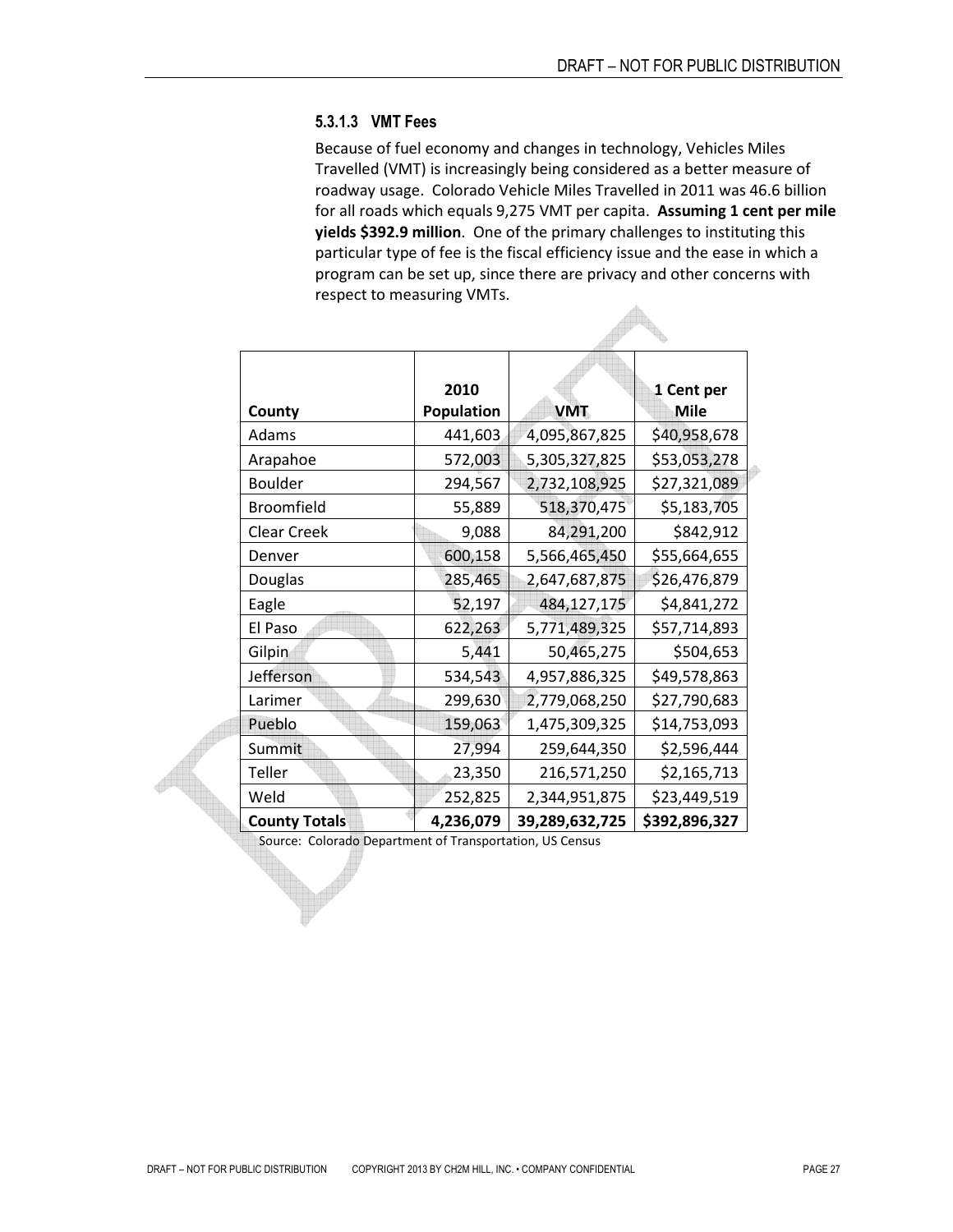#### **5.3.1.4 Increase in Vehicle Registration Fees**

Fees for vehicles are different based on the age and type of vehicle. While current registration revenues are currently devoted to HUTF, an increase of \$100 per vehicle in the study area could generate approximately \$391 million for HSIPR.

| County               | 2010 Vehicle<br><b>Registrations</b> | \$100 increase<br>in Fee per<br>Vehicle |
|----------------------|--------------------------------------|-----------------------------------------|
| Adams                | 389,042                              | \$38,904,200                            |
| Arapahoe             | 479,273                              | \$47,927,300                            |
| <b>Boulder</b>       | 251,273                              | \$25,127,300                            |
| <b>Broomfield</b>    | 48,917                               | \$4,891,700                             |
| <b>Clear Creek</b>   | 15,453                               | \$1,545,300                             |
| Denver               | 466,342                              | \$46,634,200                            |
| Douglas              | 262,764                              | \$26,276,400                            |
| Eagle                | 59,910                               | \$5,991,000                             |
| El Paso              | 570,793                              | \$57,079,300                            |
| Gilpin               | 9,955                                | \$995,500                               |
| Jefferson            | 528,654                              | \$52,865,400                            |
| Larimer              | 313,933                              | \$31,393,300                            |
| Pueblo               | 161,198                              | \$16,119,800                            |
| Summit               | 33,757                               | \$3,375,700                             |
| Teller               | 33,303                               | \$3,330,300                             |
| Weld                 | 288,803                              | \$28,880,300                            |
| <b>County Totals</b> | 3,913,370                            | \$391,337,000                           |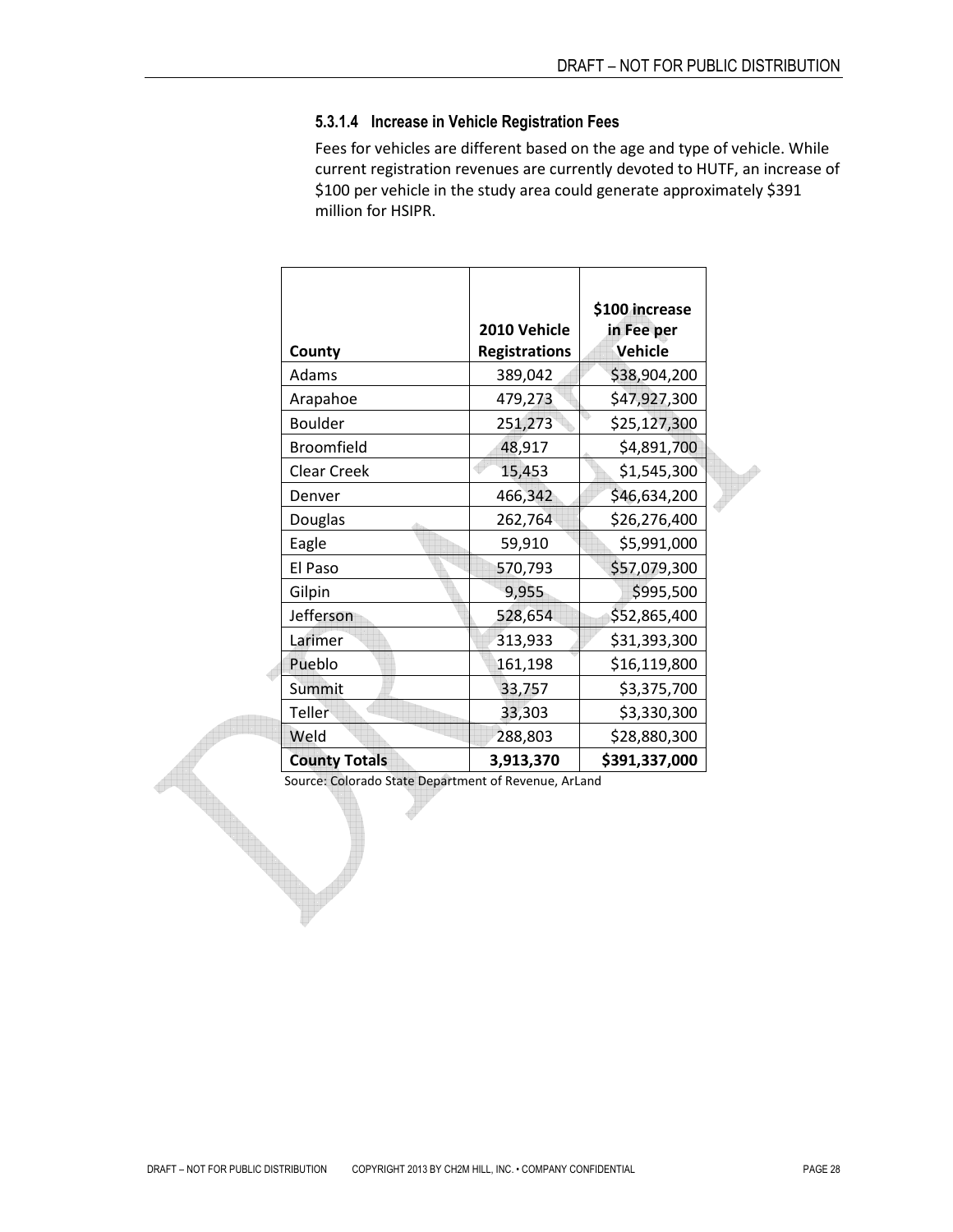#### **5.3.1.5 Utility Fees**

Transportation utility fees treat transportation networks like a utility, similar to other local services such as water and wastewater treatment that are financed primarily from user charges. The table below assumes a \$15 per month per household charge, however, utility fees can be set using a number of different bases that are more closely related to transportation demand including fees that apply per unit of housing or per parking space, fees based on square footage or gross floor area, and fees that vary with the trip generation rate for a given property.

|                      | 2010       | $$15/$ mo /   |
|----------------------|------------|---------------|
| County               | Households | нн            |
| Adams                | 149,508    | \$26,911,440  |
| Arapahoe             | 221,136    | \$39,804,480  |
| Boulder              | 118,545    | \$21,338,100  |
| Broomfield           | 20,841     | \$3,751,380   |
| <b>Clear Creek</b>   | 4,031      | \$725,580     |
| Denver               | 258,132    | \$46,463,760  |
| Douglas              | 100,795    | \$18,143,100  |
| Eagle                | 18,362     | \$3,305,160   |
| El Paso              | 230,620    | \$41,511,600  |
| Gilpin               | 2,442      | \$439,560     |
| Jefferson            | 217,763    | \$39,197,340  |
| Larimer              | 118,791    | \$21,382,380  |
| Pueblo               | 61,858     | \$11,134,440  |
| Summit               | 11,001     | \$1,980,180   |
| Teller               | 9,051      | \$1,629,180   |
| Weld                 | 88,242     | \$15,883,560  |
| <b>County Totals</b> | 1,631,118  | \$293,601,240 |

Source: US Census Bureau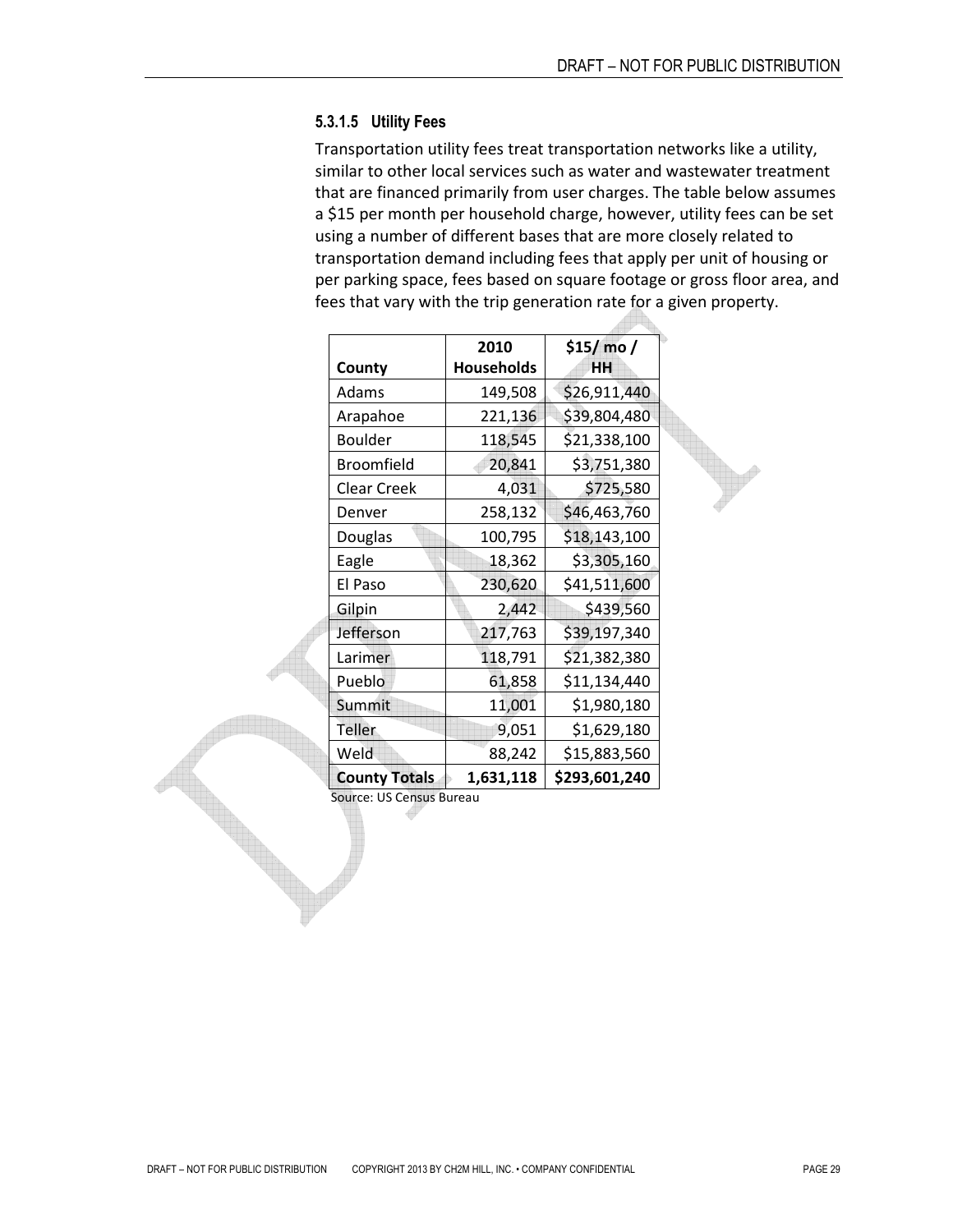### **5.3.2 General Revenues**

#### **5.3.2.1 Sales Tax Increase**

Sales taxes are a popular source to potentially fund transportation improvements. Based upon an extrapolation of current state sales tax receipts to total revenues, an approximate 1% tax on current total sales revenues within the study area would yield \$571.9 million.

 $\triangle$ 

| County               | <b>State Sales Tax</b><br>FY 2010-2011 | Total<br>Revenues* | With 1%<br>increase |
|----------------------|----------------------------------------|--------------------|---------------------|
| Adams                | \$160,759,000                          | \$5,543,413,793    | \$55,434,138        |
| Arapahoe             | \$230,854,000                          | \$7,960,482,759    | \$79,604,828        |
| <b>Boulder</b>       | \$114,262,000                          | \$3,940,068,966    | \$39,400,690        |
| <b>Broomfield</b>    | \$29,947,000                           | \$1,032,655,172    | \$10,326,552        |
| <b>Clear Creek</b>   | \$2,068,000                            | \$71,310,345       | \$713,103           |
| Denver               | \$326,757,000                          | \$11,267,482,759   | \$112,674,828       |
| Douglas              | \$107,968,000                          | \$3,723,034,483    | \$37,230,345        |
| Eagle                | \$35,047,000                           | \$1,208,517,241    | \$12,085,172        |
| El Paso              | \$199,283,000                          | \$6,871,827,586    | \$68,718,276        |
| Gilpin               | \$2,288,000                            | \$78,896,552       | \$788,966           |
| Jefferson            | \$184,036,000                          | \$6,346,068,966    | \$63,460,690        |
| Larimer              | \$108,058,000                          | \$3,726,137,931    | \$37,261,379        |
| Pueblo               | \$50,008,000                           | \$1,724,413,793    | \$17,244,138        |
| Summit               | \$24,245,000                           | \$836,034,483      | \$8,360,345         |
| Teller               | \$5,289,000                            | \$182,379,310      | \$1,823,793         |
| Weld                 | \$77,775,000                           | \$2,681,896,552    | \$26,818,966        |
| <b>County Totals</b> | \$1,658,644,000                        | \$57,194,620,690   | \$571,946,207       |

\* Assumes current rate of 2.9% for the state portion of sales tax

Source: Colorado Department of Revenue, ArLand

#### **5.3.2.2 Property Tax Increase**

In addition to funding general government services, property taxes help pay for schools, special districts such as water and sanitation districts as well as other needs. They vary by geographic area. Property tax receipts in the study area totaled approximately \$5.5 billion in 2011, although much of the revenue is designated for specific purposes. General government receipts in counties totaled \$1.3 billion and municipalities, \$283 million in 2011.

If two mills were added respectively to county receipts, \$128 million would be generated. Additionally, if two mills were added to municipality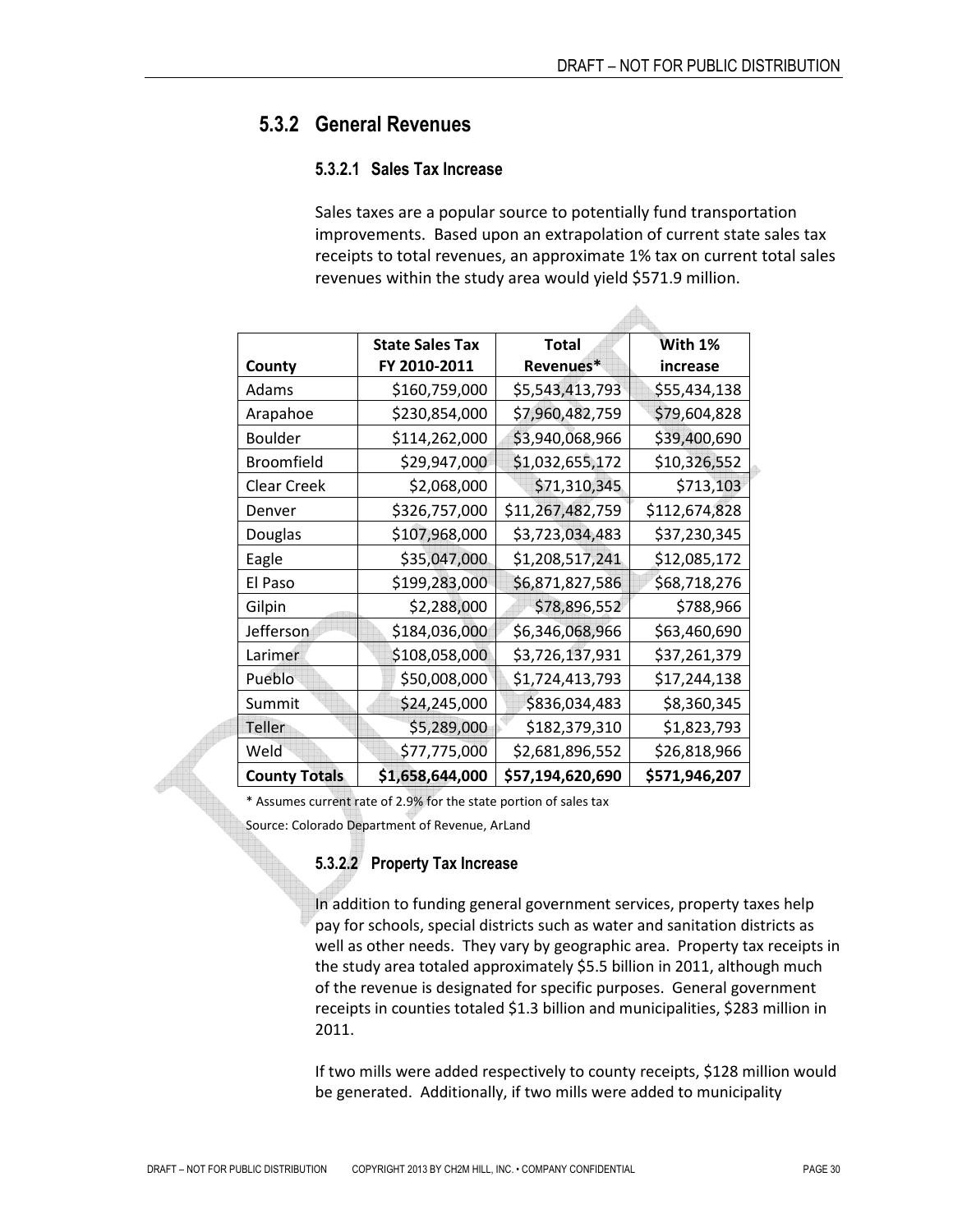| County             | <b>Total Property</b><br><b>Tax Receipts</b><br>(2011) | <b>Property Tax</b><br>(County<br>Receipts, 2011) | <b>Property Tax</b><br>(Municipality<br>Receipts, 2011) | <b>Revenues</b><br>Generated<br>(Additional 2<br><b>Mills to County</b><br><b>Receipts</b> | <b>Revenues</b><br>Generated<br>(Additional 2<br><b>Mills to</b><br><b>Municipality</b><br><b>Receipts)</b> |
|--------------------|--------------------------------------------------------|---------------------------------------------------|---------------------------------------------------------|--------------------------------------------------------------------------------------------|-------------------------------------------------------------------------------------------------------------|
| Adams              | \$486,881,412                                          | \$122,569,451                                     | \$25,344,266                                            | \$9,144,927                                                                                | \$6,982,430                                                                                                 |
| Arapahoe           | \$745,516,612                                          | \$127,903,059                                     | \$51,391,940                                            | \$14,856,178                                                                               | \$12,846,589                                                                                                |
| <b>Boulder</b>     | \$485,032,312                                          | \$138,697,525                                     | \$56,136,331                                            | \$11,255,632                                                                               | \$9,311,746                                                                                                 |
| <b>Broomfield</b>  | \$114,594,120                                          | \$18,512,339                                      | \$12,112,151                                            | \$2,114,367                                                                                | \$2,114,367                                                                                                 |
| <b>Clear Creek</b> | \$37,762,137                                           | \$21,377,781                                      | \$333,774                                               | \$1,123,491                                                                                | \$89,208                                                                                                    |
| Denver             | \$819,805,987                                          | \$310,831,500                                     |                                                         | \$21,874,908                                                                               |                                                                                                             |
| Douglas            | \$475,795,574                                          | \$89,076,645                                      | \$3,226,790                                             | \$9,009,472                                                                                | \$3,480,940                                                                                                 |
| Eagle              | \$170,330,781                                          | \$23,633,639                                      | \$9,055,225                                             | \$5,561,510                                                                                | \$2,985,986                                                                                                 |
| El Paso            | \$439,518,138                                          | \$48,026,412                                      | \$23,605,411                                            | \$12,643,520                                                                               | \$9,932,425                                                                                                 |
| Gilpin             | \$14,211,414                                           | \$3,434,527                                       | \$306,661                                               | \$698,075                                                                                  | \$515,571                                                                                                   |
| Jefferson          | \$672,425,610                                          | \$170,363,715                                     | \$21,020,752                                            | \$13,995,212                                                                               | \$8,420,960                                                                                                 |
| Larimer            | \$361,665,245                                          | \$92,395,940                                      | \$29,659,970                                            | \$8,223,206                                                                                | \$6,242,220                                                                                                 |
| Pueblo             | \$139,559,048                                          | \$49,329,042                                      | \$14,899,232                                            | \$3,118,243                                                                                | \$1,907,670                                                                                                 |
| Summit             | \$83,041,892                                           | \$20,497,872                                      | \$4,229,062                                             | \$3,203,794                                                                                | \$1,814,194                                                                                                 |
| Teller             | \$28,005,813                                           | \$7,083,984                                       | \$1,951,401                                             | \$966,239                                                                                  | \$359,524                                                                                                   |
| Weld               | \$383,330,046                                          | \$91,108,983                                      | \$29,820,568                                            | \$10,843,726                                                                               | \$4,436,340                                                                                                 |
| County             |                                                        |                                                   |                                                         |                                                                                            |                                                                                                             |
| <b>Totals</b>      | \$5,457,476,141                                        | \$1,334,842,414                                   | \$283,093,534                                           | \$128,632,498                                                                              | \$71,440,171                                                                                                |
|                    | <b>County and Municipality Total</b>                   |                                                   | \$1,617,935,948                                         |                                                                                            | \$200,072,669                                                                                               |

receipts, \$71 million would be generated. Both sources would generate \$200 million.

Source: Colorado Department of Local Affairs, ArLand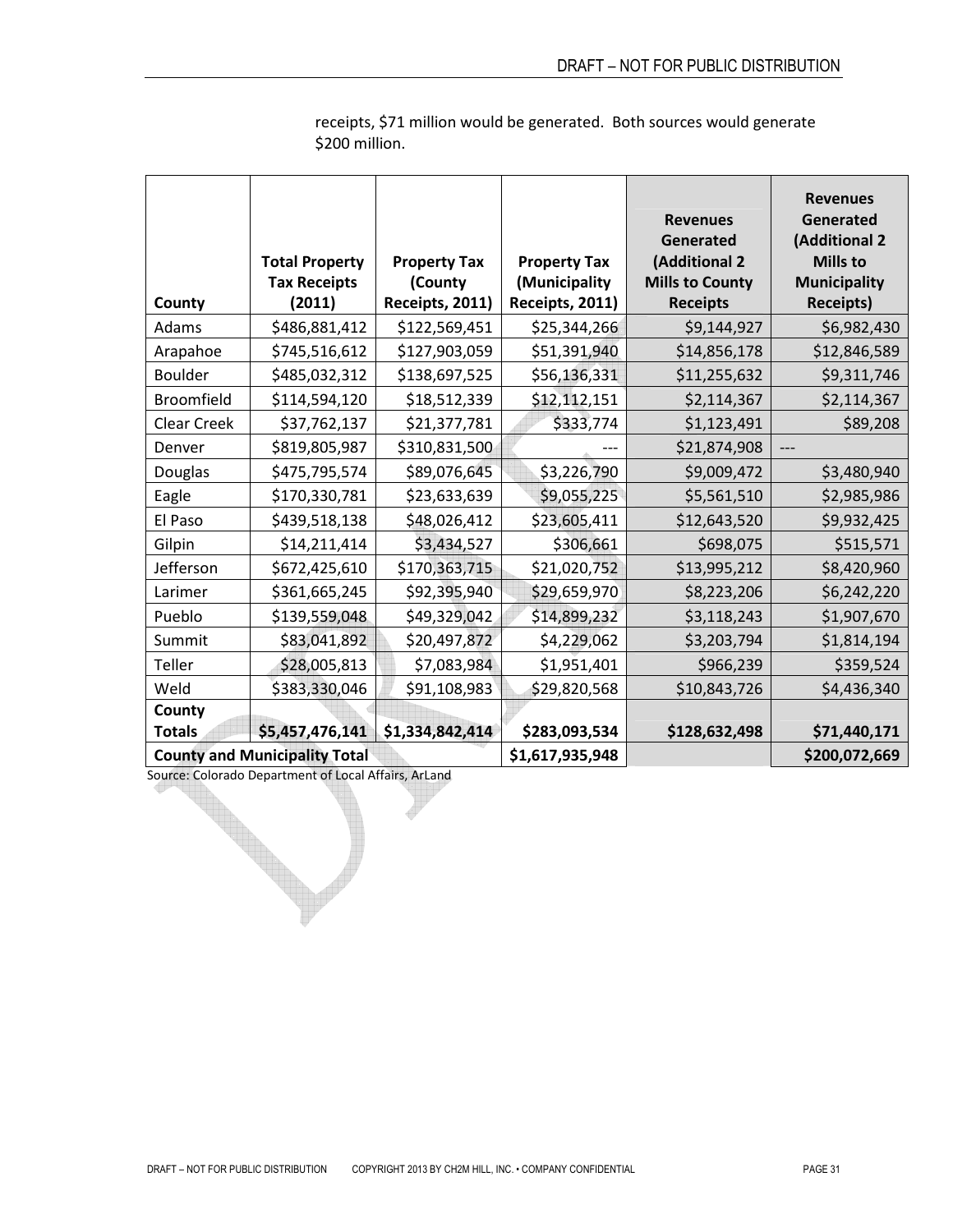#### **5.3.2.3 Income Tax Increase**

Assuming a 10% decrease in 2008 state income tax receipts in order to derive a 2011 income tax estimate (as a result of the Great Recession) and then assuming a net 1% increase in the overall state income tax rate yields approximately \$1 billion.

| County                                            | <b>State Income</b><br>Tax (Net)<br>2008 (\$000s) | <b>Federal AGI</b><br>2008 (\$000s) | 1% Increase<br>in State<br><b>Income Tax</b><br>Rate (\$000s) |
|---------------------------------------------------|---------------------------------------------------|-------------------------------------|---------------------------------------------------------------|
| Adams                                             | \$295,355                                         | \$9,382,122                         | \$93,821                                                      |
| Arapahoe                                          | \$495,105                                         | \$16,209,589                        | \$162,096                                                     |
| <b>Boulder</b>                                    | \$361,027                                         | \$11,573,941                        | \$115,739                                                     |
| <b>Broomfield</b>                                 | <b>NA</b>                                         | <b>NA</b>                           | \$0                                                           |
| <b>Clear Creek</b>                                | \$3,764                                           | \$130,749                           | \$1,307                                                       |
| Denver                                            | \$507,143                                         | \$16,308,937                        | \$163,089                                                     |
| Douglas                                           | \$371,386                                         | \$11,412,571                        | \$114,126                                                     |
| Eagle                                             | \$57,485                                          | \$1,826,222                         | \$18,262                                                      |
| El Paso                                           | \$363,079                                         | \$13,055,080                        | \$130,551                                                     |
| Gilpin                                            | \$3,025                                           | \$102,143                           | \$1,021                                                       |
| Jefferson                                         | \$576,654                                         | \$19,055,854                        | \$190,559                                                     |
| Larimer                                           | \$211,267                                         | \$7,319,894                         | \$73,199                                                      |
| Pueblo                                            | \$70,379                                          | \$2,763,958                         | \$27,640                                                      |
| Summit                                            | \$28,698                                          | \$944,014                           | \$9,440                                                       |
| Teller                                            | \$12,897                                          | \$469,532                           | \$4,695                                                       |
| Weld                                              | \$156,669                                         | \$5,459,763                         | \$54,598                                                      |
| <b>County Totals</b>                              | \$3,513,933                                       | \$116,014,367                       | \$1,160,144                                                   |
| 2011 Estimate (10%                                |                                                   |                                     |                                                               |
| decrease)<br>urca: Colorado Department of Boyanus | \$3,162,540                                       | \$104,412,930                       | \$1,044,129                                                   |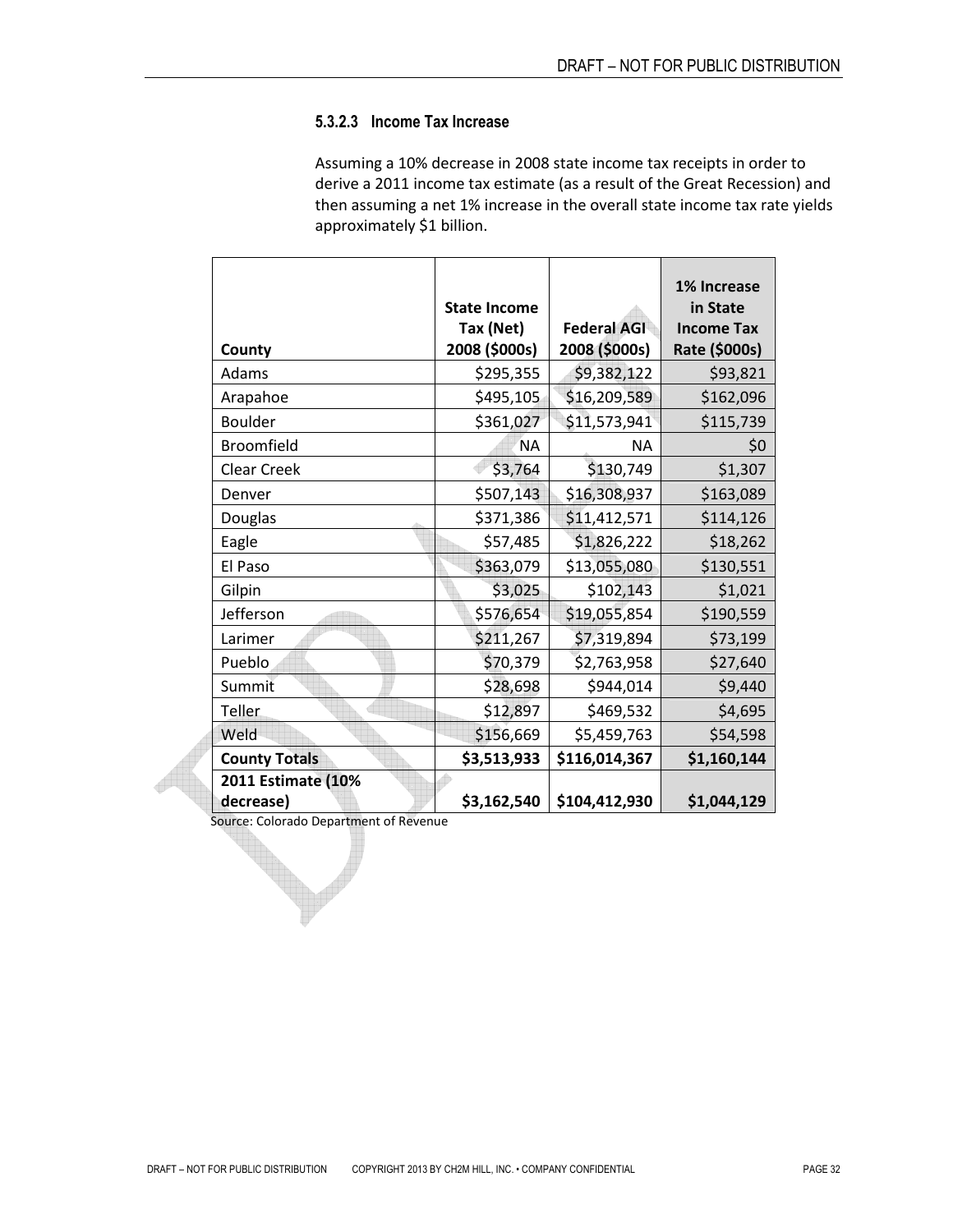#### **5.3.2.4 Lodging Tax**

The Colorado Tourism office engages Longswoods International annually to provide data on visitors to the state through extensive surveys. Information collected includes: data on the size of Colorado's travel market, volume of expenditures it generates, the competitive environment, etc. It found that in 2011, spending on lodging in the state from both business and personal travel equaled \$2.65 billion from in-state as well as out-of-state travelers.

Counties and cities within the State of Colorado have instituted lodging taxes to fund business and marketing organization and activities. It is an additional sales tax added on to the cost of overnight accommodations, but not to the charges for food, beverage or other personal services. The City and County of Denver, for example, levies a 14.85% lodging tax to help pay for the cost of the convention center and other tourist related facilities.

Assuming that 1%of current statewide spending on lodging would be instituted; **\$26.5 million annually** would be generated**.** 

#### **5.3.2.5 Lottery Tax**

Although lottery sales were about \$420 million in 2011, most of the funds are used to help pay for administrative expenses of administering the program. Net profits are used to fund various outdoor programs with most of it used for GoCo. If 10% of net profits were reallocated to help pay for HSIPR, **\$11.3 million annually** would be generated.

### **5.3.3 Value Capture Mechanisms - Capturing Value Created by Transit**

User fees target the direct users of the transportation infrastructure while general approaches that increase income or sales taxes assume that citizens benefit indirectly through the broad economic and social returns from transportation investments. Value capture mechanisms target a restricted set of indirect beneficiaries: landowners and developers who benefit from the increased land value that follows a transportation improvement. Ways of potentially capturing the value gains are outlined below.

- *Special Assessment*  a tax assessed against parcels that have been identified as receiving a direct and unique benefit as a result of a public project.
- *Tax Increment Financing*  a mechanism that allows the public sector to "capture" growth in sales and/or property tax resulting from new development and increasing property values.
- *Joint Development*  generally, cooperation between the public and private sectors to deliver transit-oriented development (TOD), usually involving development on transit agency owned land.
- *Developer/Impact Fee-* a fee assessed on new development within a jurisdiction as a means to raise funds to pay for infrastructure.
- *Real Estate Transfer Tax –* a tax paid as property changes ownership. It has been used as a means to raise funds for transit in the Roaring Fork Valley.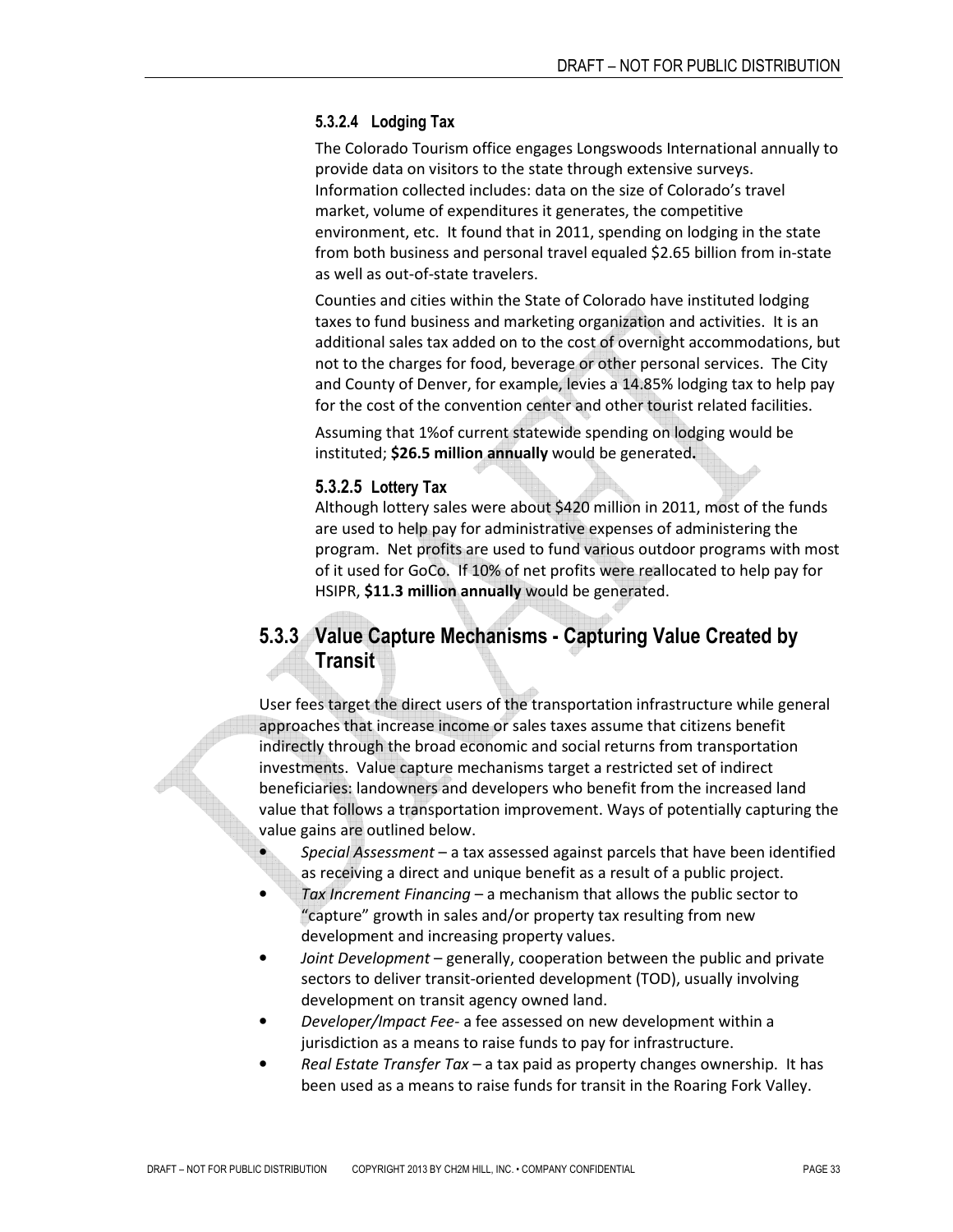#### **5.3.3.1 Developer Fee or other Value Capture Mechanism (proxy)**

As a proxy for the various methods that can be used to raise revenues based upon an assumption that an investment in HSIPR would result in more and higher value development, annual housing permits and commercial starts were used. Housing permits were used as a proxy for housing starts. Assuming 10,000 per new residential unit would yield \$133 million. Nonresidential construction starts were obtained for the State. Assuming a portion of that development for the study area and a 1% fee on the value of that construction yields \$36 million. Both sources total \$169.4 million.

| County               | <b>5 Year Average Annual</b><br><b>Housing Permits (2007-</b><br>2011) | \$10,000 per<br><b>Residential</b><br>Unit |
|----------------------|------------------------------------------------------------------------|--------------------------------------------|
| Adams                | 862                                                                    | \$8,620,000                                |
| Arapahoe             | 1,780                                                                  | \$17,800,000                               |
| <b>Boulder</b>       | 664                                                                    | \$6,640,000                                |
| <b>Broomfield</b>    | 502                                                                    | \$5,020,000                                |
| <b>Clear Creek</b>   | 16                                                                     | \$160,000                                  |
| Denver               | 2,333                                                                  | \$23,330,000                               |
| Douglas              | 1,343                                                                  | \$13,430,000                               |
| Eagle                | 185                                                                    | \$1,850,000                                |
| El Paso              | 2,068                                                                  | \$20,680,000                               |
| Gilpin               | 25                                                                     | \$250,000                                  |
| Jefferson            | 713                                                                    | \$7,130,000                                |
| Larimer              | 1,080                                                                  | \$10,800,000                               |
| Pueblo               | 364                                                                    | \$3,640,000                                |
| Summit               | 233                                                                    | \$2,330,000                                |
| Teller               | 74                                                                     | \$740,000                                  |
| Weld                 | 1,068                                                                  | \$10,680,000                               |
| <b>County Totals</b> | 13,310                                                                 | \$133,100,000                              |

| <b>Nonresidential Construction Put in Place in Colorado</b> |                        |                |  |  |  |  |  |
|-------------------------------------------------------------|------------------------|----------------|--|--|--|--|--|
|                                                             | Annual Average (07-11) | \$4,425,000,00 |  |  |  |  |  |
|                                                             | 82% ICS area v. State  | \$3,628,500,00 |  |  |  |  |  |
|                                                             | 1.0% Assumed Fee for   |                |  |  |  |  |  |
|                                                             | <b>Commercial</b>      |                |  |  |  |  |  |
| Development                                                 |                        |                |  |  |  |  |  |
|                                                             | Total                  | \$169,385,000  |  |  |  |  |  |

Source: US Census, ArLand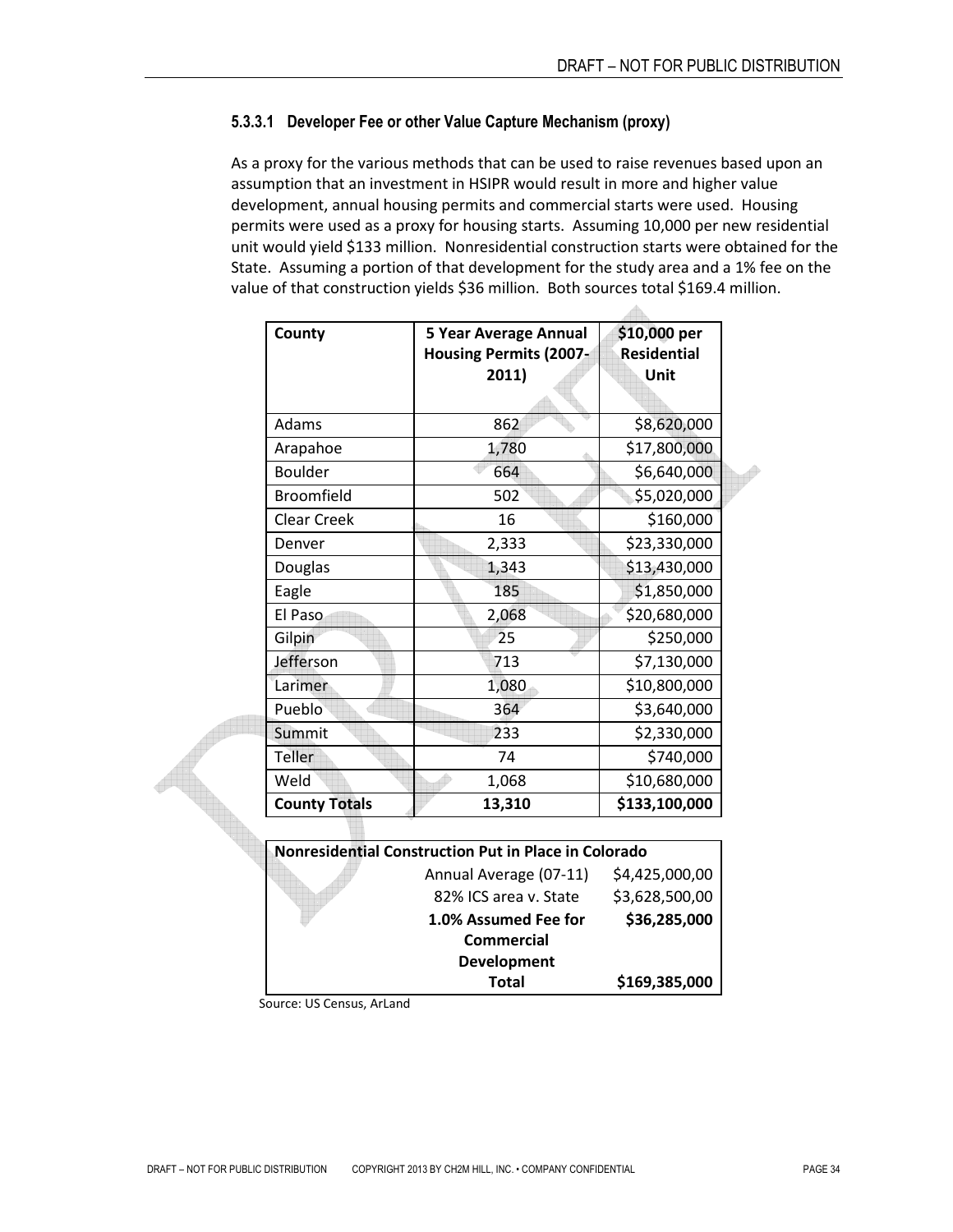### **5.4 Future Revenue Summary**

While this list is not exhaustive, it begins to highlight the sources with the greatest revenue generation potential. These sources total approximately \$3,548.0 million which would be generated annually.

| Sources                               | Increase / Change                                                                     | <b>Revenues Generated</b> |
|---------------------------------------|---------------------------------------------------------------------------------------|---------------------------|
| <b>User Fees</b>                      |                                                                                       |                           |
| <b>Farebox Revenues</b>               | -- to be determined --                                                                | -- to be determined --    |
| Motor Fuel Purchase Tax Increase      | \$.25 per gallon                                                                      | \$446.9<br>million        |
| <b>VMT Fees</b>                       | \$.01 per mile                                                                        | \$392.9<br>million        |
| Increase in Vehicle Registration Fees | \$100 per vehicle                                                                     | \$391.3<br>million        |
| <b>Utility Fees</b>                   | \$15 per month per household                                                          | \$293.6<br>million        |
| <b>General Revenues</b>               |                                                                                       |                           |
| <b>Increased State Sales Tax</b>      | 1%                                                                                    | \$571.9<br>million        |
| <b>Increased State Property Tax</b>   | 4 mills                                                                               | \$200.1<br>million        |
| Increased State Income Tax            | 1%                                                                                    | \$1,044.1<br>million      |
| Lodging Tax                           | 1% of current statewide lodging<br>spending                                           | \$26.5<br>million         |
| Change in Lottery Tax Allocation      | Reallocation of 10% of lottery<br>program profits                                     | \$11.3<br>million         |
| Value Capture Mechanisms              |                                                                                       |                           |
| Development Fee                       | \$10,000 per residential unit and 1%<br>fee on the value of commercial<br>development | \$169.4<br>million        |
| Total                                 |                                                                                       | million<br>\$3,548.0      |

Source: ArLand

## **5.5 Pros and Cons of Each Source**

Each of the potential funding sources has pros and cons associated with their use and administration. The pros and cons of each of the potential funding sources can be assessed as follows in the following matrix.

- *Financial Effectiven*ess Can the source yield the funds, is it stable and is there potential for growth?
- *Transportation Efficiency* Are the revenues structured in such a way to encourage efficient use of the transportation system?
- *Fiscal Efficiency* Are the taxes, fees, etc. easy to collect and understand and easy to administer?
- *Equity* Does it disproportionately impact lower income people? Do users who use the system more pay more for the benefits?
- *Political Acceptability* Is it supported by the public? Is there a logical connection between the tax / fee and the system?
- *Impact on Competitiveness* would the tax / fee place an onerous burden on residents, businesses and visitors creating a disincentive to live, work, or recreate in the area?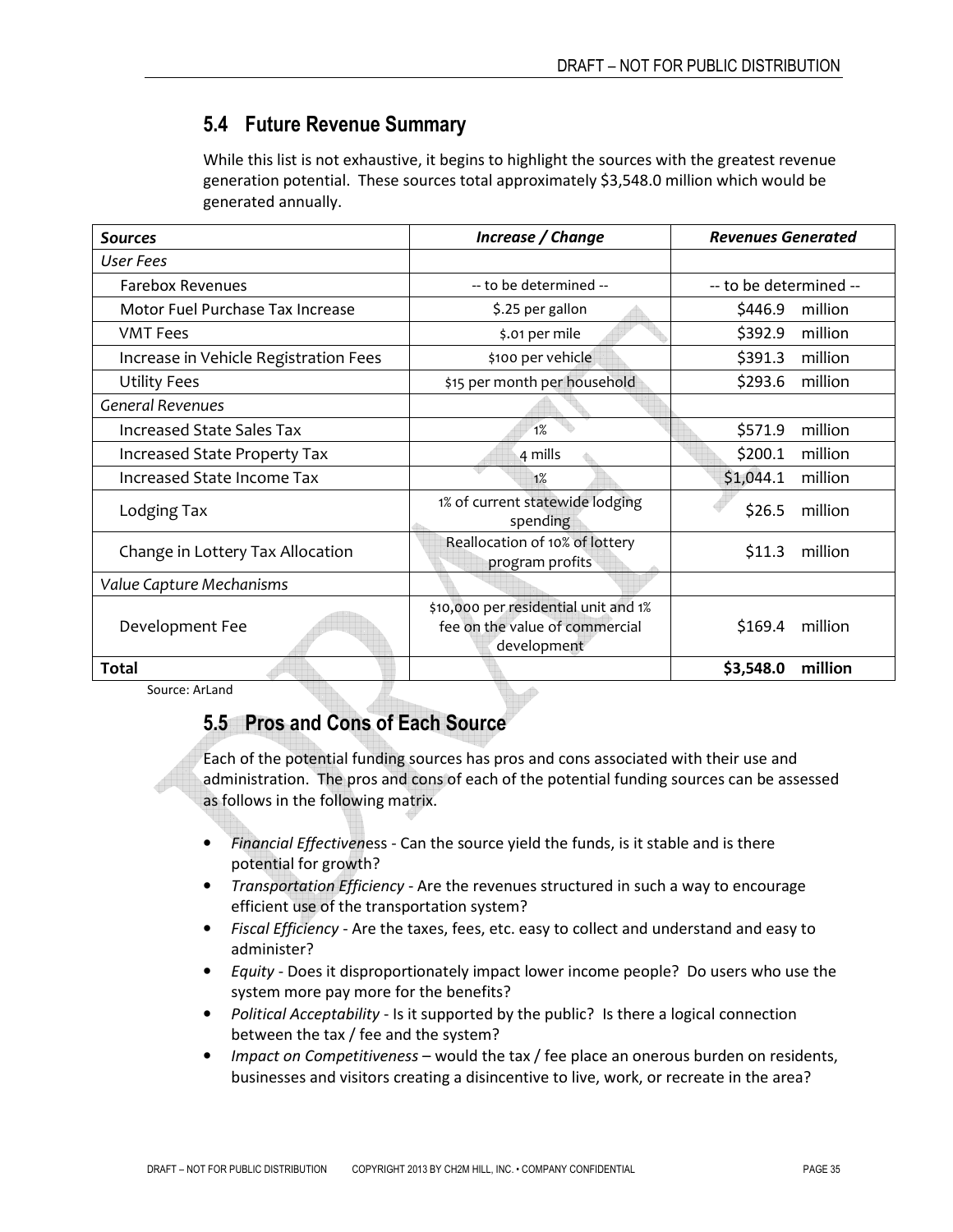A scale of 1 to 10 can be used to create a weighted number for each of the potential criteria by revenue source. 1 represents the lowest ranking, lowest number or most negative ranking while 10 ranks the highest. 5 is neutral. The total sum would represent the overall relative attractiveness of the potential mechanism as a funding tool. The ultimate funding for HSIPR will be a combination of funding mechanisms.

|                                 | <b>Revenue Criterion</b> |                                          |                         |                              |                   |        |                         |                              |              |
|---------------------------------|--------------------------|------------------------------------------|-------------------------|------------------------------|-------------------|--------|-------------------------|------------------------------|--------------|
|                                 |                          | <b>Financial</b><br><b>Effectiveness</b> |                         |                              |                   |        |                         |                              |              |
| <b>Revenue Source</b>           | Stability                | Revenue Potential                        | <b>Growth Potential</b> | Transportation<br>Efficiency | Fiscal Efficiency | Equity | Political Acceptability | Competitiveness<br>Impact on | <b>TOTAL</b> |
| <b>User Fees</b>                |                          |                                          |                         |                              |                   |        |                         |                              |              |
| <b>Transit Fares</b>            |                          |                                          |                         |                              |                   |        |                         |                              |              |
| Motor fuels tax increase        |                          |                                          |                         |                              |                   |        |                         |                              |              |
| <b>VMT Fees</b>                 |                          |                                          |                         |                              |                   |        |                         |                              |              |
| <b>Utility Fees</b>             |                          |                                          |                         |                              |                   |        |                         |                              |              |
|                                 |                          |                                          |                         |                              |                   |        |                         |                              |              |
| <b>General Revenues</b>         |                          |                                          |                         |                              |                   |        |                         |                              |              |
| Sales and Use Tax               |                          |                                          |                         |                              |                   |        |                         |                              |              |
| <b>State Income Tax</b>         |                          |                                          |                         |                              |                   |        |                         |                              |              |
| <b>Property Tax</b>             |                          |                                          |                         |                              |                   |        |                         |                              |              |
| Lodging Tax (Visitor Fee        |                          |                                          |                         |                              |                   |        |                         |                              |              |
| proxy)                          |                          |                                          |                         |                              |                   |        |                         |                              |              |
| <b>Lottery Tax Reallocation</b> |                          |                                          |                         |                              |                   |        |                         |                              |              |
|                                 |                          |                                          |                         |                              |                   |        |                         |                              |              |
| <b>Value Capture Mechanisms</b> |                          |                                          |                         |                              |                   |        |                         |                              |              |
| Development Fee                 |                          |                                          |                         |                              |                   |        |                         |                              |              |

Source: Table format based on "Metropolitan-Level Transportation Funding Sources" by Institute of Transportation Studies, Berkeley, CA and ICF Consulting, December 2005, ArLand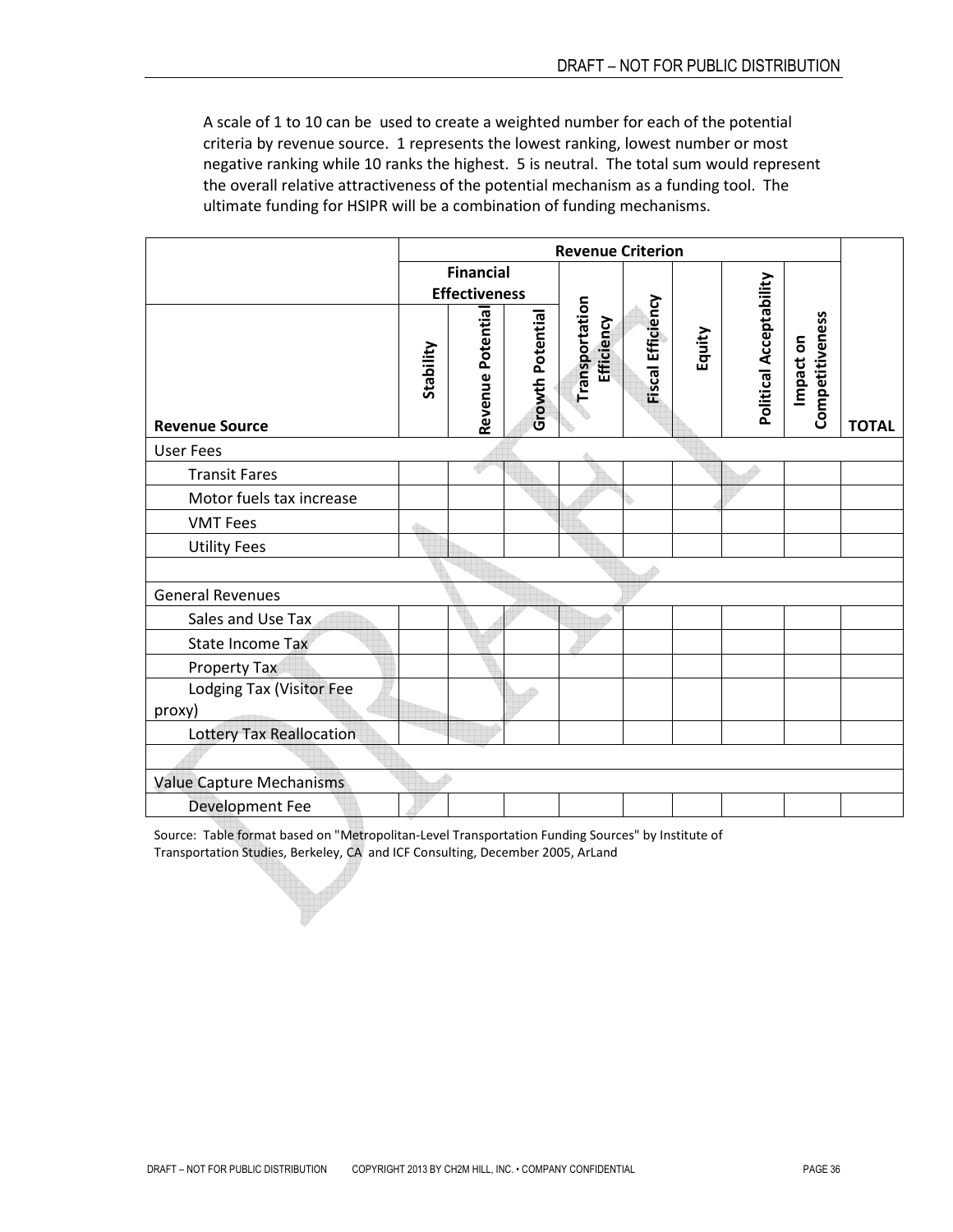# **6. Financing Mechanisms**

Future revenues provide the basis for financing mechanisms which ultimately leverage future cash flows into upfront capital cost expenditures. There are many innovative financing concepts potentially available to fund the required capital costs. Potential financing programs include the following:

# **6.1 Transportation Infrastructure Financing and Innovation Act of 1998**

TIFIA is an established federal credit assistance program for eligible transportation projects of national or regional significance. These include transit and passenger rail facilities, such as the California High Speed Rail project. Under TIFIA, the U.S. Department of Transportation (DOT) can provide three forms of credit assistance to eligible projects. These means of assistance include secured (or direct) loans, loan guarantees, and standby lines of credit.

The fundamental goal of TIFIA is to leverage federal funds to attract substantial private and other non-federal co-investment into projects that provide critical improvements to U.S. surface transportation. Interest rates for TIFIA loans generally reflect the government's borrowing costs, and the terms of repayment are generally favorable to project sponsors.

### *Update to TIFIA Loans*

TIFIA Loans have been the backbone to underpin infrastructure development and project financing for US transportation projects. On July 6, 2012, MAP-21 replaced SAFETEA-LU which had been extended nine times since its expiration in 2009. The recent MAP-21 Conference Report expands the TIFIA program by authorizing a total of \$1.75 billion — \$750 million for FY 2013 and \$1 billion for FY 2014. The bill also increases the maximum share of project costs that can be funded with TIFIA financing from 33 percent to 49 percent. It also allows TIFIA to be used to support a related set of projects and to set aside funding for projects in rural areas at more favorable terms, and requires the Transportation Department to submit a report summarizing the financial performance of projects that are receiving TIFIA assistance. Current Colorado state law for P3 (§43-1-1202) has no express provision against the use of TIFIA in the support of financing projects. This expansion to TIFIA could play a significant role in financing HSIPR.

# **6.2 Railroad Rehabilitation and improvement Financing Program (RRIF)**

The RRIF program is a revolving loan and loan guarantee program that is administered by the Federal Railroad Administration (FRA). It is legislatively enabled to issue up to \$35 billion in loans. The program originally was established by the Transportation Equity Act for the 21st Century (TEA-21), and was amended by the Safe Accountable, Flexible and Efficient Transportation Act: a Legacy for Users (SAFETEA-LU).

Funding from RRIF may be used to acquire, improve or rehabilitate intermodal or rail equipment or facilities, including track, components of track, bridges, yards, buildings, and shops. Funds also may refinance outstanding debt incurred for those purposes listed previously, or may be allocated to develop or establish new intermodal railroad facilities.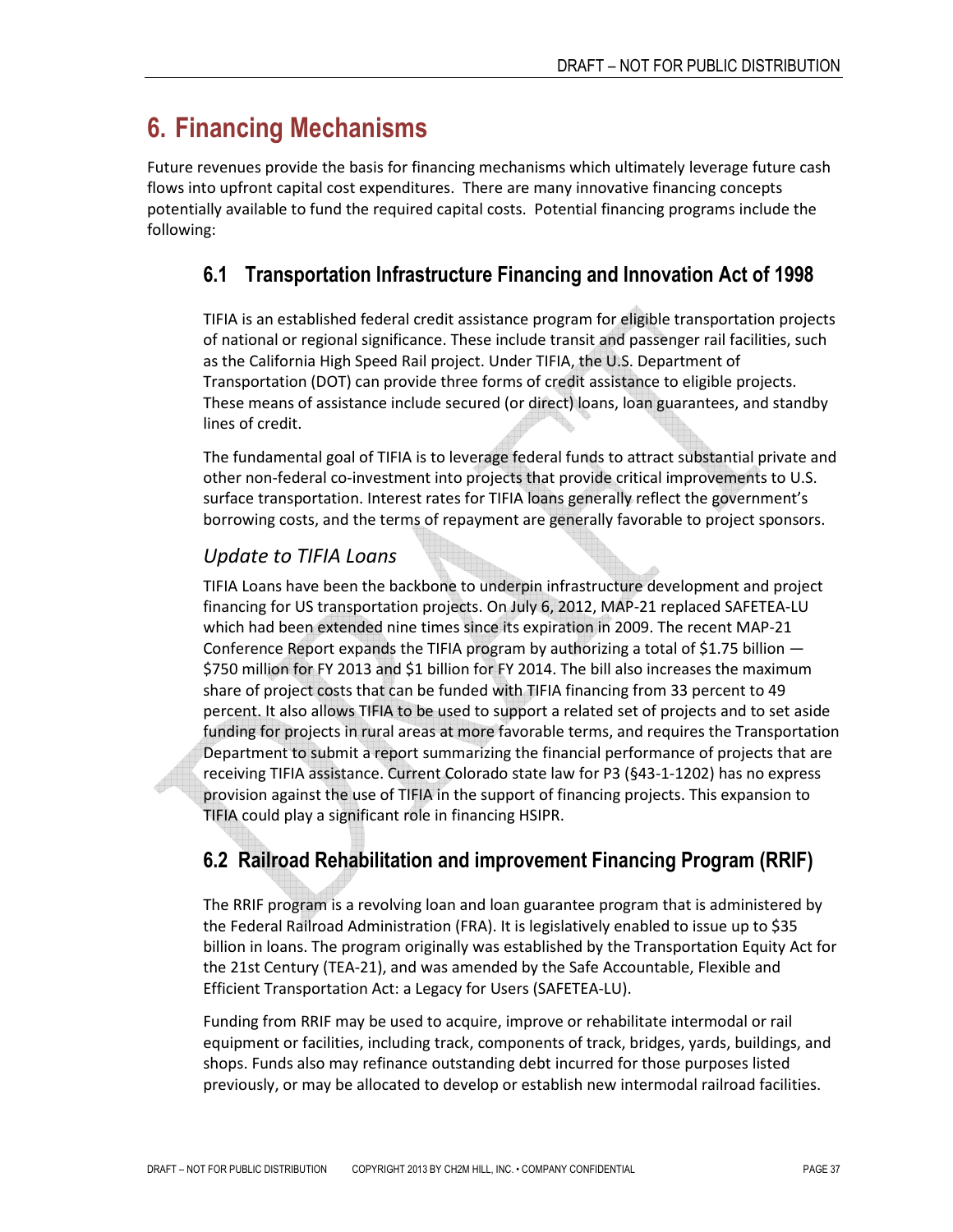Attractive interest rates, similar to those available under TIFIA, also exist under RRIF. This program is able to fund up to 100 percent of a project's costs, allows for a five-year grace period, and requires the payment of an up-front risk premium.

A RRIF loan could be combined with a TIFIA loan. This combination of loans is being used at Denver Union Station. It is important to note that these sources are loans and will need to be repaid.

## **6.3 Private Activity bonds**

Private Activity Bonds are tax-exempt bonds that are issued by the state or local government on behalf of a private entity. Their purpose is to facilitate private investment for projects that generate public benefit. PABs allow for the private sector to borrow at taxexempt rates resulting in lower overall financing costs. Currently any PABs issued for highspeed trains would be subject to a volume cap of the respective state; however, a new category of exempt facilities was created under SAFETEA-LU that allows projects receiving Title 23, and under certain conditions Title 49 funds, to qualify for the \$15 billion in transportation PABs. The Secretary of Transportation and the US DOT are responsible for the allocation of these PABs.

PABs are highly attractive to private investors in conjunction with a public-private partnership (P3) program that includes equity investment, design-build, and operations involvement and could be used in conjunction with TIFIA/RRIF. For instance PABs were recently used in the financing of the \$1.9 billion Capital Beltway project in Northern Virginia, one of the first variable toll rate congestion pricing projects in the U.S.

# **6.4 Regional Transportation Authorities**

Formerly known as Rural Transportation Authorities, the state legislature broadened the rural authority to regional or a statewide authority in 2005. Prior to the passage of this legislation, every area of the state except the Denver Metro area was allowed to form Regional Transportation Authorities. Currently, a Regional Transportation Authority allows two or more jurisdictions, including the Denver Metro area, to form a taxing authority in order to fund local transportation projects. An Intergovernmental Agreement between the Regional Transportation Authorities and CDOT is required prior to taking it to a vote of the people of the region in order to form and fund a transportation project on the state highway system.

Per CRS 43-4-605, Regional Transportation Authorities have the following means to obtain revenue:

- Impose an annual motor vehicle registration fee up to \$10 (for persons residing within authority boundaries)*.*
- Portion of visitor benefit tax (collected within authority boundaries)*.*
- Sales and use tax.
- Mill levy authority (up to 5 mills) on all taxable property (this measure expires in 2019)*.*
- Currently there are four Regional Transportation Authorities statewide, including: Baptist Road Rural Transportation Authority, Gunnison Rural Transportation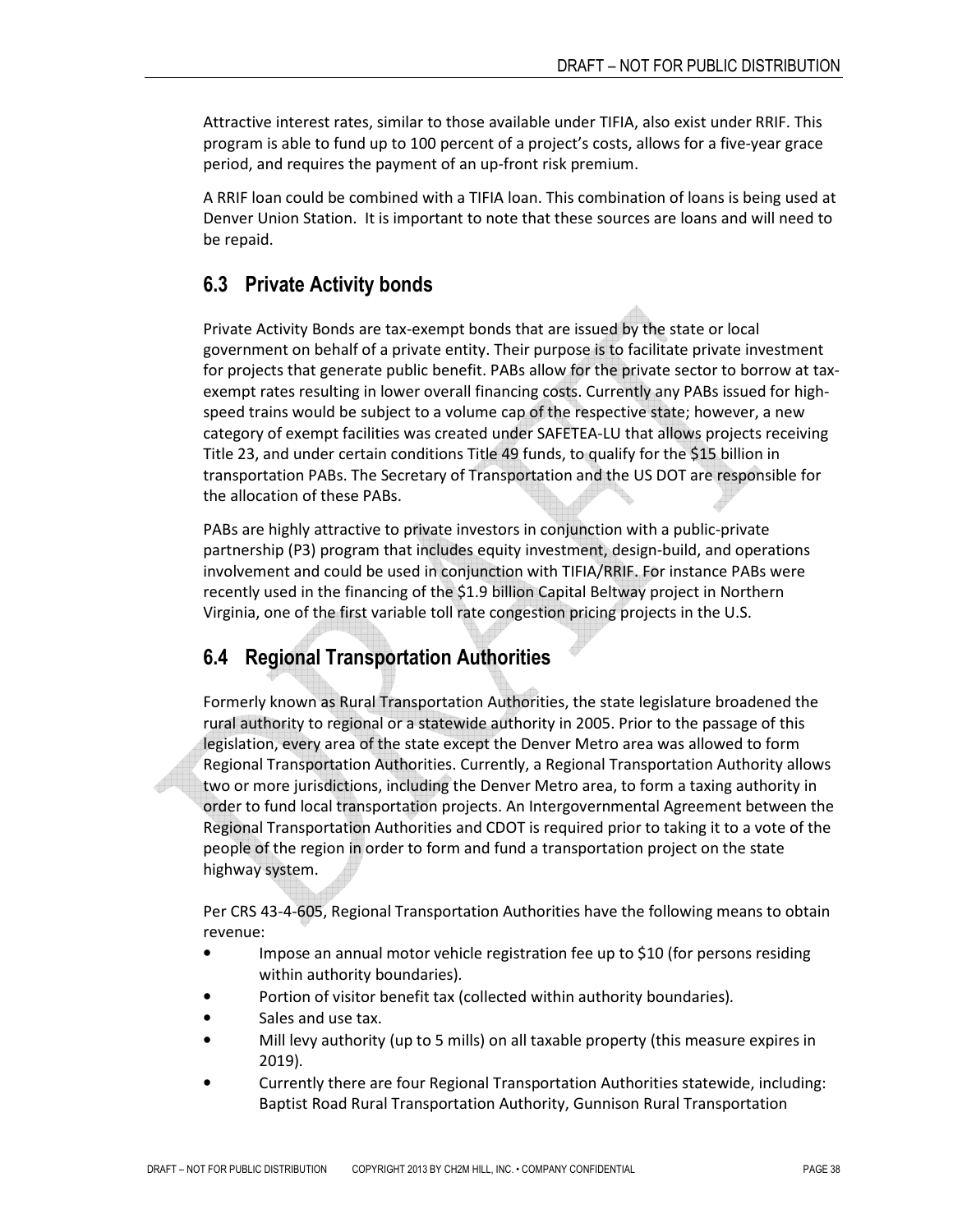Authority, Pikes Peak Rural Transportation Authority and the Roaring Fork Rural Transportation Authority.

#### **6.5 Public – Private Partnerships**

The Colorado General Assembly gave CDOT the authority to become involved in Public Private Partnerships. Public Private Partnerships are joint partnerships that can be formed between a private entity and CDOT to implement transportation projects funded mostly by private dollars. These are usually structured as "Concessions" involving a Concessionaire supported by financial, design-build, equipment and operations and maintenance partners. The programs are typically bid for operation of the infrastructure for 20 or more years. Highway projects such as E-470 in Colorado are the most common examples.

### **6.5.1 Public Private Partnerships in Transit**

Although not common in the U.S., transit projects are often procured under a Public-Private Partnership (P3) delivery system in most other parts of the world. There are various structures for P3 projects, some requiring the contractor or concessionaire to perform design/build/operate and maintain (DBOM) services at essentially a fixed cost; others include an element of private financing, usually a combination of debt and equity. Transit projects often do not operate with a profit, unlike highway projects funded by tolling. Thus, the owner, such as CDOT, has to pay the concessionaire a subsidy to make up the operating shortfall to cover both annualized capital, operations, and maintenance costs. This can be done, based on the needs and preferences of the owner, in a number of different ways. Common approaches include:

- Fixed price/payment for the DBOM services (usually has escalation and penalties/deductions on the O&M portion)
	- A combination of cash payments during the DB phase less than the actual cost of DB followed by at-risk revenues (fare box, advertising, etc.) plus subsidy payment that also usually has escalation and penalties/deductions • A combination of cash payments during the DB phase less than the actual cost of DB followed by availability payments made to the concessionaire based on meeting prescribed performance standards.

Implementation of a concession for HSIPR would require some form of secured revenue stream such as federal funding, tolls, sales tax revenue, fare box revenues, or some combination of all of these sources. Private debt and equity could then be provided and retired based on the secured (subject to adequate performance) revenue stream from the owner as part of the monthly availability payment. This allows the public sector to leverage private capital over a 20 to 40 year period.

Another advantage of the Public-Private Partnerships approach is that the private sector efficiencies driven by a profit motive have been found to result in a shortened delivery, often at a reduced cost. Regional Transportation District, for example, realized a reduction in capital costs of as much as \$300 million or about